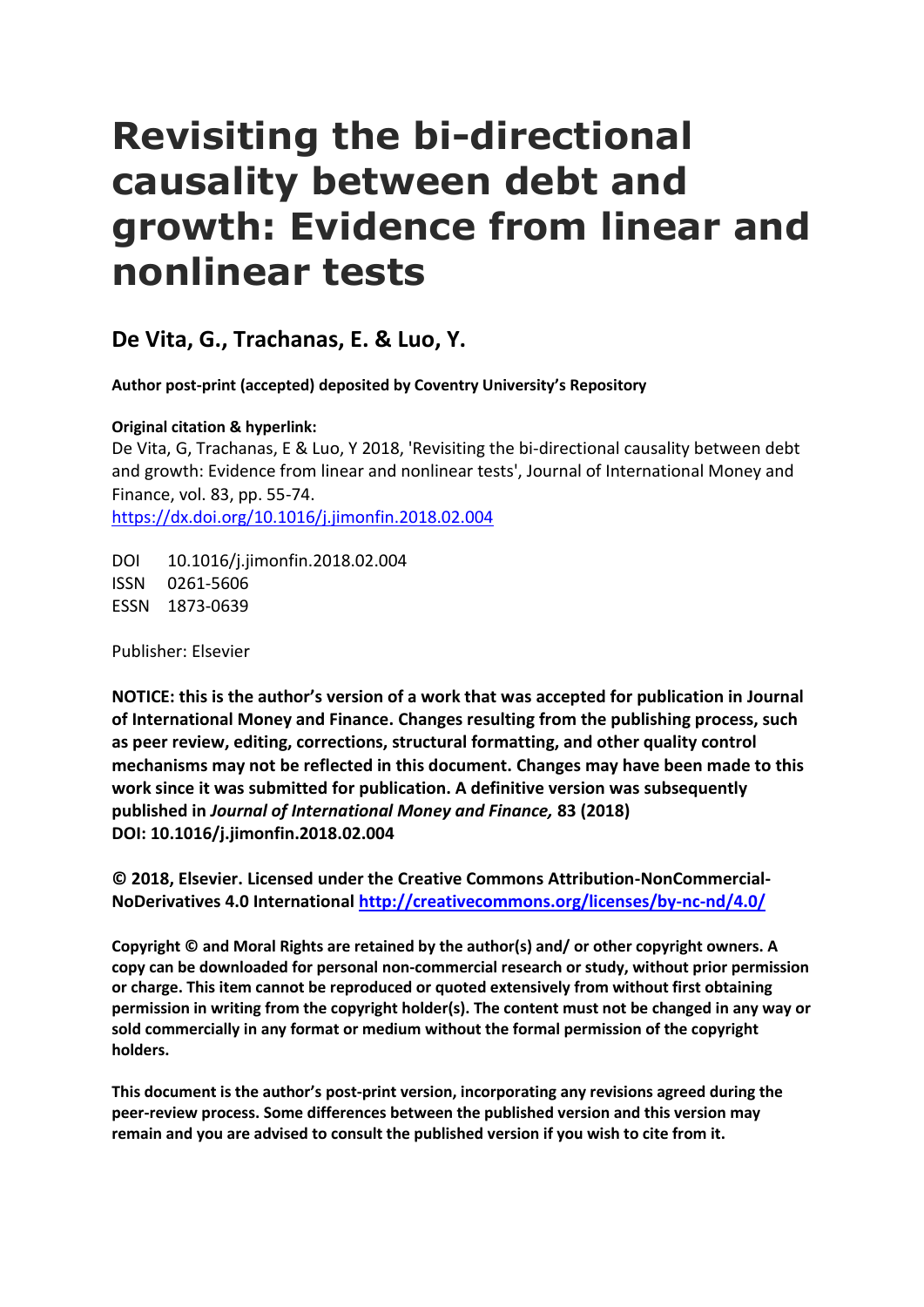## Revisiting the bi-directional causality between debt and growth: evidence from linear and nonlinear tests

by De Vita, Glauco, Trachanas, Emmanouil, and Luo, Yun

## **Accepted by** *Journal of International Money and Finance* **on 9th of February 2018 Link: https://www.sciencedirect.com/science/article/pii/S026156061830069X?via%3Dihub**

#### ABSTRACT

We revisit the bi-directional causality between public debt and the rate of GDP growth for 10 EMU countries alongside the US, UK and Japan, over sample periods spanning from 1970 up to 2014 whilst accounting for the nonlinear properties of both the individual time series, and their relation in both directions. Our results indicate that the causal relation between debt and growth, in either direction, is weak at best. For most of the countries in our sample, we find no robust evidence of a long-run causal effect using bi-variate Granger causality tests. Bi-directional causality is detected only for Austria, while for France, Luxembourg and Portugal, causality runs solely from debt to growth, but the estimated effects are very small. In Finland, Spain and Italy, Granger causality (from growth to debt in the former two and debt to growth in Italy) appears to be present in the short-run. Our findings cannot be taken as evidence that a high level of public indebtedness is not risky for the economy or as invalidating hypotheses postulating effects in either direction in the relation between debt and growth.

#### *JEL:* C22; F34; H63; O40; O57

*Keywords:* Public debt; economic growth; Granger causality; nonlinear causality; SYS-GMM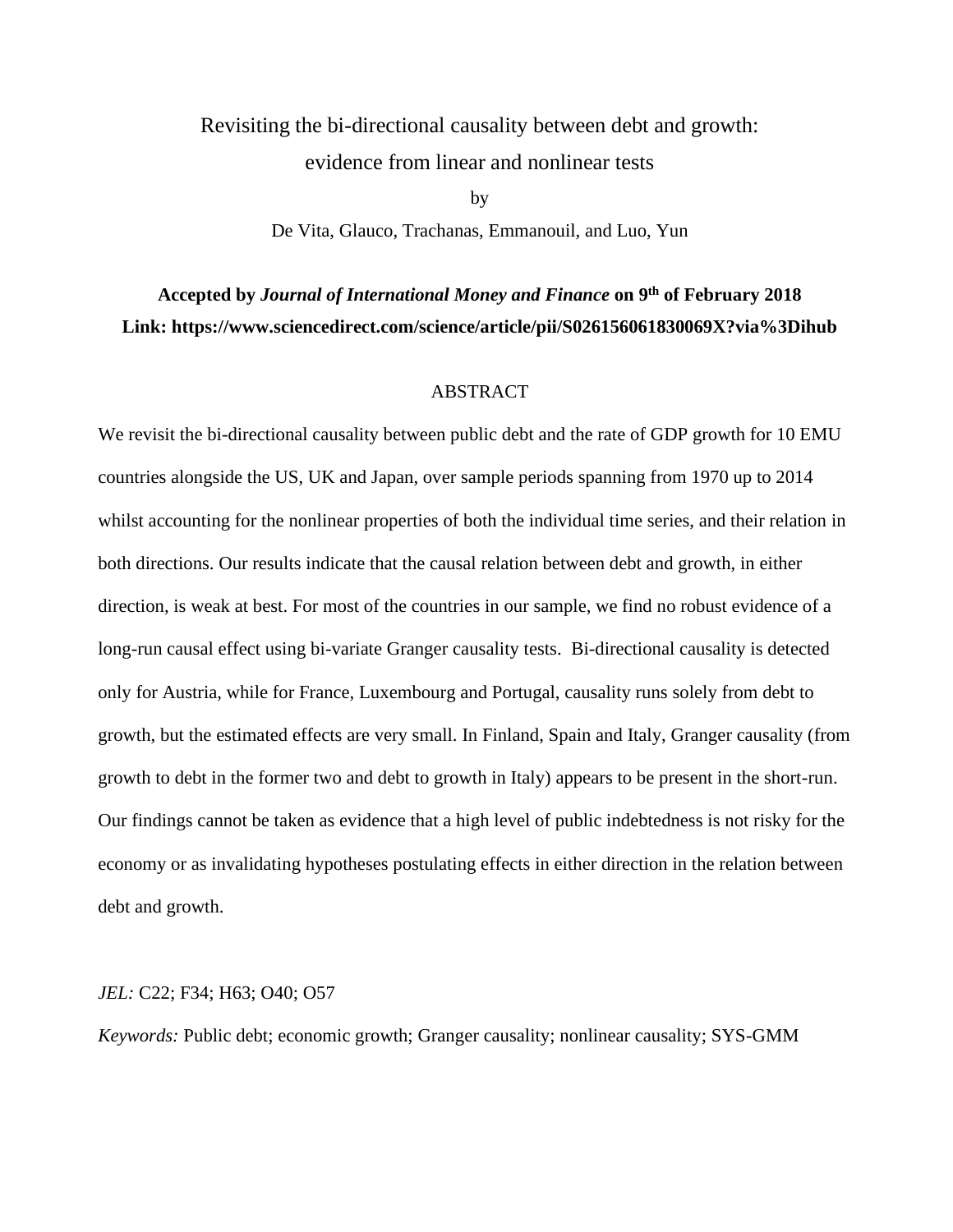#### **1. Introduction**

At a time when many EU governments have implemented harsh austerity budgets in the face of the euro area sovereign debt crisis in spite of a slow recovery in the aftermath of the 2007/08 financial crisis and high, if not growing, unemployment, the significance of the relation between public debt and economic growth has assumed particular policy relevance. It is not surprising, therefore, that the debate on the debt-growth nexus has flourished recently.

The debate has mainly revolved around whether there exists a public indebtedness threshold beyond which countries carrying high levels of debt experience significant costs in terms of GDP growth. At its core, is the seminal work by Reinhart and Rogoff (2010) suggesting that countries experience a sharp GDP growth penalty if they allow their public debt (defined as all debt that a government owes) to rise above 90% of  $GDP<sup>1</sup>$ . The significance of this finding cannot be overstated given the historically high levels of public debt in most advanced economies. Since its publication, a spurt of studies focusing on whether there exists, in fact, a universally valid tipping point in the debt/GDP ratio above which growth prospects are dramatically compromised, has ensued, causing much controversy (see, among others, Herndon et al., 2013; Pescatori et al., 2014; Égert, 2015).

Adjudication of the debate notwithstanding, even the absence of a specific common threshold beyond which public debt penalizes economic growth, of course, would not mean that countries do not invite trouble by running irresponsible budgets, or that debt levels and economic performance are not statistically correlated. Yet, by focusing on the corroboration or refutation of Reinhart and

<sup>&</sup>lt;sup>1</sup> Reinhart and Rogoff (2010) present this result as a stylized fact, stressing the relevance of this relation to a range of times and places. They examine 44 countries covering almost two centuries of data on central government debt, inflation and growth. They organize the country-years data units in four groups by public debt/GDP ratios: 0 to 30%, 30 to 60%, 60 to 90%, and greater than 90%. They then compare average real GDP growth rates across the debt/GDP groupings. The non-parametric method used unearths a nonlinear relation, with a debt threshold effect becoming significant at around 90% of GDP.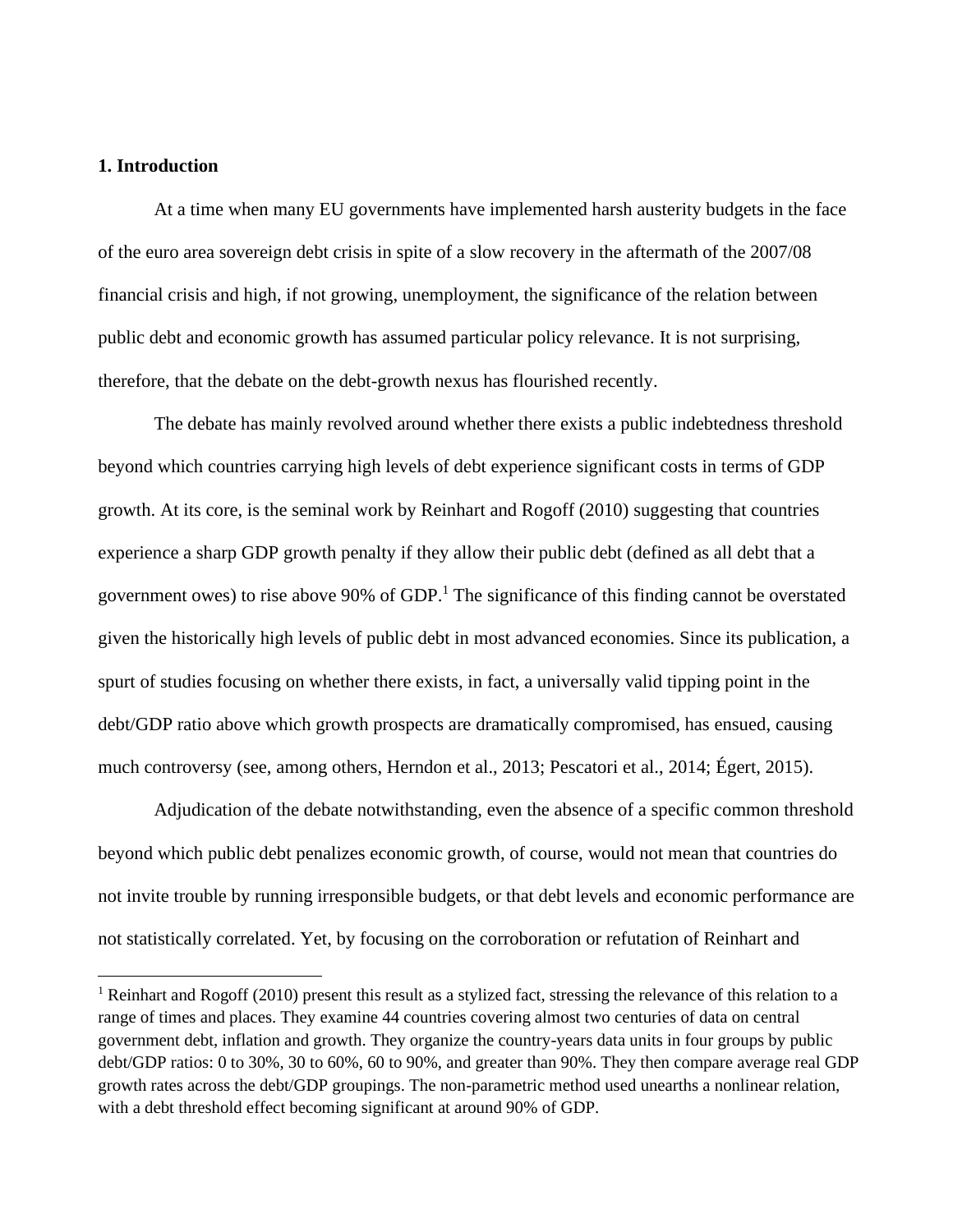Rogoff's findings, much of the subsequent literature has missed the opportunity to redirect the debate towards the critical question of the direction by which the implicit causality runs, namely, does high public indebtedness cause slower GDP growth or does low GDP growth increase public debt?

Arguably, countries pursuing irresponsible budget policies end up compromising future growth. However, it is equally reasonable to expect that an economic downturn produces higher levels of public debt even under an unchanged policy regime (as a result of lower tax revenue and higher government expenditure in public benefits), and a regime switch to policies aimed at alleviating the impact of a recession is likely to lead, at least in the short term, to even higher debt.

Significantly, most of related literature follows the assumption that causality runs from public debt to GDP growth. The few studies considering the possibility of reverse causality can be counted on one hand (Ferreira, 2009; Di Sanzo and Bella, 2015; Gómez-Puig and Sosvilla-Rivero, 2015; and Puente-Ajovín and Sanso-Navarro, 2015). This is striking given the existence of other work positing that a country's level of public indebtedness is likely to grow when the growth rate of GDP is low (see, e.g., Bell et al., 2015).

With the sole exception of Di Sanzo and Bella (2015), the few studies investigating bidirectional causality between debt and growth have done so by applying the standard, linear Granger causality approach, thereby ignoring the possibility of a nonlinear relation. This approach is problematic not only because the conventional Granger causality test has low power to detect nonlinear causal relations, but also because many studies suggest the existence of a nonlinear relation between debt and growth, either in the form of an inverse U-shaped curve or threshold-type behavior.

Di Sanzo and Bella (2015) is the only study investigating the links between debt and growth using both linear parametric and nonlinear nonparametric Granger causality tests, finding mixed evidence. Despite their contribution in being the first to apply nonlinear causality tests to the debt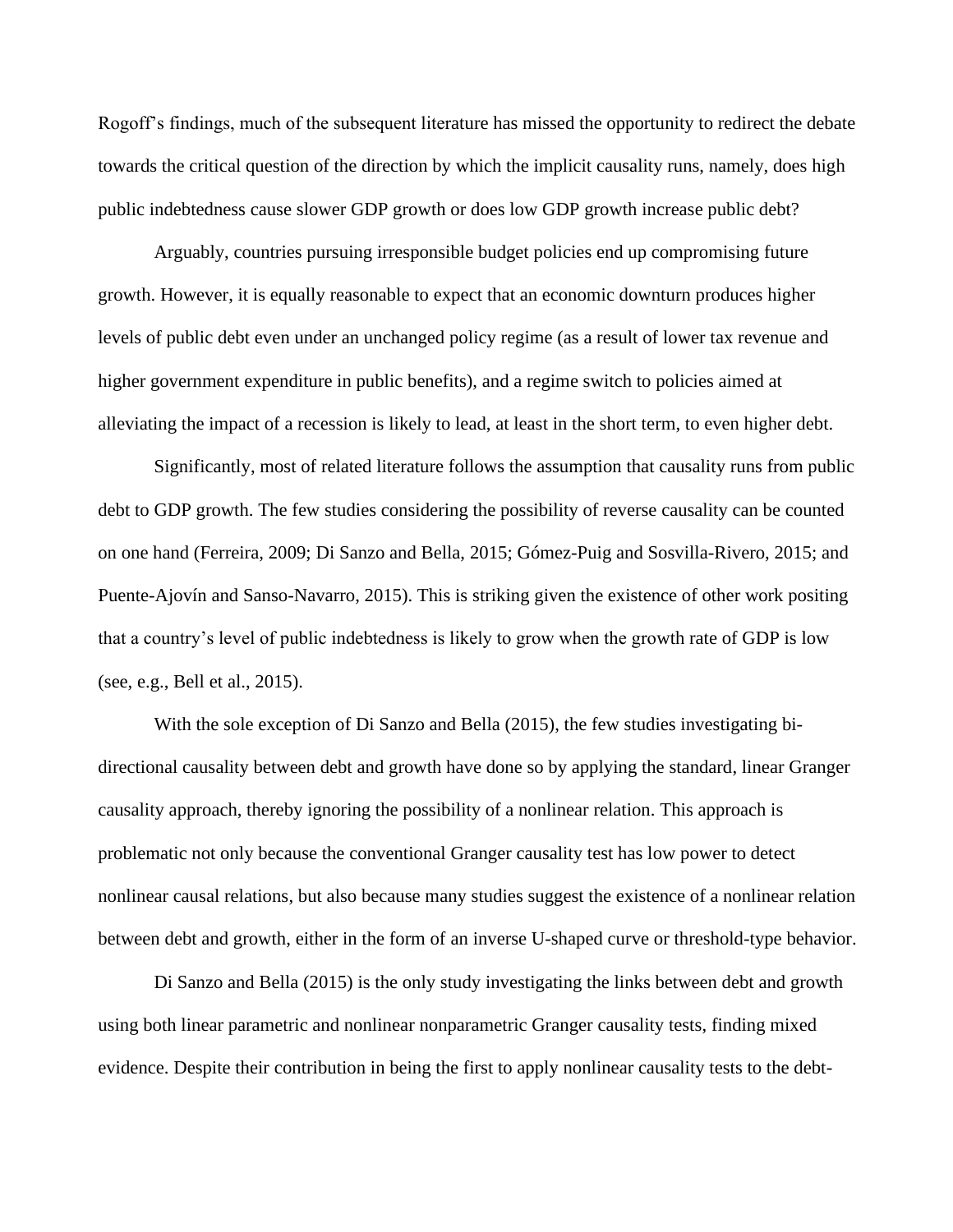growth relation, several caveats must be noted about their study, which provide us with plenty of scope to advance on their work. Although Di Sanzo and Bella (2015) argue that overlooking nonlinearities may result in misleading conclusions about Granger causality and that linear as well as nonlinear causality tests are only valid under the hypothesis that the observed data are stationary, they test for unit roots using solely basic, linear unit root tests. Moreover, though they test for the presence of nonlinear causality using also the Diks and Panchenko (2006) test that we too employ, they do not consider the existence of nonlinearities in the individual series nor do they employ any nonlinear unit root tests to accurately establish the stationarity of the variables. We use the Harvey et al. (2008) test to verify whether there may exist any nonlinearities in the evolution of the individual time series, and for the series found to exhibit nonlinearities, we perform the nonlinear unit root test proposed by Kruse (2011). Furthermore, though Di Sanzo and Bella (2015) acknowledge that the short length of the time series they use might affect the power of the tests they perform, we verify the robustness of our results by means of SYS-GMM panel estimations based on sample sizes of up to 930 observations on an extended panel of 37 countries.

We contribute to this literature by revisiting the bi-directional causality between debt and growth for the original EMU-11 countries (with the exclusion of Germany, for which consistent data over the sample period is not available)<sup>2</sup> along with the US, UK and Japan, over sample periods spanning from 1970 up to 2014. The analysis accounts for the nonlinear properties of both public debt and GDP growth, and their causal relation in both directions. In addition to conventional linear Granger causality tests and the adoption of a relevant cointegration method to address endogeneity

<sup>&</sup>lt;sup>2</sup> The original 11 members are: Austria, Belgium, Finland, France, Germany, Ireland, Italy, Luxembourg, Netherlands, Portugal and Spain. Germany had to be excluded from our sample since German debt data were only available from 1991 in the IMF WEO and AMECO databases, and from 1992 in the OECD database.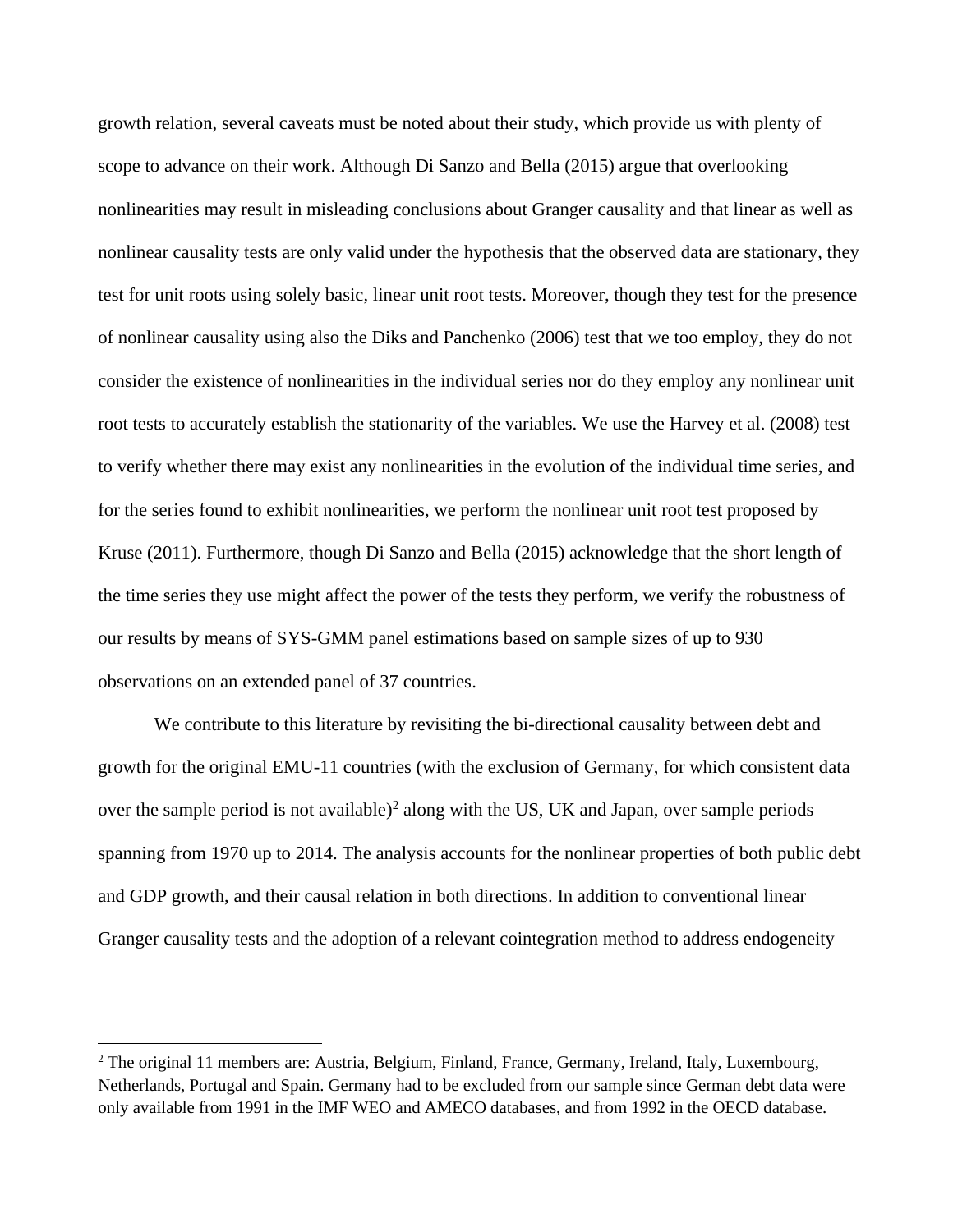concerns,<sup>3</sup> we employ state-of-the-art nonlinear techniques on the individual countries' time series dimension so as to best approximate the true data generation process in each country considered and, unlike any previous study using time series estimation methods, we perform robustness causality tests within a panel SYS-GMM framework that can satisfactorily deal with potential problems stemming from serial correlation, small-sample bias, measurement error and endogeneity. We find no robust evidence of causality in most of the countries in our sample, linearly or nonlinearly.

#### **2. A synthesis of the literature on the debt-growth nexus**

#### *2.1. The effect of debt on growth*

Theoretically, both neoclassical and endogenous growth models (Modigliani, 1961; Diamond, 1965; Saint-Paul, 1992; Aizenman et al., 2007) suggest that high levels of public debt will always reduce the rate of economic growth. Additional channels in support of a negative effect of public debt on long-term growth, include: (i) the 'debt overhang' hypothesis (Krugman, 1988; Sachs, 1989); (ii) the 'liquidity constraint' hypothesis (Moss and Chiang, 2003); (iii) the 'crowding out' effect (Hansen, 2004); and (iv) the 'uncertainty' channel (Codogno et al., 2003; Cochrane, 2011). Another channel through which high debt can have a negative impact on economic growth is that of long-term interest rates (e.g., Elmendorf and Mankiw, 1999; Tanzi and Chalk, 2000). Finally, some effects associated with financial liberalization ranging from greater bank risk-taking to the accumulation of a large external debt, can make a country vulnerable to economic shocks which often have severe recessionary consequences (see Eichengreen and Leblang, 2003; Nyambuu and Bernard, 2015).

Given the theoretical predictions highlighted above, it is somewhat surprising that Reinhart and Rogoff's conclusion of a debt threshold of 90% of GDP above which countries experience a

<sup>&</sup>lt;sup>3</sup> We also test for Granger causality within a cointegration framework using the associated error correction model (Granger, 1988).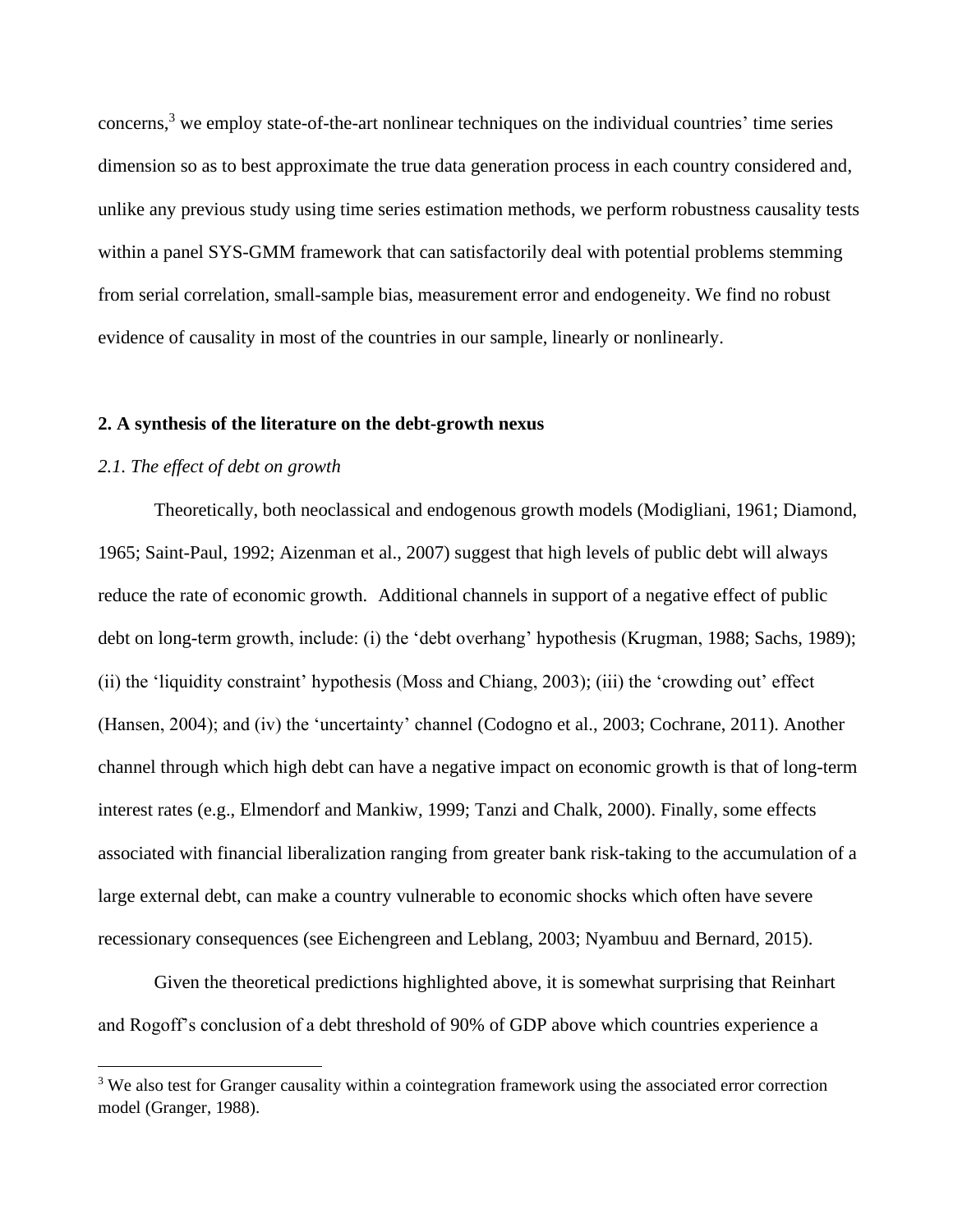substantial decline in their GDP growth rate, prompted such controversy. Herndon et al. (2013) provided a strong critique, pointing to coding errors and less than adequate methodological choices. In their replication, they found that over 1946-2009, countries with public debt/GDP ratios above 90% averaged 2.2% real annual GDP growth, not -0.1%, as indicated by Reinhart and Rogoff. Other critiques ensued (see, e.g., Irons and Bivens, 2010). While admitting the data coding error, Reinhart and Rogoff showed in subsequent papers (see Reinhart et al., 2012) that the growth rate in regimes of high debt, while positive, was still much lower than in regimes of low debt. Using data comprising up to 17 OECD advanced economies, Panizza and Presbitero (2014) employ a new instrument for public debt (a variable capturing valuation effects brought about by the interaction between foreign currency debt and exchange rate volatility) and, after controlling for endogeneity, are unable to reject the null hypothesis that debt has no impact on growth. Pescatori et al. (2014) found no evidence of any particular debt threshold above which growth prospects are seriously compromised and showed that countries with high but declining debt appear to grow equally as fast as countries with lower debt.

While this literature generally concludes that there is no universally valid tipping point after which the ratio of debt to GDP will necessarily lead to slower economic growth, there are also several studies which support the essence of Reinhart and Rogoff's findings (e.g., Cecchetti et al., 2011; Baum et al., 2012; Checherita-Westphal and Rother, 2012). Several other studies, albeit failing to find evidence for a universally valid debt threshold, do find evidence that there is a significant negative effect of public debt build-up on output growth (e.g., Chudik et al., 2017). Eberhardt and Presbitero (2015) also find some evidence for a negative relation between public debt and growth, but not for a common debt threshold.

Whilst the literature is rather consensual in the view that high public debt poses significant economic challenges and makes the economy less resilient to shocks, some channels postulating a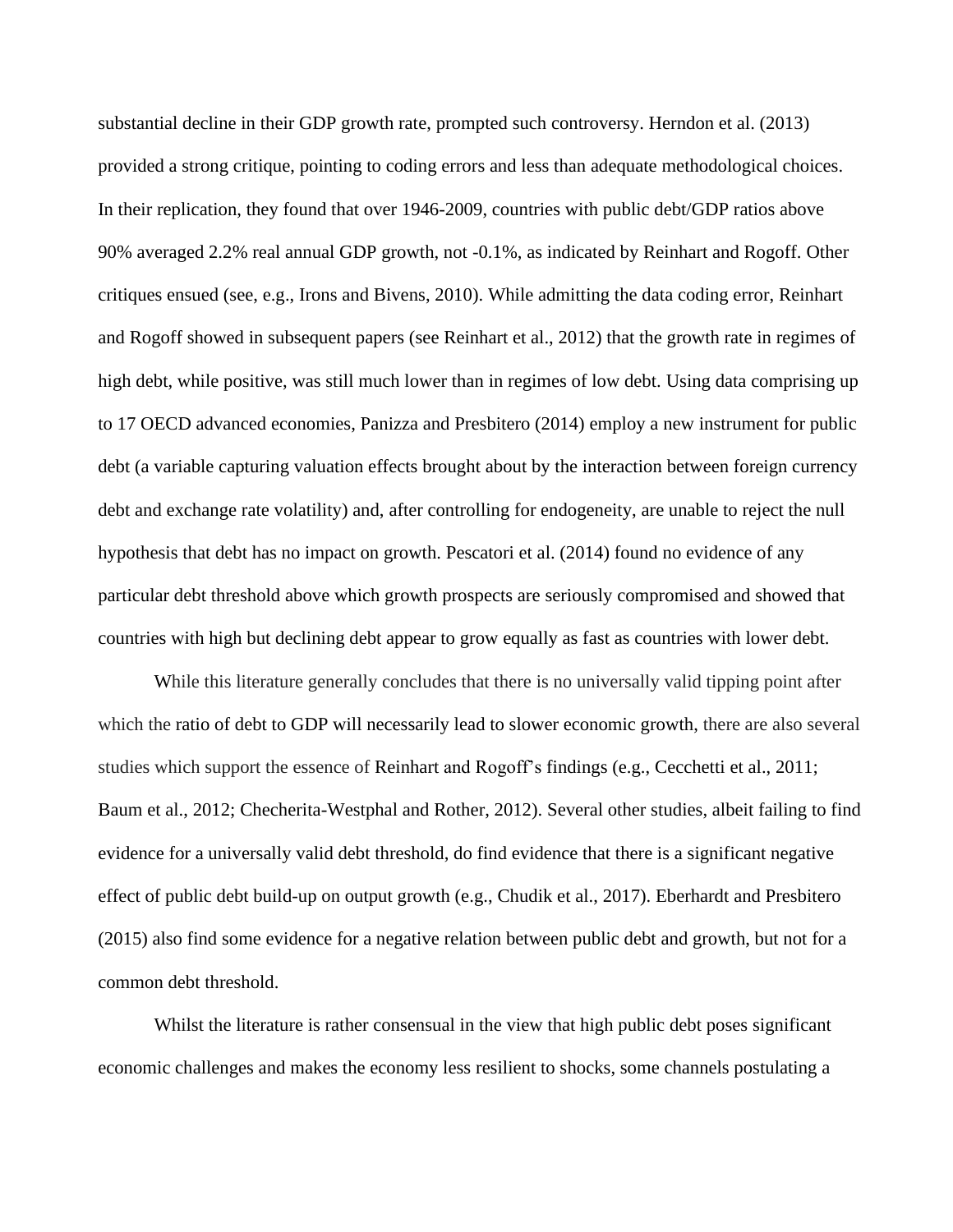positive debt-growth relationship have also been hypothesized. For example, although Abbas and Christiansen (2010) find that above a ratio of 35% of bank deposits, domestic debt begins to undermine growth, they also observe that moderate levels of noninflationary domestic debt have a positive overall impact on economic growth via a range of channels, including improved monetary policy, strengthened institutions/accountability, and enhanced private savings and financial intermediation. DeLong and Summers (2012) demonstrate that, under certain conditions, expansionary fiscal policies that create public debt accumulation but avoid a protracted recession, result in a positive effect on both short- and long-term growth. For a comprehensive survey of what theory tells us about the relation between public debt and growth, see Panizza and Presbitero (2013).

Earlier empirical analyses had focused on the existence of an inverse U-shaped curve in the debt-growth relation. Patillo et al. (2002) found that at low levels of total external debt, in developing countries, the impact on the rate of GDP growth is positive, but this relation becomes negative at high levels of debt. Schclarek (2004) investigated the debt-growth relation for a number of developing (59) and industrial (24) economies. In contrast to Patillo et al. (2002), he found that, for developing countries, lower total external debt levels are associated with higher growth rates. He did not find any support for an inverted-U shape relation. For industrial countries, he did not find any significant relation. Presbitero (2005) found no evidence of an inverse U-shaped curve. His results suggest that indebtedness generally reduces income growth, and that this effect is much larger in low income and highly indebted poor countries. Puente-Ajovín and Sanso-Navarro (2015) test for Granger causality between debt (government as well as non-financial corporate and household debt) and growth in 16 OECD countries over 1980-2009. Their results barely provide evidence against the null hypothesis that government debt does not cause real GDP growth while finding evidence against the absence of causality from non-financial private debt to growth.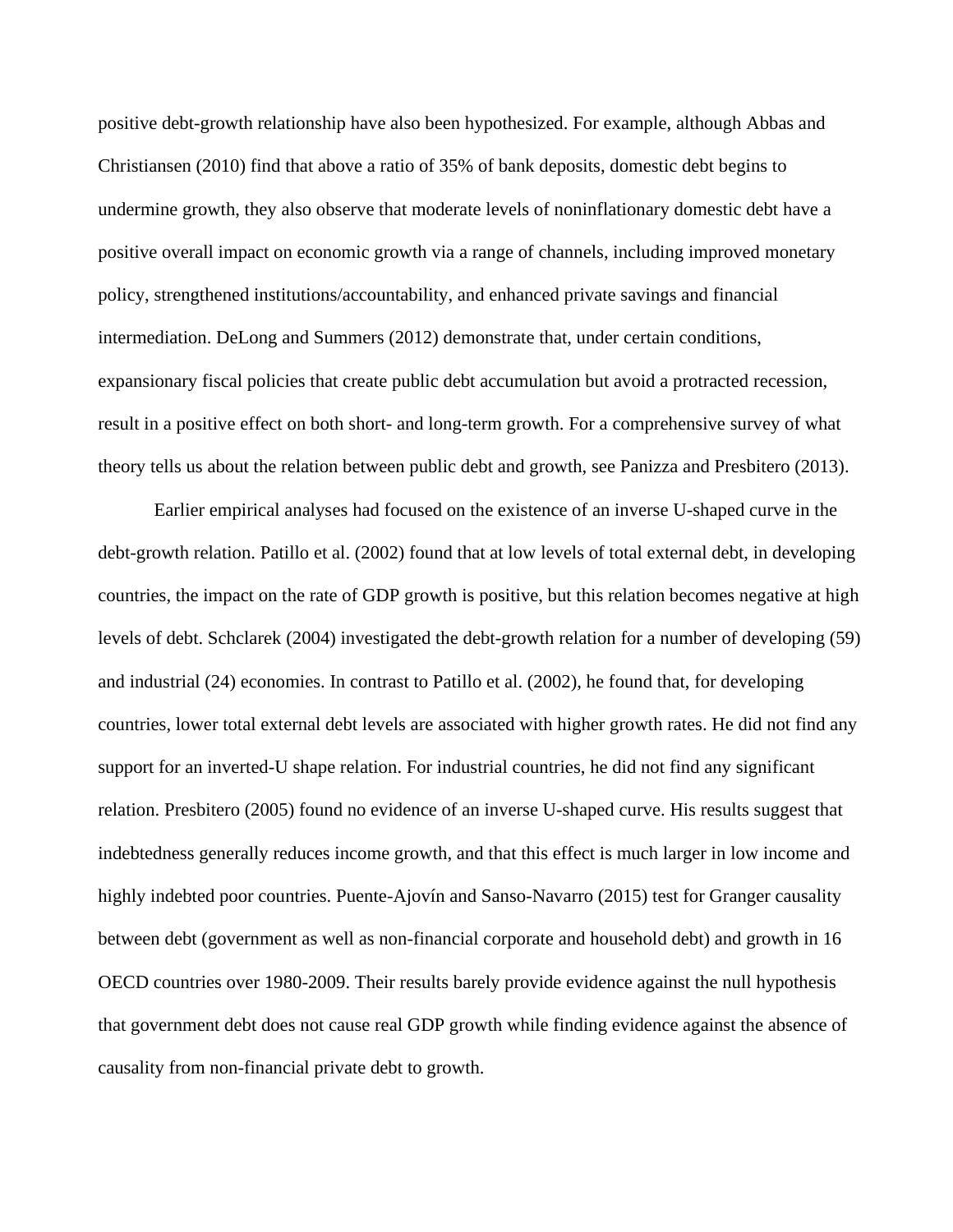#### *2.2. Bi-directional causality*

The theoretical literature also postulates that causality may run in the other direction, from growth to debt. It has been hypothesized that low growth causes higher levels of debt (Reinhart et al.*,* 2012; Bell et al., 2015) because tax revenues go down and spending goes up in a recession, thus increasing debt levels to maintain the welfare state. Yet, relatively few empirical studies have investigated bi-directional causality, and their findings are mixed.

Using OECD data for 20 countries over 1988-2001, Ferreira (2009) concludes in favor of Granger causality between the growth of real GDP per capita and public debt, and that this causality is always bi-directional. Lof and Malinen (2014) analyze the dynamic relation between sovereign debt and economic growth for 20 developed countries over 1954-2008. They find no robust evidence for an effect of debt on growth but do find that growth has a statistically significant impact on debt.

Gómez-Puig and Sosvilla-Rivero (2015) investigate bi-directional causality before and after endogenously detected breaks for 11 EMU countries over 1980-2013. They follow Ferreira (2009) in pre-testing for unit roots using fairly basic, linear tests and then use the conventional Granger causality test but allowing for endogenously determined structural breaks, thus permitting the causality tests to be performed before and after such breakpoints. They find no evidence of a causal relationship from growth to debt for four out of the eleven countries considered (Austria, Greece, Italy and Portugal) and mixed evidence in the remaining cases. Their evidence on the relation from public debt to growth unveils a negative relationship in five of the eleven countries after the detected break dates (which in most cases take place between 2007 and 2009), and that the 'debt threshold' above which the relationship becomes negative differs by country, with the estimated tipping point ranging from 53% in the case of Spain to 103% for Italy. However, akin to most papers in this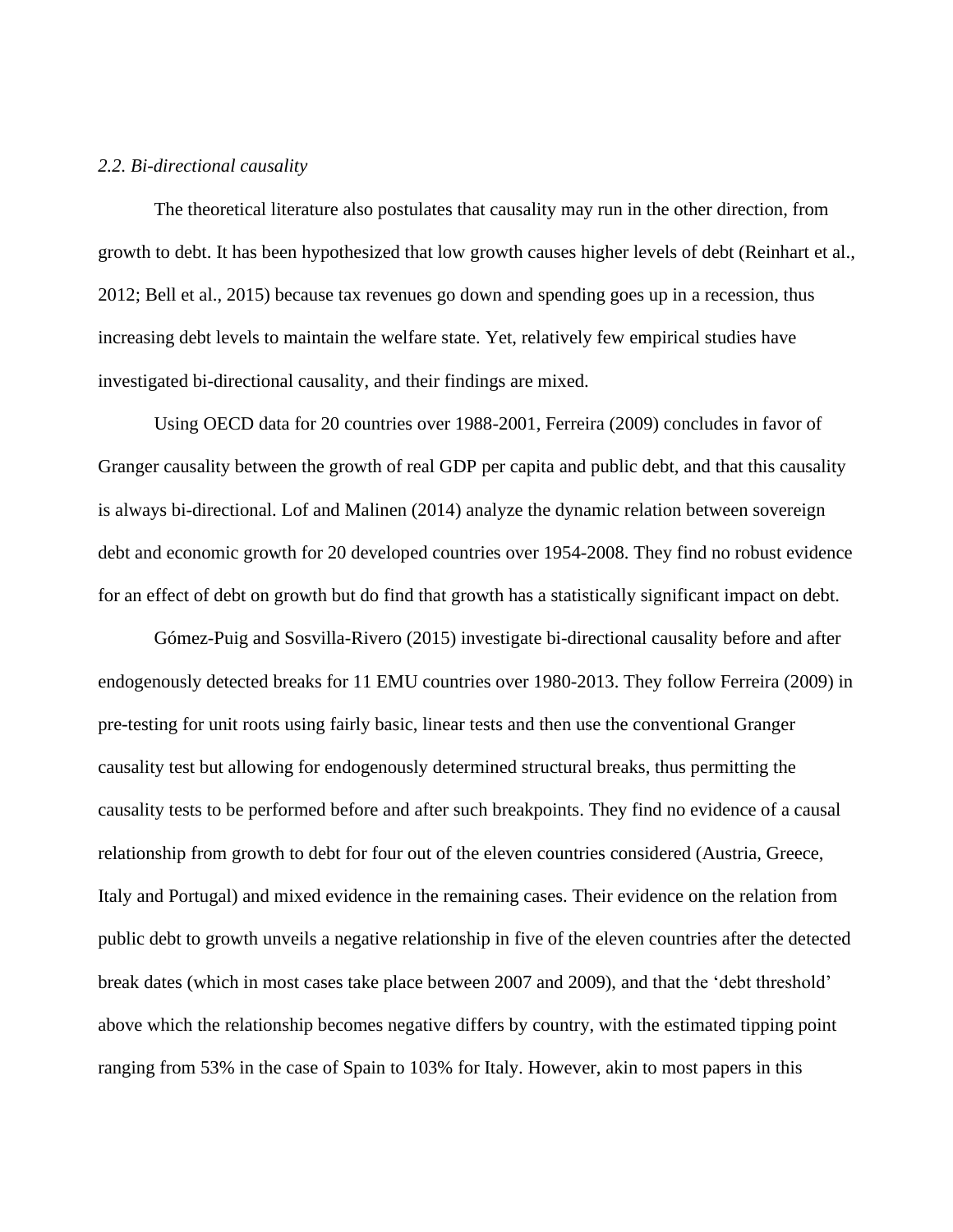literature, this study neglects the possibility of nonlinearities, which cannot be captured, if present, simply by accounting for breaks.

Di Sanzo and Bella (2015) investigate the links between debt and growth for 12 euro countries over 1970-2012 using both linear parametric and nonlinear nonparametric causality tests. They find a unidirectional causality from debt to growth for Spain and Portugal and bi-directional causality for Belgium, Germany, Greece, Ireland and Italy. No causality in either direction is identified for Austria, Finland, Luxembourg and the Netherlands. Finally, for France, their tests suggest a unidirectional causality from GDP growth to debt-to-GDP ratio though this evidence is based on their shortest series (from 1977 to 2012).

#### **3. Data and empirical strategy**

#### *3.1. Data sample, sources and measures*

To ensure the quality and long time span of the time series required, country data were collected from a range of databases, and alternative measures of the debt and economic growth variables used for robustness tests. For the main analysis, the two measures are the general government consolidated gross debt (excessive deficit procedure and former definitions, based on the European System of Accounts 2010, linked series) as a percentage of GDP at current prices (*D*), and real GDP growth (*Y*). The growth data are collected from the OECD Economic Outlook database for all countries except Ireland. Given that for Ireland ready-made GDP growth data from OECD were only available from 1991, we chose to take the Irish GDP growth ready-made series from the IMF World Economic Outlook database (1980-2013). For all countries, the debt-to-GDP ratios used are from AMECO, the annual macroeconomic database of the European Commission's Directorate General for Economic and Financial Affairs. Following Eberhardt and Presbitero (2015), we too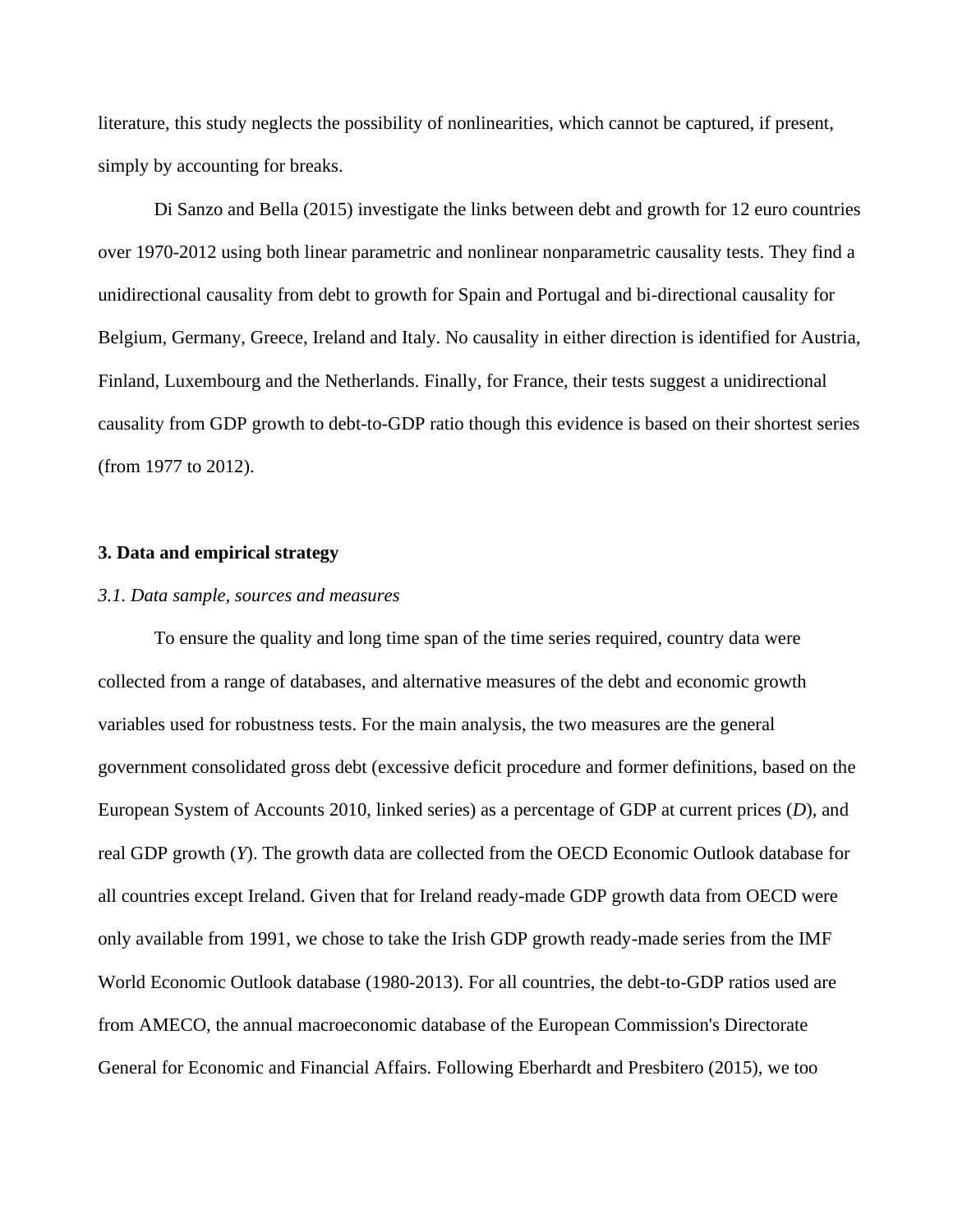concentrate on government debt thereby choosing to ignore the complex ways in which private and public debt may interact across countries, which is beyond the scope of our study.

We consider both central and peripheral countries of the European Economic and Monetary Union (Austria, Belgium, Finland, France, Ireland, Italy, Luxembourg, Netherlands, Portugal, and Spain)<sup>4</sup>, to which we add, for comparative purposes and comprehensiveness, the US, UK and Japan. The samples are based on annual data from 1970 to 2014 for Belgium, Finland, Italy, Luxembourg, Spain, UK, USA and Japan, 1971 to 2014 for Austria, 1977 to 2014 for France, 1975 to 2014 for the Netherlands, 1974 to 2014 for Portugal, and 1980 to 2013 for Ireland.<sup>5</sup> Descriptive statistics are in Appendix A (all the data and codes used are available on request).

#### *3.2. Unit root and linearity tests*

With few exceptions, prior empirical studies ignore investigating the times series properties of the individual public debt and GDP growth series, a choice seemingly based on the unwarranted assumption that both variables are linear and level stationary. Gómez-Puig and Sosvilla-Rivero (2015) and Di Sanzo and Bella (2015) do check the presence of unit roots but they do so using solely fairly basic linear unit root tests. The former uses the Augmented Dickey-Fuller (ADF) and the Kwiatkowski et al. (1992) unit root tests, the latter uses the ADF test and the Zivot and Andrews' (1992) test that allows for an endogenous break under the null. We employ the Lee and Strazicich

<sup>4</sup> Following the distinction made by the European Commission (1995) between those countries whose currencies continuously participated in the ERM of the EMS from its inception and those which joined later or suspended their participation, we take the central countries to be Austria, Belgium, Finland, Luxembourg and the Netherlands, and the peripheral countries to be Ireland, Italy, Portugal, and Spain.

 $5$  Our GDP growth data for Ireland end at 2013 so as not to include the controversial 26% spike recorded in 2015, which in July 2016 prompted Krugman's sarcastic tweet about 'Leprechaun economics'. The Irish inflated economic growth figures for 2015 were in fact due to the concomitance of one-off factors including activity in the airline leasing sector and restructuring by multinationals involving the movement of patents.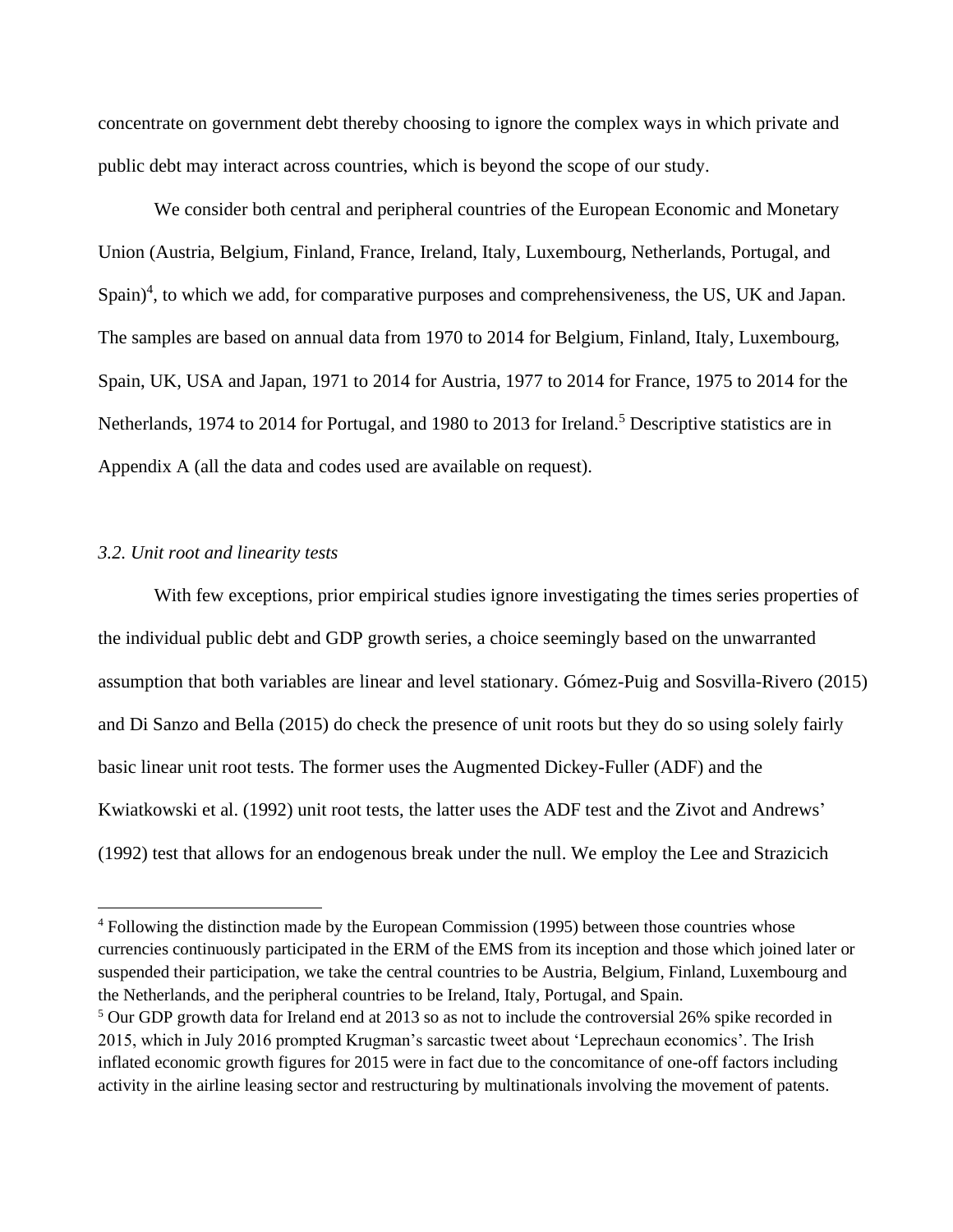(2003) unit root test, which is considerably more advanced as it allows for two breaks in level and trend under both the null and the alternative hypothesis. Next, we use the Harvey et al. (2008) test to establish whether any nonlinearities may exist in the evolution of the individual time series (for details, see De Vita and Trachanas, 2016). For the individual series found to be nonlinear, we then perform the nonlinear unit root test proposed by Kruse (2011), which is a powerful extension of the well-known Kapetanios et al. (2003) test.<sup>6</sup>

#### *3.3. Granger causality tests and ARDL cointegration*

Once the most likely nature (linear or nonlinear) and order of integration of the *Y* and *D* series for each country is established, we apply standard linear Granger causality tests for the countries where both the *Y* and *D* series are level stationary.<sup>7</sup> For countries where some uncertainty may remain as to the order of integration of the underlying series, we proceed to test for a long-run relationship between debt and growth as well as causality using the ARDL bounds testing approach (Pesaran and Shin, 1999; Pesaran et al., 2001), a methodology which allows for the analysis of cointegration when it is not known with certainty whether the regressors are  $I(1)$  or  $I(0)$ .<sup>8</sup>

Although the Granger representation theorem states that if two time series are cointegrated then there must be Granger causality between them (at least in one direction), the reverse is not

 $E(\beta_1) - \beta_1 = \left[ a_1(1-\beta_1a_1) / \sigma_s^2 / (\sigma_v^2 + a_1^2) \right]$ , OLS estimations are biased if, and only if,  $a_1$  is negative. If  $a_1 = 0$ , then debt is not endogenous and OLS estimations are unbiased.

<sup>8</sup> Since there is always a degree of uncertainty as to the accuracy of unit root tests, it is prudent to apply this methodology to verify the existence of any cointegrating properties.

<sup>&</sup>lt;sup>6</sup> The Kruse (2011) modified Wald statistic  $\tau = t_{\delta_2^{\perp}=0}^2 + 1(\hat{\delta}_1 < 0)t_{\delta_1=0}^2$  $\tau = t_{\delta t=0}^2 + 1(\hat{\delta}_1 < 0)t_{\delta t=0}^2$  is used to test the null of a unit root  $H_0: \delta_1 = \delta_2 = 0$  against the alternative of a stationary ESTAR process  $H_1: \delta_1 < 0, \delta_2 \neq 0$ . <sup>7</sup> Evidently, even for two *I*(0) variables, OLS regressions are susceptible to endogeneity bias. Given that for the regressions  $Y = \beta_0 + \beta_1 D + v$  and  $D = a_0 + a_1 Y + \varepsilon$ , the OLS estimator of  $\beta_1$  is given by  $\left[\left(\beta_{1}\sigma_{\varepsilon}^{2}\right)+\left(\alpha_{1}\sigma_{\nu}^{2}\right)\middle/\left(\sigma_{\nu}^{2}+\alpha_{1}^{2}\sigma_{\nu}^{2}\right)\right]$  and the bias of  $\beta_{1}$  can be expressed as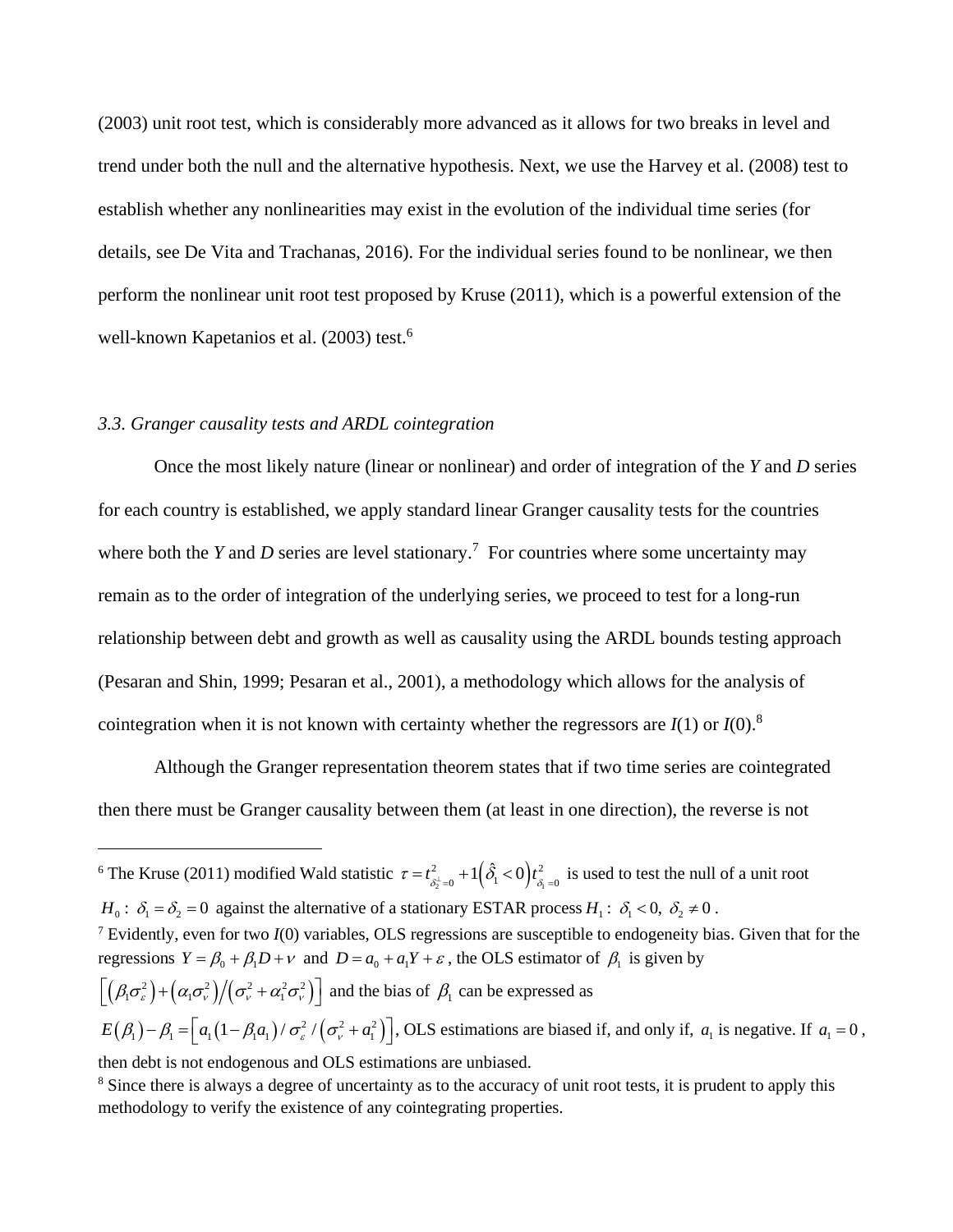necessarily true. This means that any finding of Granger causality in the absence of cointegration should be taken to be either spurious, or to reflect - at best - a short-term phenomenon that does not persist in the long-run. As Eberhardt notes (2016, p. 3), in the context of the long-run growth-debt relation "the presence of a long-run equilibrium is a pre-requisite for the existence of any long-run causal relationship in the data". Another advantage that makes the ARDL approach particularly suited to our analysis lies in the rich set of dynamics of the ARDL specification, which allows the ARDLbased estimator to satisfactorily address potential endogeneity problems (Pesaran and Shin, 1999).

To investigate the direction of causality, we test for ARDL cointegration in both directions. The ARDL(*p*,*q*) models estimated for each country are:

$$
\Delta D_t = \mu + \rho D_{t-1} + \theta Y_{t-1} + \sum_{j=1}^{p-1} \alpha_j \Delta D_{t-j} + \sum_{j=0}^{q-1} \pi_j \Delta Y_{t-j} + e_t
$$
\n(1)

$$
\Delta Y_{t} = \mu + \rho Y_{t-1} + \theta D_{t-1} + \sum_{j=1}^{p-1} \alpha_{j} \Delta Y_{t-j} + \sum_{j=0}^{q-1} \pi_{j} \Delta D_{t-j} + \varepsilon_{t}
$$
\n(2)

where  $e_t$  and  $\varepsilon_t$  are *i.i.d.* stochastic processes. The existence of a stable long-run relationship is tested by means of two statistics: the modified *F*-test (*F*<sub>PSS</sub>) advanced by Pesaran et al. (2001), which tests the joint null hypothesis of no cointegration  $\rho = \theta = 0$ ; and a *t*-test ( $t_{\text{BDM}}$ ) proposed by Banerjee et al. (1998), which tests the null of no cointegration  $\rho = 0$  against  $\rho < 0$ .<sup>9</sup>

#### *3.4. Nonlinear causality test*

<sup>&</sup>lt;sup>9</sup> There are two critical bounds: upper and lower. If the values of the  $F_{\rm PSS}$  and  $t_{\rm BDM}$  statistics exceed the upper bound, the null hypothesis is rejected. If they lie below the lower critical bound, the null cannot be rejected, and if they lie between the critical bounds, the test is inconclusive.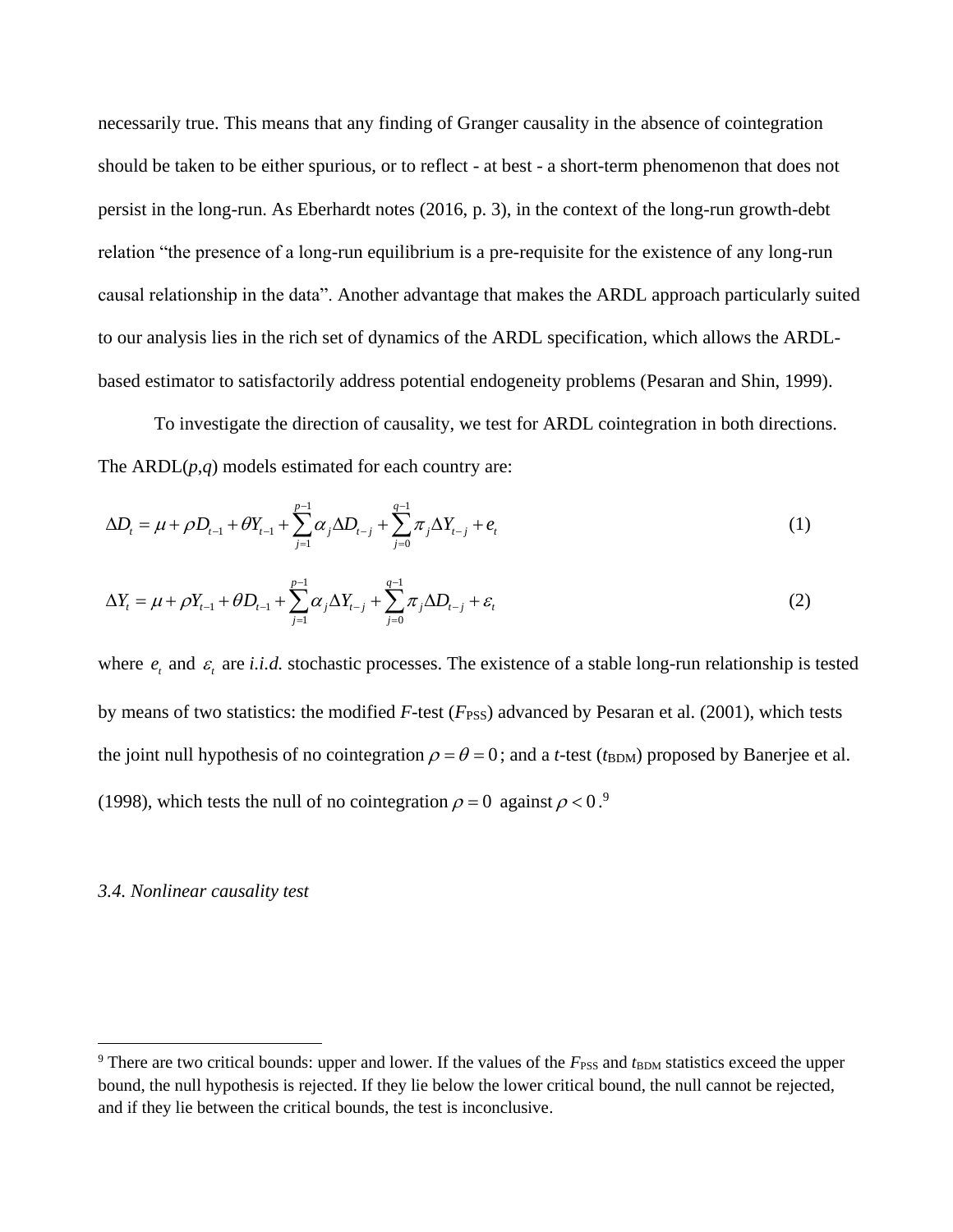Finally, we perform the Diks and Panchenko (2006) nonlinear causality test.<sup>10</sup> Its application on the delinearized series ensures that any causality identified is solely nonlinear in nature. We apply the test by utilizing properly specified VAR models or, in the case of confirmed robust cointegration in both directions, the residuals of the ARDL models, thus accounting for the actual integration properties of the individual series and also the cointegration findings, a process that ensures the stationarity of the residuals.

#### **4. Empirical analysis and results**

We begin our analysis by inspecting the plots of the individual series for each country in our sample, and the respective scatter diagrams of the relation between growth rates (*Y*) and debt-to-GDP ratios (*D*). Fig. 1 illustrates the plots of the *Y* and *D* series. The former series show a consistent pattern across countries, generally displaying a mean reverting tendency. The same cannot be said for the evolution of the *D* series, which exhibit a mixture of upward and downward sloping trends in addition to the presence of possible structural breaks and/or nonlinearities. That said, although visual inspection of the plots of time series can provide valuable information about their evolution over time, determination of the actual order of integration of each time series is a task best left to unit root tests. The scatter plots of the relationship between *Y* and *D* presented in Fig. 2 are, for most countries,

 $10$  Diks and Panchenko (2006) introduced a new and more powerful nonparametric test for Granger non causality which avoids the severe over-rejection of the null hypothesis frequently observed in the use of the Hiemstra and Jones' (1994) test. They showed that the reason for over-rejection in the Hiemstra-Jones' test is that the test statistic ignores possible variations in the conditional distribution that may occur under the null hypothesis. As the size of the test approaches unity, the test statistic almost always rejects Granger noncausality, when in fact no such causality exists. The Diks and Panchenko's test offers a solution to the distortions of the actual size of the Hiemstra-Jones' test and was therefore preferred in our application despite the relatively short time series for some countries in the sample.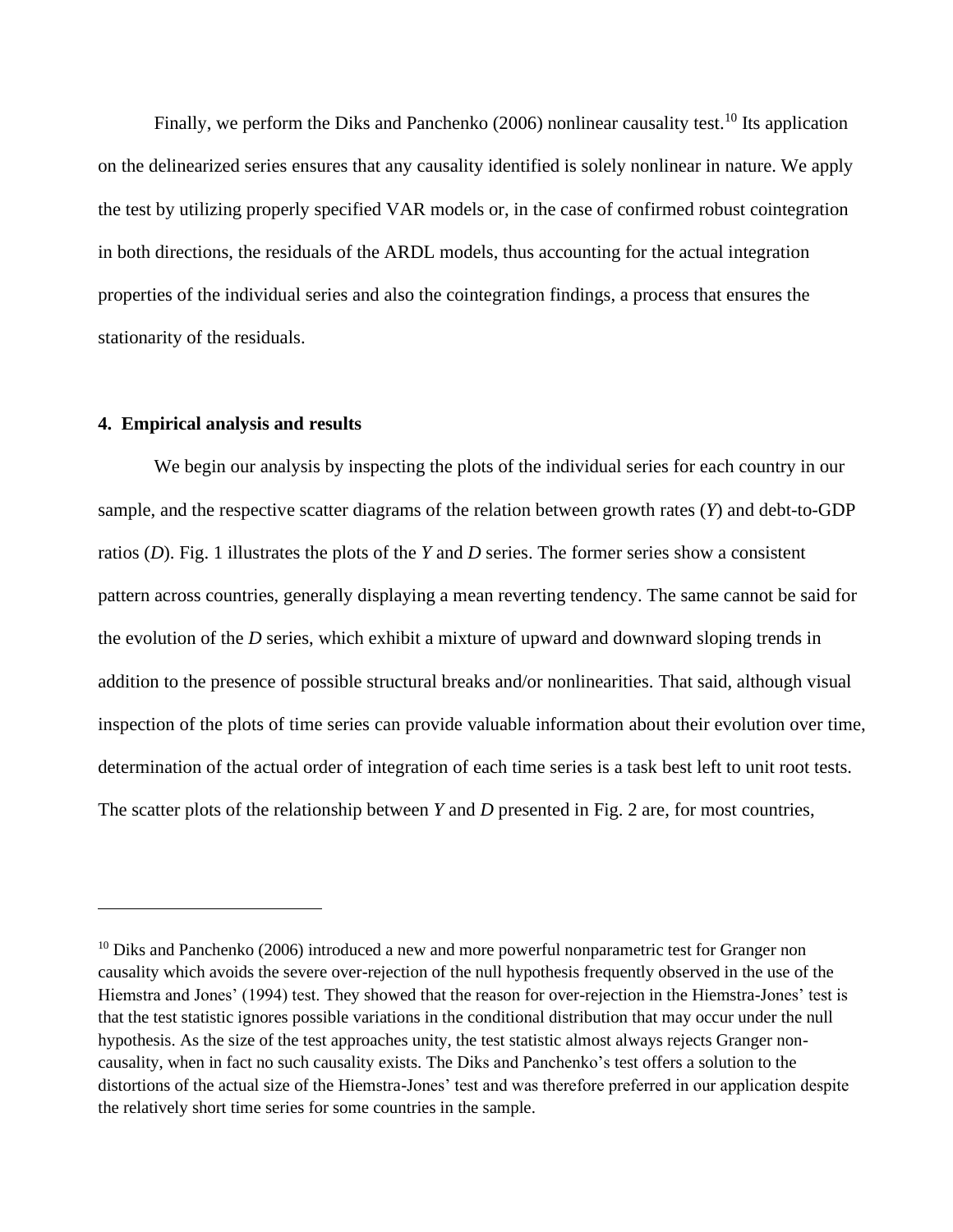suggestive of a possible negative correlation between the variables though there is no clear cut pattern of such a relationship for some of the countries in question.

#### **[Fig. 1 and 2 here]**

Panel A of Table 1 presents the results of the Lee and Strazicich (2003) unit root test for the GDP growth rates series, which are found to be level stationary for all countries. Panels B and C of Table 1 refer to the debt-to-GDP ratio, in levels and, where needed, in first and second differences. The results suggest that the debt-to-GDP ratio of Finland, France, Ireland, Italy, Portugal, Spain and the UK are level stationary, while that of Austria, Luxembourg, the Netherlands, Japan and the USA are first difference stationary. The results for the debt-to-GDP series of Belgium suggest that it is integrated of order two and thus, should this result be confirmed from nonlinear tests, this country would need to be excluded from the cointegration and causality analyses that follow.

#### **[Table 1 here]**

Table 2 reports the results of the  $W_2$  linearity test statistic of Harvey et al. (2008). Regarding the growth series, the  $W_{\lambda}$  statistic rejects the null of linearity at the customary significance levels for Finland, France (7%), Italy, Netherlands, Spain and the UK. The test results further suggest that the debt-to-GDP series of Austria, Belgium, France, Ireland, Portugal and Japan are also nonlinear.

#### **[Tables 2 and 3 here]**

Armed with the above findings, we perform nonlinear unit root tests for the variables that exhibit nonlinearities. Table 3 presents the results of the Kruse (2011) test applied to the raw, demeaned and detrended growth (*Y*) and debt (*D*) series. The findings suggest that the growth series of Finland, France, Italy, the Netherlands, Spain and the UK are level stationary (Panel A). In addition, the debt-to-GDP ratio of Ireland is level stationary while that of Austria, France, Portugal and Japan would appear to be first difference stationary. For the debt-to-GDP ratios of France and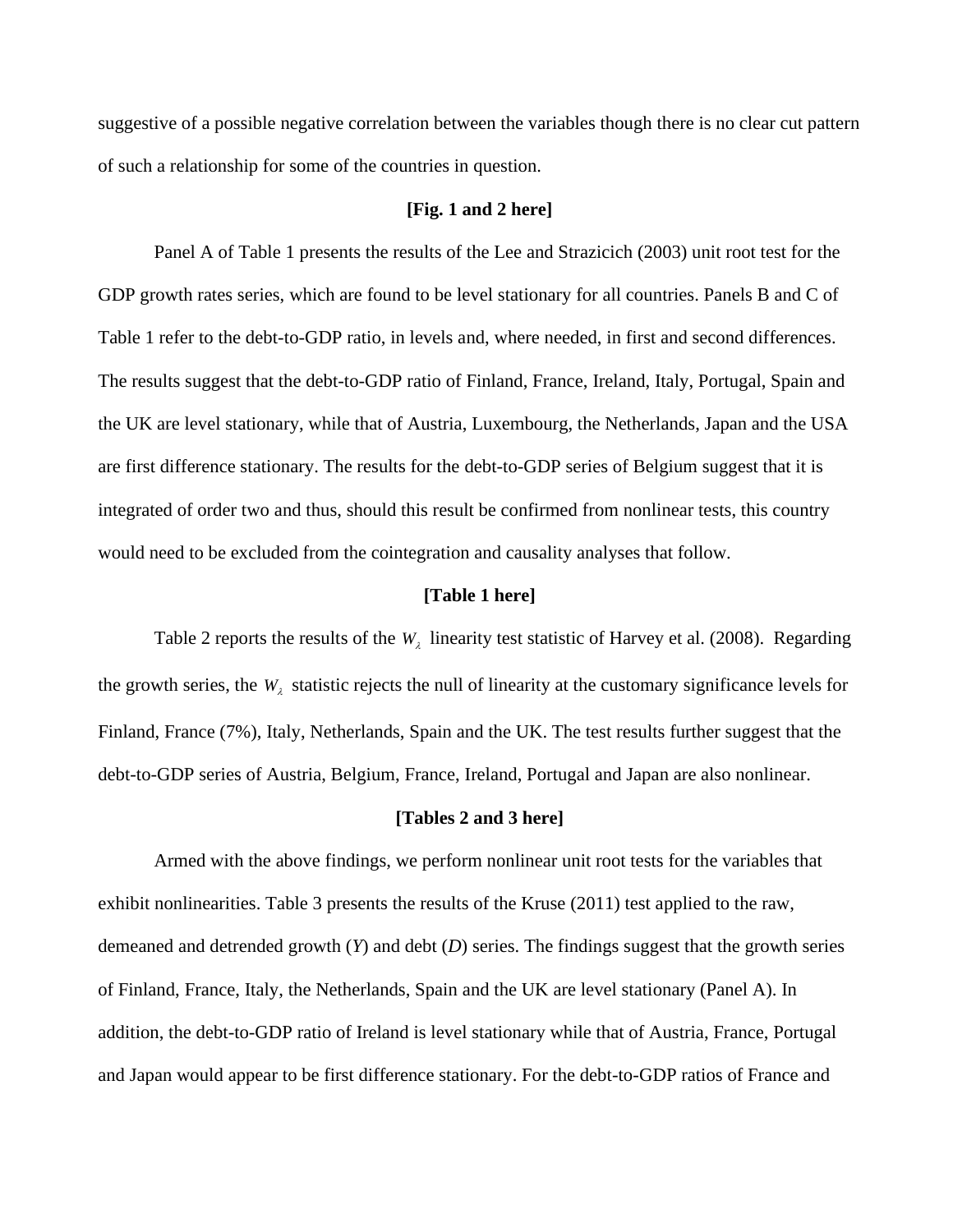Portugal, given the nonlinearity of the series, we follow the indication of the presence of a unit root detected by the Kruse (2011) test. The results for the debt-to-GDP ratio of Belgium confirm that this series is integrated of order two and thus this country is excluded from the analyses that follow.

Having established the most likely nature (linear or nonlinear) and order of integration of the *Y* and *D* series for each country, we apply standard linear Granger causality tests for the five countries where both the growth and debt series are level stationary, i.e. Finland, Ireland, Italy, Spain and the UK. The results are presented in Table  $4<sup>11</sup>$  They suggest that growth Granger-causes debt in Finland and Spain, while debt Granger-causes growth in Italy. Aiming to establish the existence of a possible long-run relationship between growth and debt for these countries, we additionally employed OLS. The estimated parameters and diagnostics are presented in Table 5. The long-run coefficients, for both the growth to debt ( $\beta_r$ ) and the debt to growth ( $\beta_p$ ) regressions, are statistically significant only for Ireland and Italy, indicating a negative relationship, with much larger magnitudes for the  $\beta$ <sub>r</sub> coefficients (-2.96 and -6.31, respectively). However, these models fail a mixture of diagnostic tests at customary significance levels (including serial correlation) leading us to conclude that the findings are spurious. Failure to unveil robust evidence in support of a long-run relation between the variables for Finland, Ireland, Italy, Spain and the UK also signifies that the evidence of Granger causality running from growth to debt for Finland and Spain, and debt to growth for Italy reported in Table 4, is – at best – likely to apply solely to the short-term.

#### **[Tables 4 and 5 here]**

For the remaining countries, i.e. Austria, France, Luxembourg, the Netherlands, Portugal, Japan, and the USA, we have established that their growth rates are level stationary and their debt-to-

<sup>&</sup>lt;sup>11</sup> Since Granger causality tests can be sensitive to lag length, the optimal VAR lag length was chosen using the Schwarz criterion, starting with max four lags. This starting lag choice was driven by the inherent trade off between a risk of bias stemming from the smaller variance at lower lag lengths and the loss of efficiency accruing at higher lag lengths.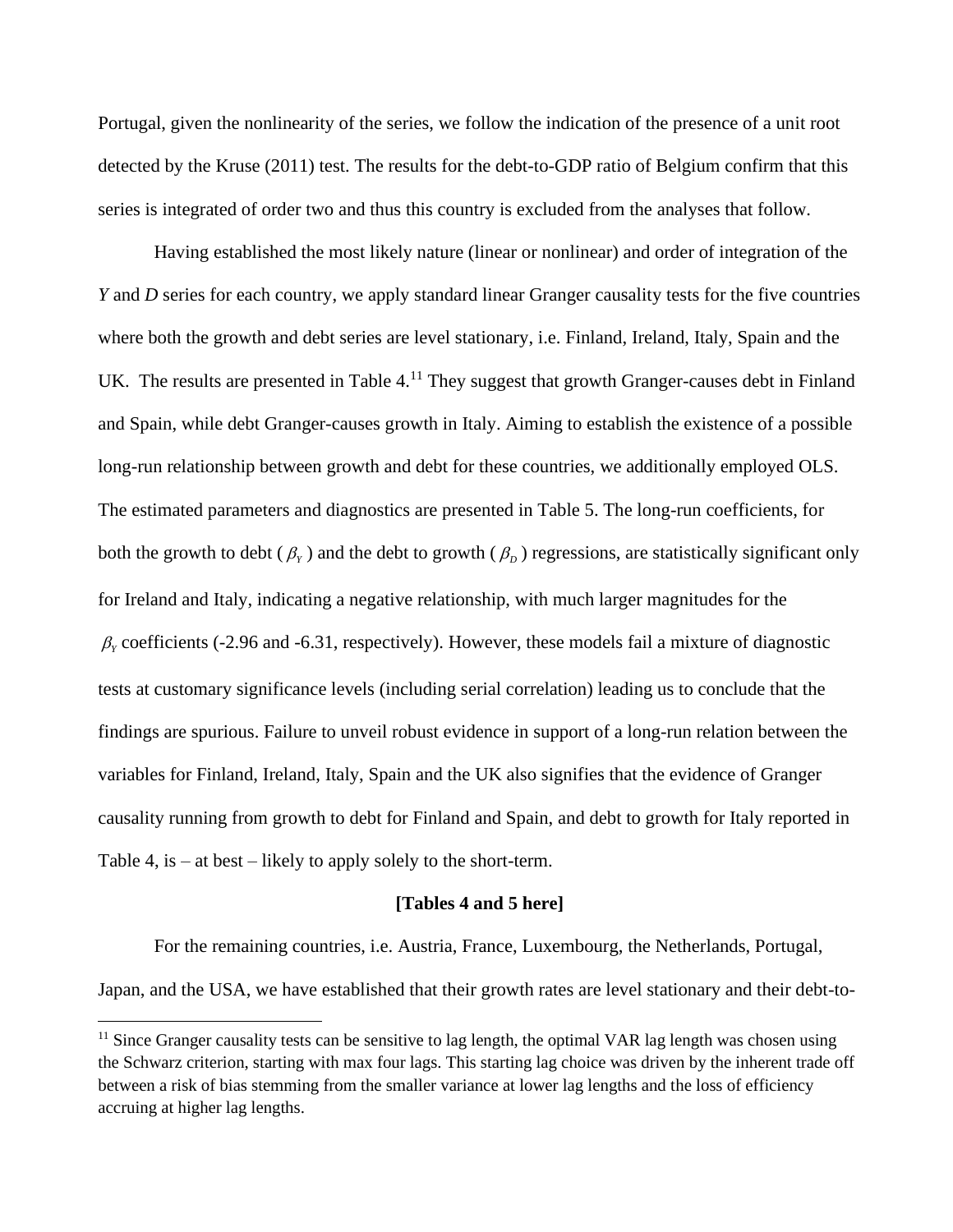GDP ratios are, most likely, first difference stationary. Thus, in order to investigate the existence of a possible long-run relationship, we proceed by using the ARDL bounds testing approach (Pesaran and Shin, 1999; Pesaran et al., 2001). Table 6, presents the ARDL bounds test results, the estimated longrun coefficients (where applicable), and some diagnostics. From the *F*<sub>PSS</sub> and *t*<sub>BDM</sub> statistics, at the 1% and 5% significance levels, we find evidence in support of cointegration for Austria (in both directions), France (from debt to growth), Luxembourg (from debt to growth), the Netherlands (from debt to growth), Portugal (from debt to growth), Japan (from growth to debt and debt to growth), and the USA (from debt to growth). For Austria, France, Luxembourg, Portugal and Japan, the estimated long-run coefficients ( $\beta_{Y}$  and/or  $\beta_{D}$ ) are statistically significant and negative. On the other hand, for the Netherlands and the USA the long-run coefficients are not significant, suggesting the absence of a long-run relationship between the variables, and hence any long-run path to causality. The diagnostics of the models that exhibit cointegration for Austria, France, Luxembourg, Portugal and Japan (from growth to debt model only) are quite satisfactory. However, for Japan (debt to growth model) the diagnostics reveal serial correlation and heteroscedasticity, respectively. As shown in Fig. 3, according to the cumulative sum of recursive residuals (CUSUM) and the CUSUM sum of squares (CUSUMSQ) tests to assess parameter constancy, all the models appear to be stable with the exception of the Netherlands (hence corroborating the finding of an insignificant long-run coefficient) and Japan (for the growth to debt model), which fail to pass the more powerful CUSUMSQ test.

Overall, and taking into account the inferences about the statistical significance of the longrun coefficients and the conclusions to be drawn from our battery of diagnostics tests, we detect evidence of robust, linear level relationships, and thus long-run causality, only for Austria, in both directions, and for France, Luxembourg and Portugal in the direction running from debt to growth.

#### **[Table 6 and Fig. 3 here]**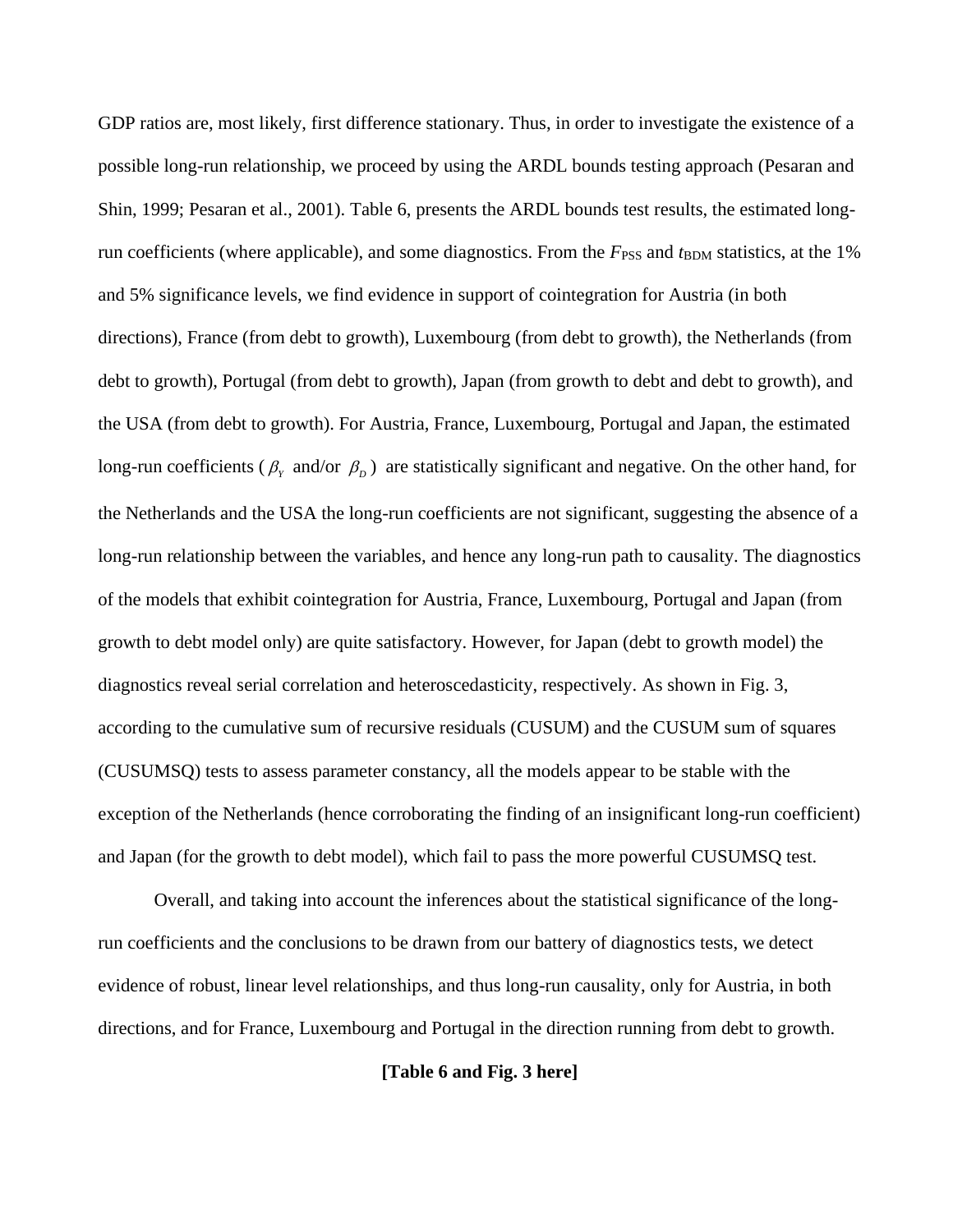The results of the Diks and Panchenko (2006) nonlinear causality test are in Table 7. For Finland, Ireland, Italy, Spain and the UK, where both growth and debt are *I*(0), we apply the test on the residuals of a VAR model in levels (see Table 7, Panel A). For France, Luxembourg, the Netherlands, Portugal, Japan and the USA, where the growth series are *I*(0) and the debt series are *I*(1), and a long-run level relation has been detected in one direction only, we apply the test on the residuals of a VAR model with the growth series in levels and the debt series in first differences (Table 7, Panel B). For Austria, where ARDL cointegration has been detected in both directions, we apply the test on the residuals of the respective ARDL model (Table 7, Panel C). The last two columns of Table 7 also presents the Ljung–Box Q-test (applied to the residuals from the VAR/ARDL models) in order to determine whether any linear dependency remains in the residuals. With the exception of Luxembourg (growth causes debt case), the results of this test suggest that the VAR/ARDL models successfully account for linear dependency.

#### **[Table 7 here]**

According to the results presented in Table 7, at the 1% and 5% levels, significant nonlinear causal effects are only detected for Finland (growth causes debt) only when two and three lags are considered, for Italy (growth causes debt) only when one lag is considered, and for Spain, from growth to debt and debt to growth, only when one and two lags are considered, respectively. Thus, with the exception of very sporadic and short-lived episodes, there is no evidence of a consistent and systematic pattern of nonlinear causality present in the relationship between public debt and economic growth across the countries in our sample.

In conclusion, we unveil evidence of (linear) bi-directional Granger causality only for Austria, with a much larger negative coefficient in the regression running from growth to debt (-20.62) while for France, Luxembourg and Portugal, linear causality runs solely in the direction of debt to growth,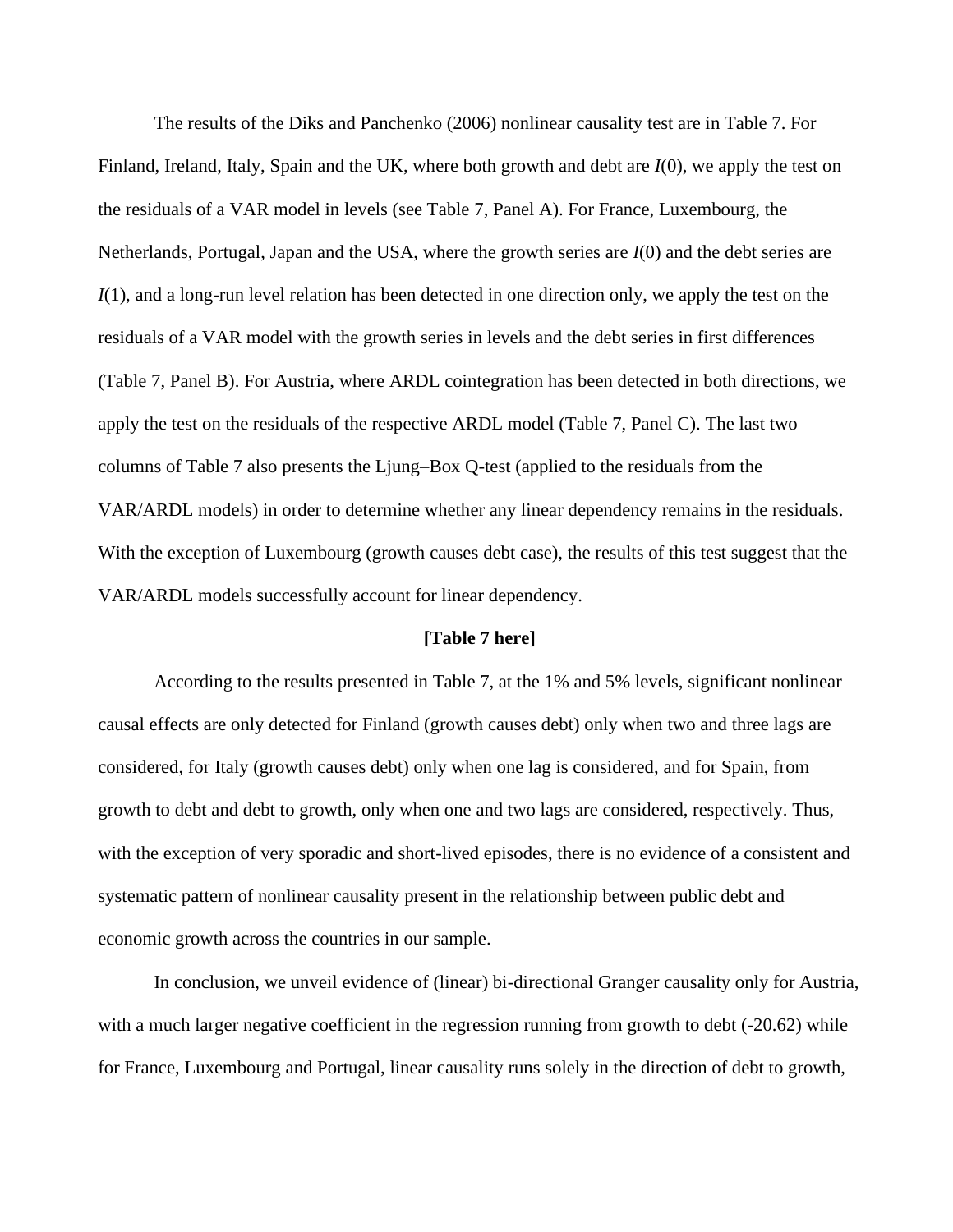but the estimated long-run effects are very small, with magnitudes ranging from -0.01 for France to - 0.03 for Luxemburg and Portugal. Less conclusive evidence emerges with respect to Finland, Italy and Spain, where Granger causality (from growth to debt for Finland and Spain, and debt to growth for Italy) would only appear to be present, at best, in the short-run. For all the other countries in our sample there is no reliable evidence of causality in either direction. Significantly, we also find no robust or consistent evidence in support of the existence of nonlinear causality between debt and growth across the countries in our sample.

As highlighted in our literature review, previous studies present very mixed results. These include the absence of any evidence that debt causes growth (as concluded by Panizza and Presbitero, 2014), the presence of a higher number of statistically significant relationships running from growth to debt (see, e.g., Puente-Ajovín and Sanso-Navarro, 2015), and "clear evidence" of causality and that "it is always bi-directional" (Ferreira, 2009, p. 12). Our results sit comfortably between this vastly conflicting range of prior findings, though they lean towards the rejection of the hypothesis of any causal relationship between the variables given that our battery of linear and nonlinear tests only uncover robust evidence of long-run causality in four out of the twelve countries examined (Austria, in both directions, and France, Luxembourg and Portugal from debt to growth). Di Sanzo and Bella (2015) find greater evidence in favor of causality than we do. However, lack of investigation of the cointegrating properties of the debt and growth series, and their failure to properly establish the linearity or otherwise of the individual series and to carry out nonlinear unit root tests to accurately identify the actual order of integration of the debt and growth series, raises doubts as to the reliability of their Diks and Panchenko (2006) nonlinear causality test results since, as they themselves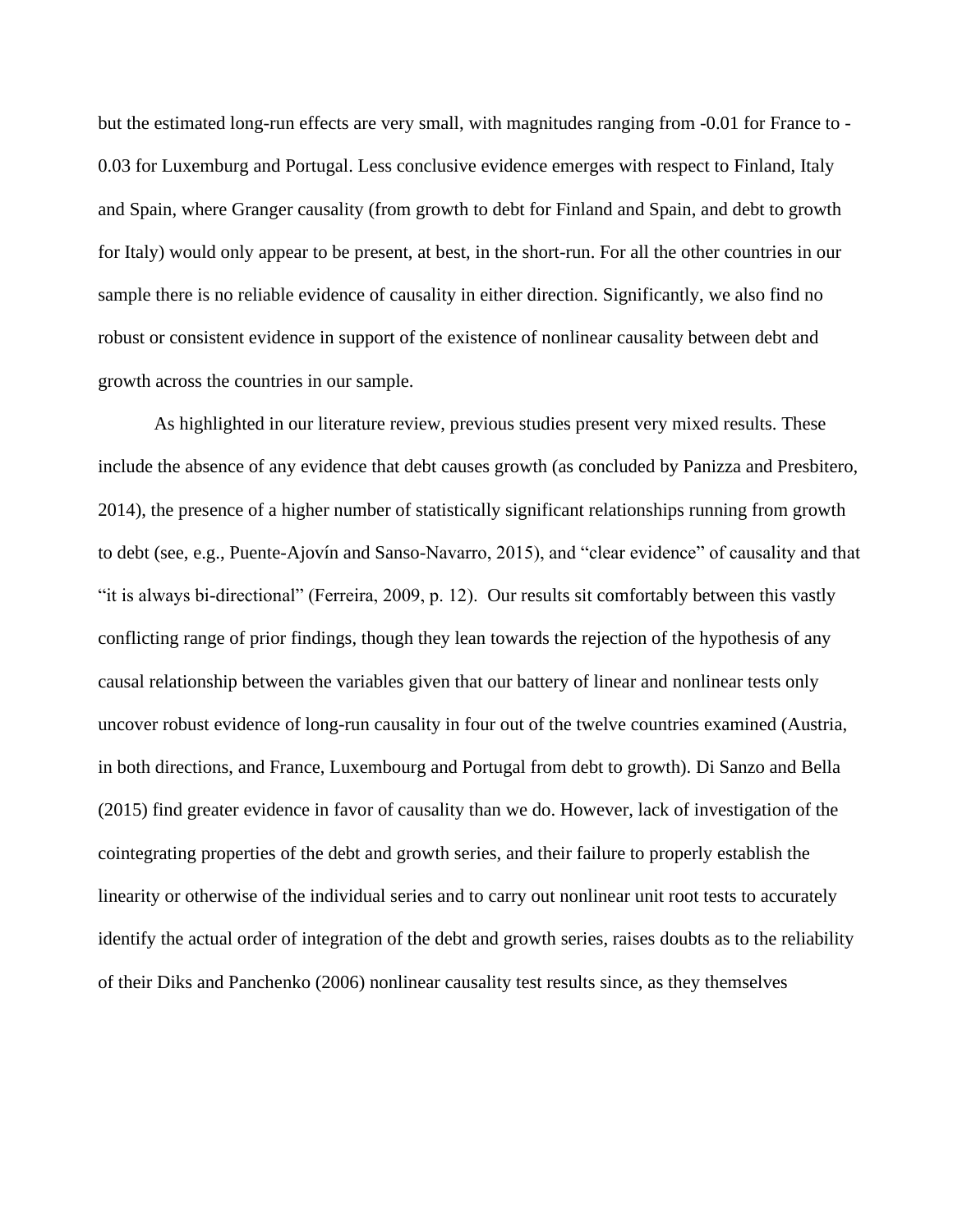acknowledge, the validity of the linear and nonlinear Granger causality tests they perform hinges on "the hypothesis that the observed data are stationary" (p.  $640$ ).<sup>12</sup>

Lack of a uniform result across all countries in our sample may be due to the fact that the effect of debt on growth depends either on its composition (Dell'Erba et al., 2013) or the specific production technologies in a given country (Temple, 1999). Any divergence with previous work also lends itself to a straightforward rationalization. For example, whilst Ferreira's (2009) sample period is rather short (14 years) and dated (ending at 2001), we cover a time frame spanning from 1970 to 2014. Moreover, Ferreira (2009) used real GDP per capita to measure economic growth, and the values she obtains for the overall "R-squared" and "R-squared between" measures of her panel estimations, reveal considerable differences in the behavior of the 20 OECD countries that make up the sample she used, which suggests that such countries constitute anything but a homogenous set.

Our results align more closely to those by Pescatori et al. (2014) who, using a novel empirical approach and an extensive dataset, conclude that "the relationship between debt and growth is relatively muted and the magnitude is much smaller than the dramatic figures suggested in earlier studies." (p. 15). However, by their own admission, while their methodology may attenuate problems of reverse causality, their analysis is still subject to potential endogeneity concerns.

#### **5. Robustness tests**

Our analysis would be incomplete without offering some reassurances as to the reliability of our time series test results. With this aim in mind, the first question we address is, how sensitive are our results to the methodologies employed? In particular, having established the behavior of the

<sup>&</sup>lt;sup>12</sup> Unlike Di Sanzo and Bella (2015), as per our discussion in section 3.4, we ensured the proper application of the Diks and Panchenko (2006) test on *stationary* series by utilizing properly specified VAR models or, in the case of confirmed robust cointegration in both directions, the residuals of the ARDL models. For an analogous implementation of this test to ensure accurate results, see De Vita and Trachanas (2016).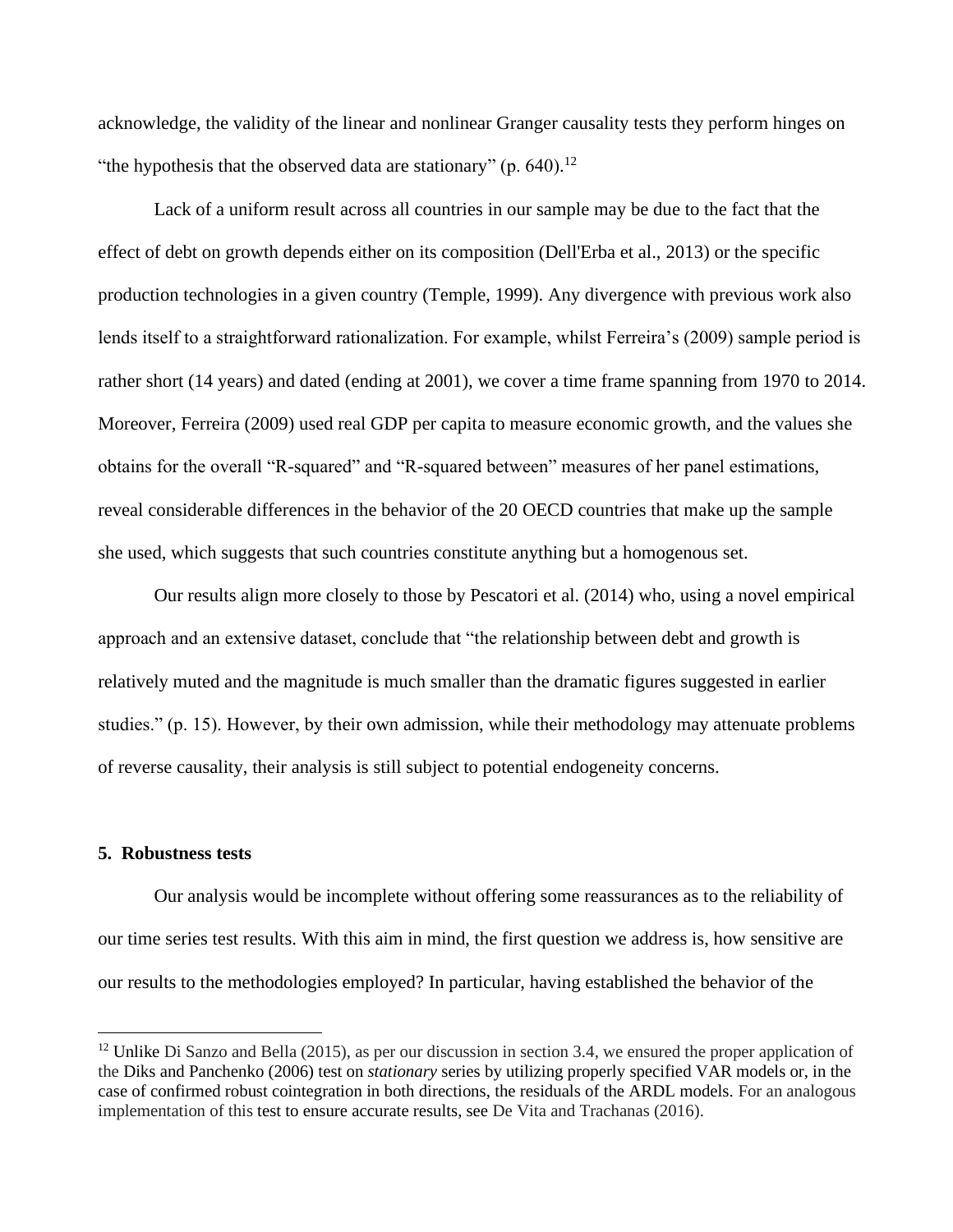individual countries in our sample, especially in light of the relatively short time series particularly for some countries, we seek to verify the extent to which a reliable panel estimation method would generate results that broadly corroborate our time series findings. To this end, we employ a powerful panel methodology particularly suited to deal with econometric issues arising from estimation of the relationship at hand, namely SYS-GMM (Arellano and Bover, 1995; Blundell and Bond, 1998). In addition to accounting for the underlying dynamics and individual country-specific effects,<sup>13</sup> SYS-GMM corrects for potential problems stemming from the correlation between the regressors and the error term, measurement error and endogeneity. The SYS-GMM approach also allows for a panel data test of Granger causality. For instance, taking the regression

 $Y_{it} = a_0 + a_1 Y_{t-1} + a_2 Y_{t-2} + \beta_1 D_{t-1} + \beta_2 D_{t-2} + u_{it}$ , a Wald test distributed as a  $\chi^2$  with two degrees of freedom for the joint null  $\beta_1 = \beta_2 = 0$ , can be employed to test for the absence of Granger causality running from debt to growth (for a similar application, see Luo et al., 2016).

Another issue that warrants further investigation is the potential time-varying nature of the debt-growth relation (as recently highlighted by Gómez-Puig and Sosvilla-Rivero, 2017). In particular, we are interested in testing for the possibility that the generally higher debt levels or harsh austerity programs implemented in advanced economies in the aftermath of the 2007/08 financial crisis may have themselves affected the debt-growth relation. For example, Gómez-Puig and Sosvilla-Rivero (2015) do not find causality up to the breaks detected between 2007 and 2009, but for the sub-periods from the detected breaks to the end of their sample period (at 2013) they do. Within our individual-country time series estimations based on annual data, we were unable to run separate regressions for shorter sub-periods (too few observations post 2009), but we can now test this

<sup>&</sup>lt;sup>13</sup> The first-difference transformation embedded in the standard GMM estimator, the first step of SYS-GMM, effectively eliminates the heterogeneity of individual country-specific effects included in the baseline equation.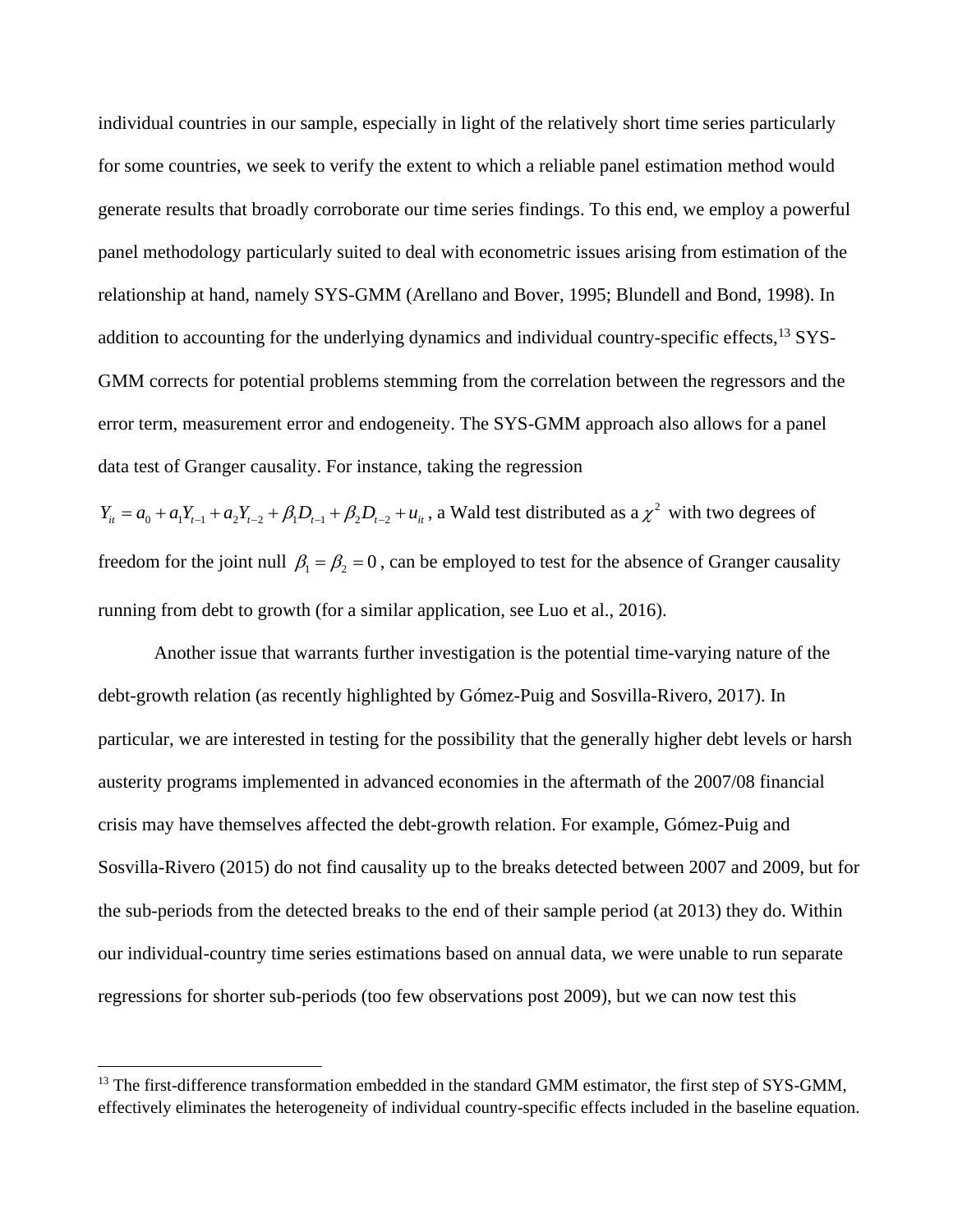hypothesis using SYS-GMM, which is particularly well suited to address the potential 'small T' sample bias stemming from regressions with few time periods.

We then wish to establish how measure-dependent our results are by testing their sensitivity to alternative debt and growth measures. Since 'gross debt' data in particular may not be immune to measurement issues (Dippelsman et al., 2012), we start by using the alternative gross government debt-to-GDP ratios downloaded from [http://www.carmenreinhart.com/data/browse-by-topic/topis/9/,](http://www.carmenreinhart.com/data/browse-by-topic/topis/9/) which are the data updates discussed in Reinhart and Rogoff (2011), also used by Chudik et al. (2017). Further, we re-estimate using two alternative data series for growth. The first is 'real GDP per capita' from the Maddison database of the Groningen Growth and Development Centre

[\(http://www.ggdc.net/maddison/maddison-project/home.htm\)](http://www.ggdc.net/maddison/maddison-project/home.htm), also used by Lof and Malinen (2014). The second is a real GDP growth measure we computed ourselves by taking the real GDP series available from AMECO, the same database from which we sourced the original debt-to-GDP series.

Finally, given that the gains from SYS-GMM versus the traditional GMM estimator are more pronounced when the size of T (time periods) is small relative to N (country units), we check for any possible small sample bias by expanding our cross-sectional units of the panel. The extended sample includes the EU-28 (while still excluding Germany) alongside other OECD countries, namely the US, Japan, Canada, Switzerland, Norway, Iceland, Mexico, Korea, Australia and New Zealand.

#### **[Tables 8 and 9 here]**

Tables 8 and 9 report the SYS-GMM estimations in the direction of growth to debt and debt to growth, respectively. In both tables, column (1) reports the estimations for the full sample (1980- 2013), based on a balanced panel that draws from the same dataset as our time series estimations. Columns (2) and (3) refer to the sub-samples 1980-2006 and 2009-2014, respectively (to ensure an end date at 2014, the latter sub-sample is based on an unbalanced panel). Column (4) refers to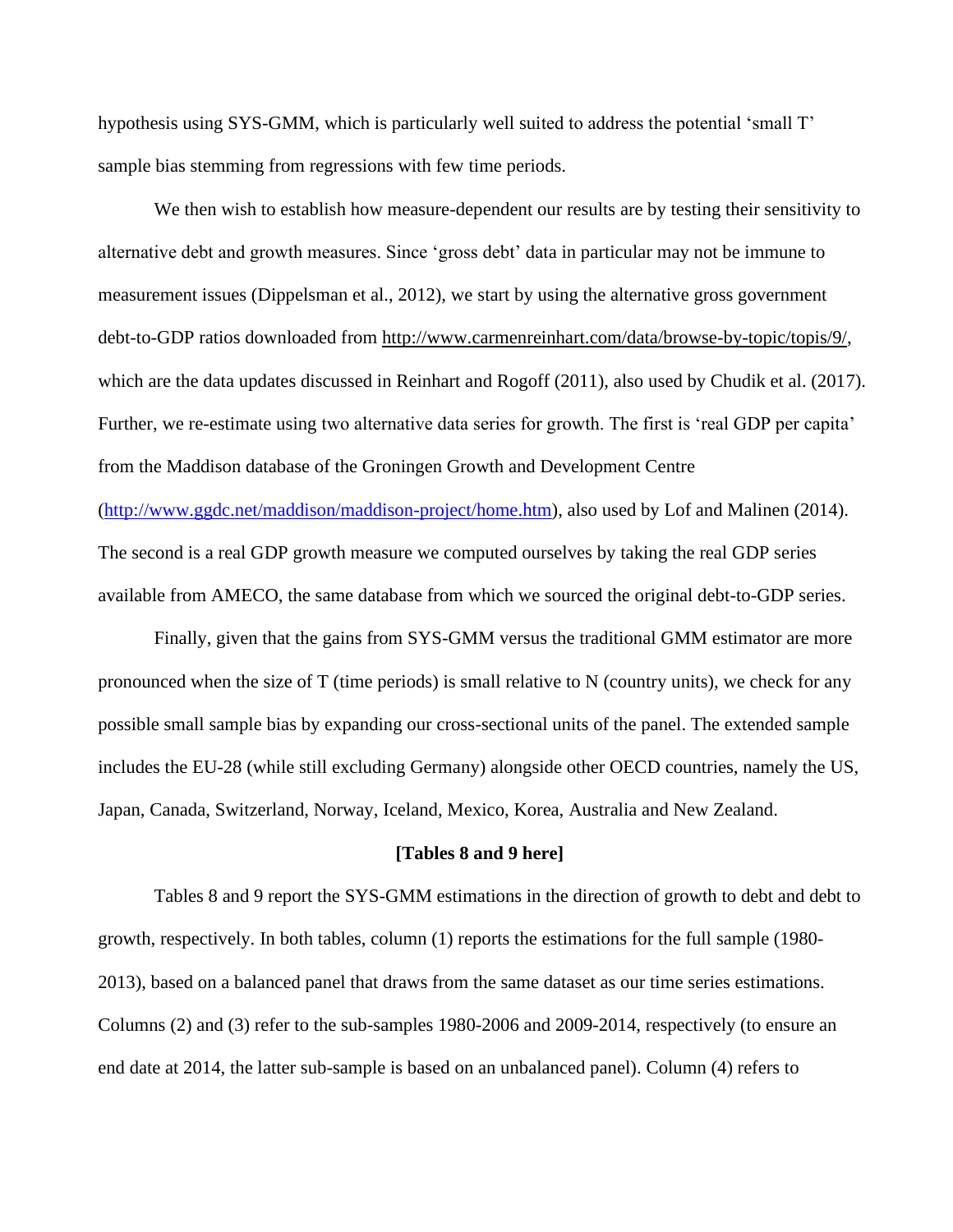estimations employing the real GDP growth measure we constructed with data sourced from AMECO, column (5) uses the alternative debt measure discussed above, and column (6) additionally uses the alternative growth data series from the Maddison database. Since the alternative measure of debt is drawn from a dataset whose coverage ends at 2010, the balanced panel in columns (5) and (6) refers to the period 1980-2010. Also, since this dataset does not provide information for Luxemburg, only eleven country units are used in estimation. Column (7) re-estimates the specification and measures used in column (1) but for a much larger sample of (37) countries, as detailed above.

As shown in Table 8 and 9, in all cases we are unable to reject the null of no Granger causality, in either direction, results which – time series exceptions notwithstanding - broadly support the general conclusions drawn from our country-level estimations. For all permutations, both the Hansen (1982) test for the validity of the over-identifying instrument restrictions and the Arellano-Bond (1991) AR(2) serial correlation test provide reassuring diagnostics, thus confirming that the proposed specifications are adequate for valid inference.<sup>14</sup>

#### **6. Conclusions**

Following the global financial crisis, an assumed yet substantially untested assumption concerning the relationship between public debt and economic growth has sat at the heart of justifications of national austerity responses within and beyond Europe. This paper interrogates this relationship, moving beyond the usual 'threshold analysis' to test for the bi-directional causality

<sup>&</sup>lt;sup>14</sup> Although SYS-GMM deals with time invariant country-specific effects, it assumes the absence of crosssectional dependence, which can arise due to spatial effects or unobserved common factors. Hence, we also reestimated our baseline panel model of column 1 in Table (8) and (9), using the Dynamic Common Correlated Effects Estimator (DCCE) proposed by Chudik and Pesaran (2015); a method that is robust to different types of cross-sectional dependence. In the DCCE specification, the first and second lag of growth rate (*Y*) and debtto-GDP ratio (*D*) were instrumented by their fourth and fifth lag, with three lags used for the cross section averages. Also the results of these estimations (available on request) produced results consistent with statistically insignificant effects for both the growth to debt and the debt to growth regressions.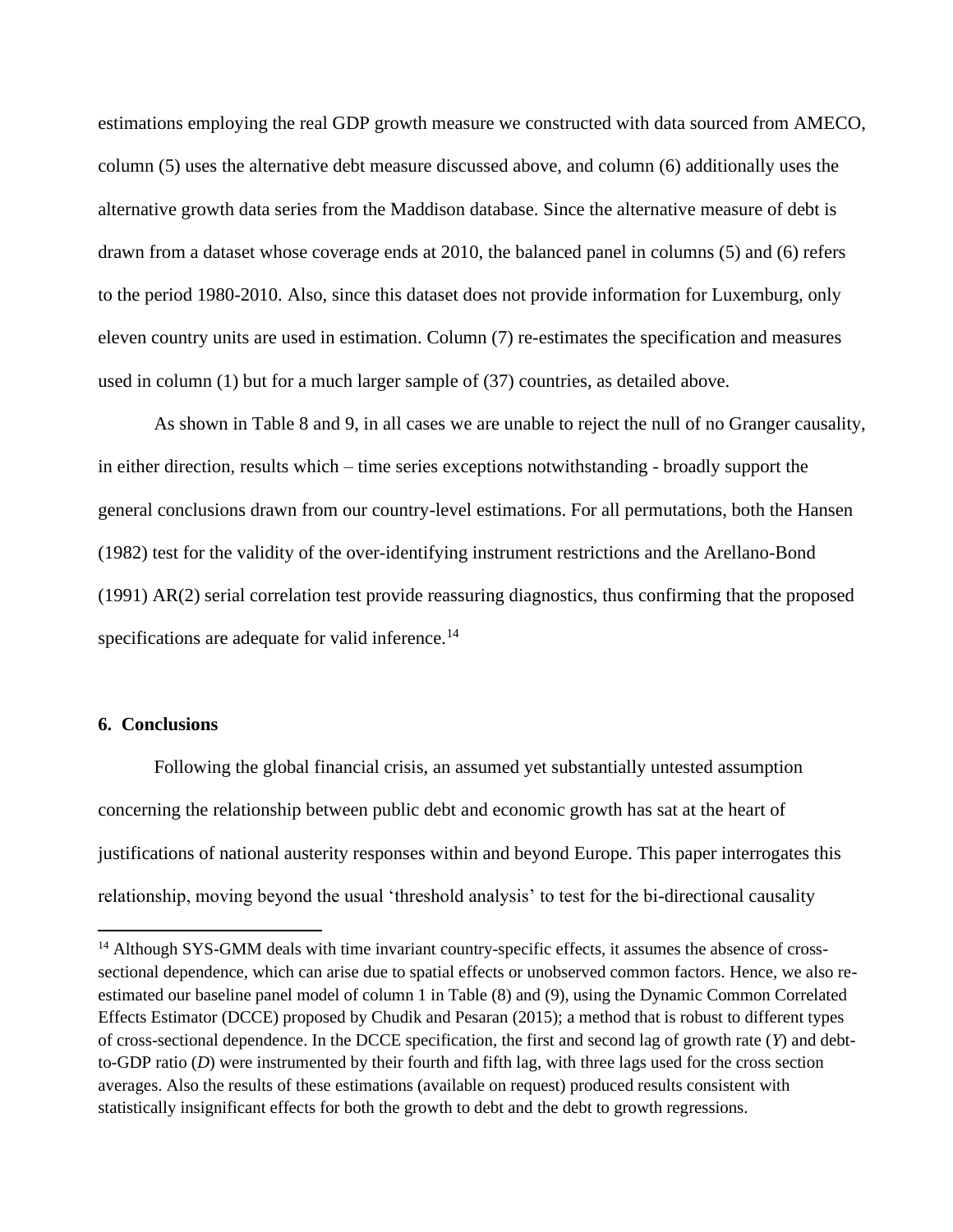between debt and growth for 10 EMU countries along with the US, UK and Japan, over the period 1970-2014, using state-of-the-art linear and nonlinear techniques. Our analysis addresses the still unsettled question of the effect of public debt accumulation on economic growth and whether some reverse causality may be at work, with low GDP growth causing increases in public indebtedness.

Our results indicate that the causal relationship between debt and growth, in either direction, is weak at best. In 8 out of the 12 countries in our sample (Belgium had to be excluded from the estimations due to the higher order of integration detected for the debt-to-GDP series), our data are unable to uncover robust evidence of long-run causality from either debt to growth or growth to debt. Only for Austria bi-directional causality is found **(**with a much stronger effect from growth to debt) while for France, Luxembourg and Portugal, causality runs solely in the direction of debt to growth, but with estimated long-run coefficients of very small magnitudes ranging from -0.01 for France, to - 0.03 for Luxemburg and Portugal. Our results survive a wide range of robustness checks.

Our findings of effects varying according to country suggest that different policy recommendations would be called for depending on the country in question, whether any evidence of causality is in fact present and, if so, its direction and associated sign and magnitude of the long-run coefficient. The mixed findings at country level most likely reflect the possibility that the many positive and negative effects postulated theoretically with respect to the influence of debt on growth as well as hypotheses advanced in relation to the impact of growth on debt levels, assume relative significance and possibly cancel each other out depending on country-specific characteristics. The existence or otherwise of postulated effects may also be contingent on possible differences characterizing the structure and composition of the debt across countries (which one cannot control for when taking gross debt levels as aggregate quantities as a proportion of GDP), specific production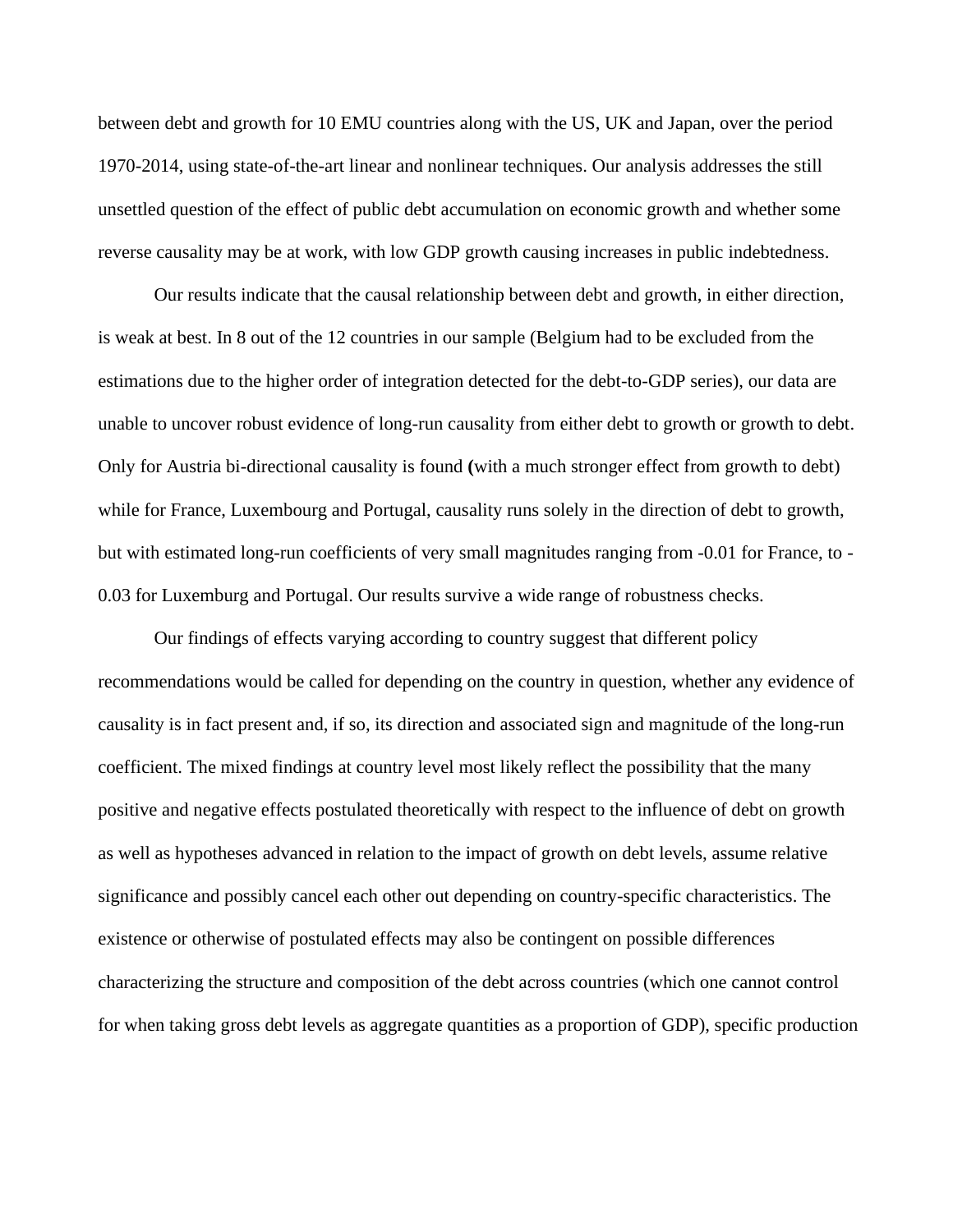technologies in each country, and the way in which different policy-driven regimes in different countries may themselves affect the response of one variable to changes in the other.

Our findings, therefore, cannot be taken as definitive ones and do not, by themselves, invalidate hypotheses postulating effects in either direction in the relationship between debt and growth. Not finding Granger causality in the data does not necessarily rule out the existence of an economic relation between the variables. Indeed, several caveats must be acknowledged when interpreting our results. First, unlike structural models, our Granger-type causality analysis focuses exclusively on a simple bivariate relationship and hence fails to account for the impact of other macroeconomic and institutional variables that can influence debt levels and economic growth and the causality patterns between them. Second, failure to reject the null hypothesis of 'no causality' at aggregate level does not mean that the two variables may not be related or that there may not be countries in which, at very high levels of debt (above 80% of GDP), such indebtedness does affect growth, as found in several studies that employ a structural nonlinear approach and specifically test for a threshold level effect (see, among others, Kumar and Woo, 2010; Baum et al., 2013). After all, many countries in our sample have, over much of the period considered in our estimations, recorded levels of indebtedness below 80% of GDP, where the correlation with economic growth is supposedly constant according to nonlinear structural models which assume a threshold effect near 80%-100%.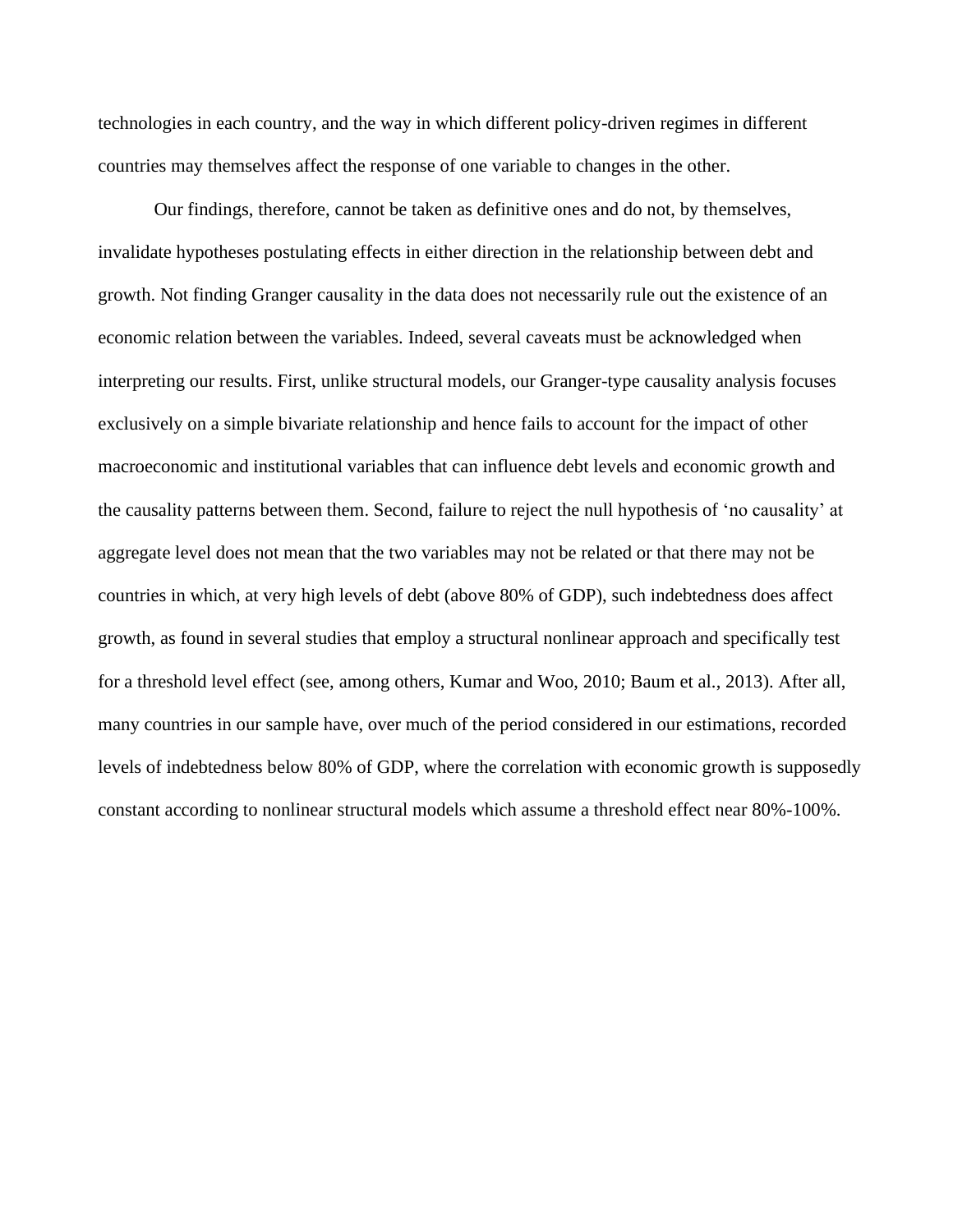| Table A.1   |                         |         |                       |           |      |  |  |  |
|-------------|-------------------------|---------|-----------------------|-----------|------|--|--|--|
|             | Descriptive statistics. |         |                       |           |      |  |  |  |
|             |                         |         | Panel A: Growth rates |           |      |  |  |  |
|             | Mean                    | Maximum | Minimum               | Std. Dev. | Obs. |  |  |  |
| YAUS        | 2.39                    | 6.21    | $-3.66$               | 1.89      | 44   |  |  |  |
| YBEL        | 2.25                    | 6.19    | $-2.62$               | 1.91      | 45   |  |  |  |
| YFIN        | 2.55                    | 7.60    | $-8.27$               | 3.22      | 45   |  |  |  |
| YFRA        | 1.95                    | 4.62    | $-2.86$               | 1.47      | 38   |  |  |  |
| <b>YIRE</b> | 4.12                    | 11.18   | $-5.64$               | 3.84      | 34   |  |  |  |
| YITA        | 1.81                    | 6.55    | $-5.50$               | 2.37      | 45   |  |  |  |
| <b>YLUX</b> | 3.64                    | 9.98    | $-6.57$               | 3.44      | 45   |  |  |  |
| <i>YNET</i> | 2.05                    | 5.12    | $-3.29$               | 1.89      | 40   |  |  |  |
| <b>YPOR</b> | 2.08                    | 7.49    | $-4.35$               | 2.97      | 41   |  |  |  |
| YSPA        | 2.61                    | 8.15    | $-3.57$               | 2.41      | 45   |  |  |  |
| <b>YJPN</b> | 2.75                    | 10.28   | $-5.53$               | 2.94      | 45   |  |  |  |
| YUK         | 2.25                    | 6.54    | $-4.31$               | 2.20      | 45   |  |  |  |
| YUSA        | 2.79                    | 7.26    | $-2.78$               | 2.09      | 45   |  |  |  |

### **Appendix A**. **Descriptive statistics**

#### Panel B: Debt to GDP ratios

|             | Mean   | Maximum | Minimum | Std. Dev. | Obs. |
|-------------|--------|---------|---------|-----------|------|
| <b>DAUS</b> | 54.37  | 84.25   | 16.66   | 19.78     | 44   |
| <b>DBEL</b> | 98.67  | 134.44  | 54.43   | 25.17     | 45   |
| <b>DFIN</b> | 29.61  | 59.33   | 6.08    | 18.19     | 45   |
| <b>DFRA</b> | 51.33  | 95.35   | 20.12   | 22.29     | 38   |
| <b>DIRE</b> | 72.05  | 120.10  | 23.63   | 30.62     | 34   |
| <b>DITA</b> | 87.98  | 132.53  | 35.72   | 27.35     | 45   |
| <b>DLUX</b> | 11.21  | 23.33   | 4.21    | 5.43      | 45   |
| <b>DNET</b> | 58.29  | 75.46   | 38.40   | 12.35     | 40   |
| <b>DPOR</b> | 58.30  | 130.17  | 13.30   | 27.30     | 41   |
| <b>DSPA</b> | 41.94  | 99.29   | 11.50   | 22.61     | 45   |
| D.IPN       | 106.55 | 246.17  | 11.46   | 71.70     | 45   |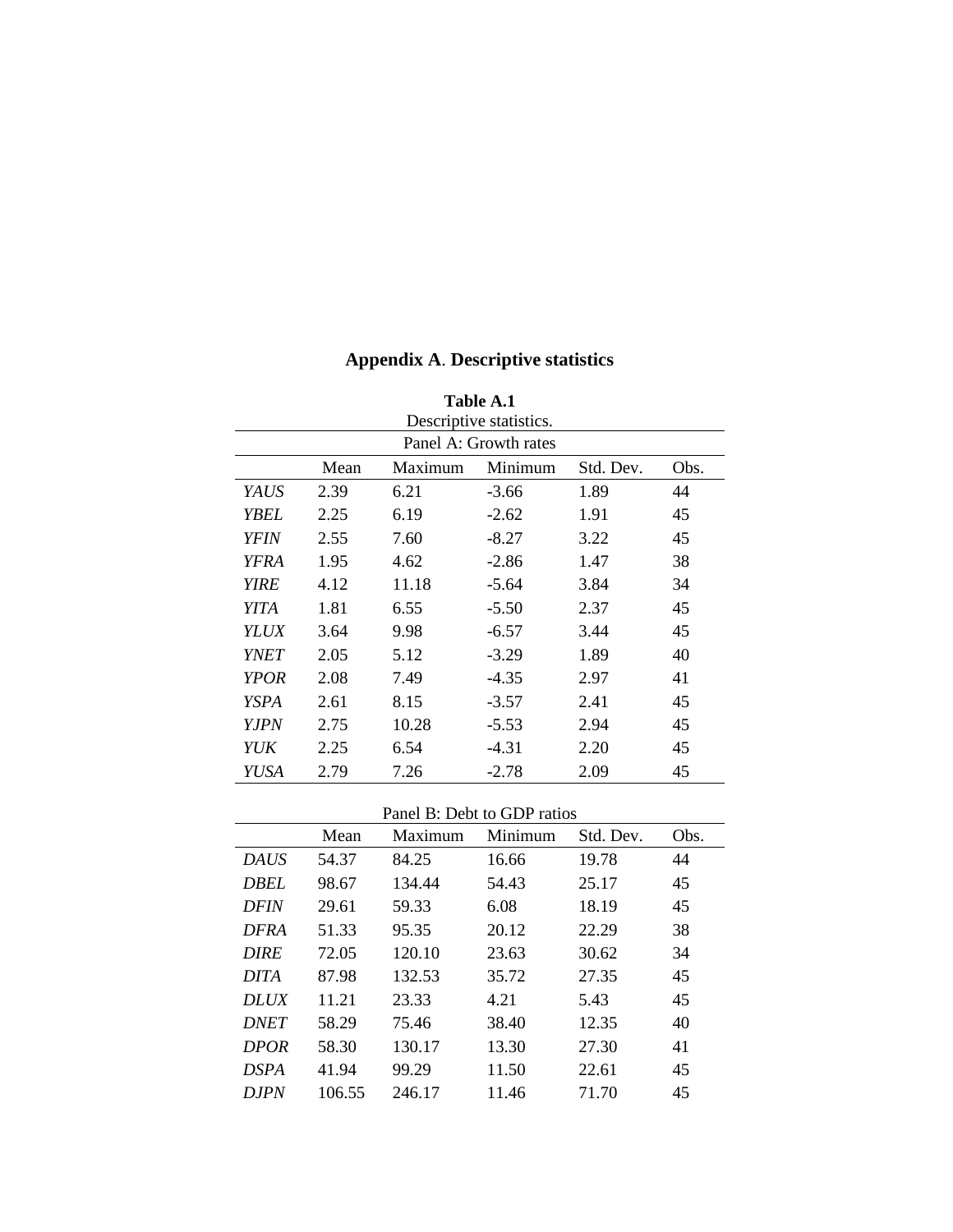| DUK  | 52.55 | 88.17  | 31.30 | 15.21 | 45 |
|------|-------|--------|-------|-------|----|
| DUSA | 60.97 | 104.79 | 40.24 | 18.07 | 45 |

#### **References**

- Abbas, S.M.A., Christensen, J.E., 2010. The role of domestic debt markets in economic growth: an empirical investigation for low–income countries and emerging markets. IMF Staff Papers 57(1), 209–255.
- Aizenman, J., Kletzer, K., Pinto, B., 2007. Economic Growth with Constraints on Tax Revenues and Public Debt: Implications for Fiscal Policy and Cross-country Differences. NBER Working Paper no. 12750, National Bureau of Economic Research: Cambridge MA.
- Arellano, M., Bond, S., 1991. Some tests of specification for panel data: Monte Carlo evidence and an application to employment equations. The Review of Economic Studies 58(2), 277–297.
- Arellano, M., Bover, O., 1995. Another look at the instrumental variable estimation of errorcomponents models. Journal of Econometrics 68(1), 29–51.
- Banerjee, A., Dolado, J., Mestre, R., 1998. Error-correction mechanism tests for cointegration in a single-equation framework. Journal of Time Series Analysis 19(3), 267–283.
- Baum, A., Checherita-Westphal, C., Rother, P., 2013. Debt and growth: new evidence for the Euro area. Journal of International Money and Finance 32, 809–821.
- Bell, A., Johnston, R., Jones, K., 2015. Stylised fact or situated messiness? The diverse effects of increasing debt on national economic growth. Journal of Economic Geography 15(2), 449–472.
- Blundell, R., Bond, S., 1998. Initial conditions and moment restrictions in dynamic panel data models. Journal of Econometrics 87(1), 115–143.
- Cecchetti, S.G., Mohanty, M., Zampolli, F., 2011. Achieving Growth amid Fiscal Imbalances: The Real Effects of Debt. In Economic Symposium Conference Proceedings, Federal Reserve Bank of Kansas City, 145–196.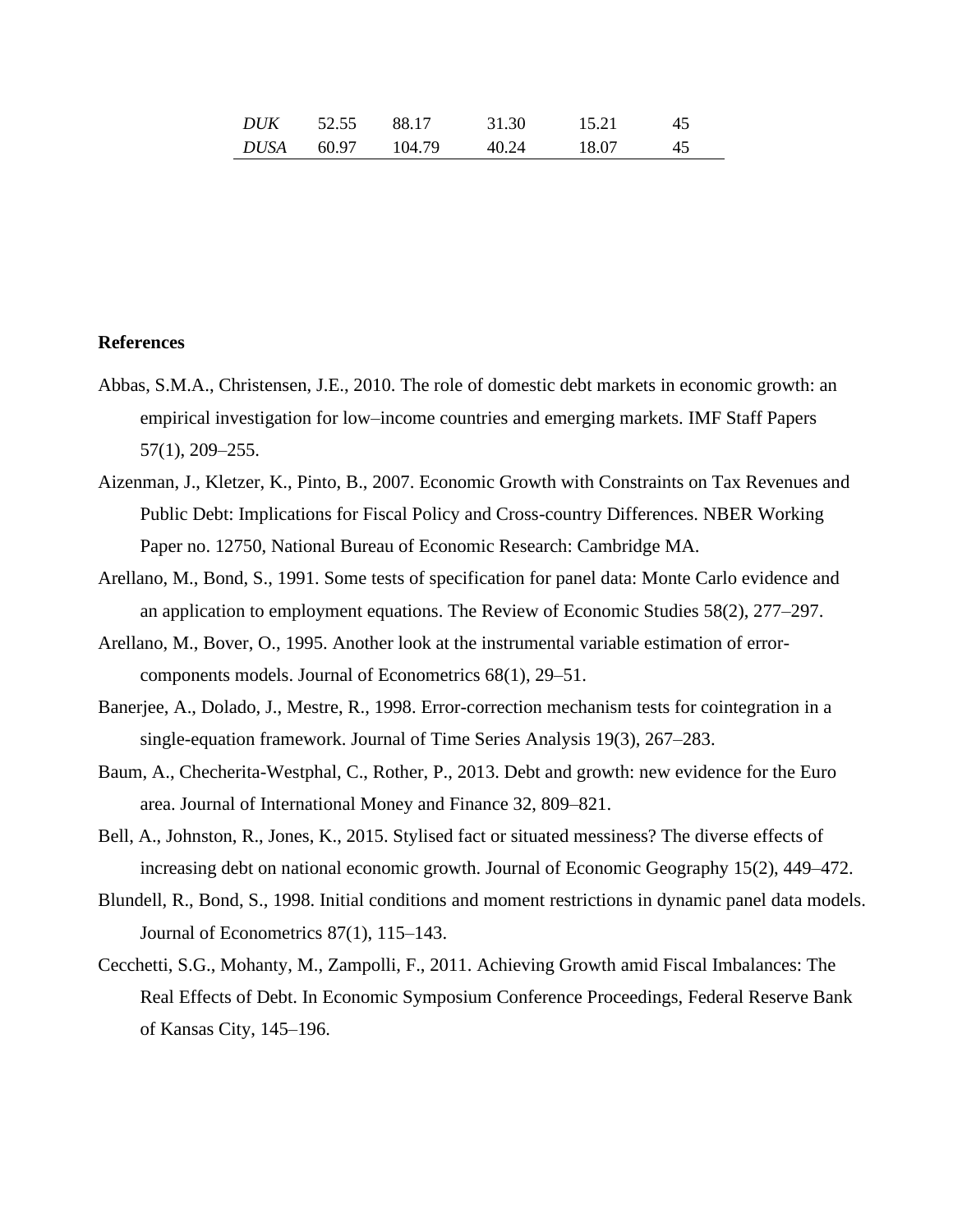- Checherita-Westphal, C., Rother, P., 2012. The impact of high government debt on economic growth and its channels: an empirical investigation for the Euro area. European Economic Review 56(7), 1392–1405.
- Chudik, A., Mohaddes, K., Pesaran, M.H., Raissi, M., 2017. Is there a debt-threshold effect on output growth? Review of Economics and Statistics 99(1), 135–150.
- Chudik, A., Pesaran, M.H., 2015. Common correlated effects estimation of heterogeneous dynamic panel data models with weakly exogenous regressors. Journal of Econometrics 188(2), 393– 420.
- Cochrane, J.H., 2011. Understanding policy in the great recession: some unpleasant fiscal arithmetic. European Economic Review 55(1), 2–30.
- Codogno, L., Favero, C., Missale, A., 2003. Yield spreads on EMU government bonds. Economic Policy 18(37), 503–532.
- De Vita, G., Trachanas, E., 2016. 'Nonlinear causality between crude oil price and exchange rate: a comparative study of China and India' – A failed replication (negative Type 1 and Type 2). Energy Economics 56, 150–160.
- Dell'Erba, S., Hausmann, R., Panizza, U., 2013. Debt levels, debt composition, and sovereign spreads in emerging and advanced economies. Oxford Review of Economic Policy 29(3), 518–547.
- DeLong, B.J., Summers, L.H., 2012. Fiscal policy in a depressed economy. Brookings Papers on Economic Activity 44(1), 233–297.
- Di Sanzo, S., Bella, M., 2015. Public debt and growth in the euro area: evidence from parametric and nonparametric Granger causality. The B.E. Journal of Macroeconomics 15(2), 631–648.
- Diamond, P., 1965. National debt in a neoclassical growth model. American Economic Review 55(5), 1126–1150.
- Diks, C., Panchenko, V., 2006. A new statistic and practical guidelines for nonparametric Granger causality testing. Journal of Economic Dynamics and Control 30(9), 1647–1669.
- Dippelsman, R., Dziobek, C., Gutiérrez Mangas, C.A., 2012. What Lies Beneath: the Statistical Definition of Public Sector Debt. IMF Staff Discussion Note no. 9, International Monetary Fund: Washington DC.
- Eberhardt, M., 2016. Nonlinearities in the relationship between debt and growth: (no) evidence from over two centuries. Centre for Finance, Credit and Macroeconomics, University of Nottingham. Mimeo.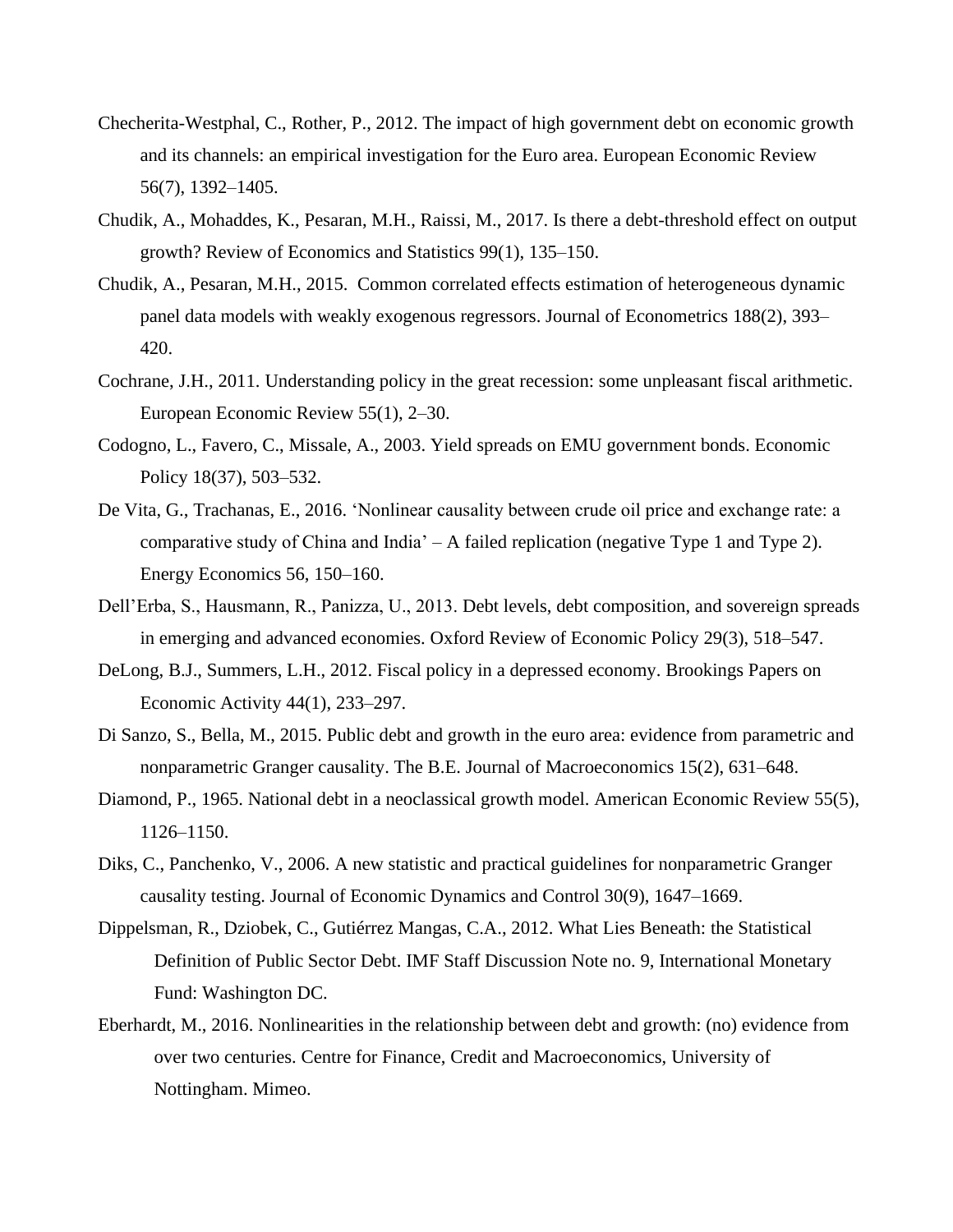- Eberhardt, M., Presbitero, A.F., 2015. Public debt and growth: heterogeneity and non-linearity. Journal of International Economics 97(1), 45–58.
- Égert, B., 2015. The 90% public debt threshold: the rise and fall of a stylized fact. Applied Economics 47(34-35), 3756–3770.
- Eichengreen, B., Leblang, D., 2003. Capital account liberalization and growth: was Mr. Mahathir right? International Journal of Finance and Economics 8(3), 205–224.
- Elmendorf, D., Mankiw, N., 1999. Government Debt. In Handbook of Macroeconomics, Taylor J, Woodford M. (eds). North-Holland. Vol. 1C, 1615–1669.
- Ferreira, C., 2009. Public debt and economic growth: a Granger causality panel data approach. Working Paper no. 24, Technical University of Lisbon: Lisbon.
- Gómez-Puig, M., Sosvilla-Rivero, S., 2015. The causal relationship between debt and growth in EMU countries. Journal of Policy Modeling 37(6), 974–989.
- Gómez-Puig, M., Sosvilla-Rivero, S., 2017. On the time-varying nature of the debt-growth nexus: evidence from the euro area. Applied Economics Letters. DOI: 10.1080/13504851.2017.1349284.
- Granger, C.W.J., 1988. Some recent developments in a concept of causality. Journal of Econometrics 39(1–2), 199–211.
- Hansen, H., 2004. The impact of external aid and external debt on growth and investment. In Debt Relief for Poor Countries, Addison T, Hansen H, Tarp F. (eds). Palgrave: Basingstoke.
- Hansen, L.P., 1982. Large sample properties of generalized method of moments estimators. Econometrica 50(4), 1029–1054.
- Harvey, D.I., Leybourne, S.J., Xiao, B., 2008. A powerful test for linearity when the order of integration is unknown. Studies in Nonlinear Dynamics and Econometrics 12: Article 2.
- Herndon, T., Ash, M., Pollin, R., 2013. Does high public debt consistently stifle economic growth? A critique of Reinhart and Rogoff. Cambridge Journal of Economics 38(2), 257–279.
- Hiemstra, C., Jones, J.D., 1994. Testing for linear and nonlinear Granger causality in the stock pricevolume relation. Journal of Finance 49(5), 1639–1664.
- Irons, J., Bivens, J., 2010. Government Debt and Economic Growth: Overreaching Claims of Debt "Threshold" Suffer from Theoretical and Empirical Flaws. Economic Policy Institute. Briefing Paper no. 271.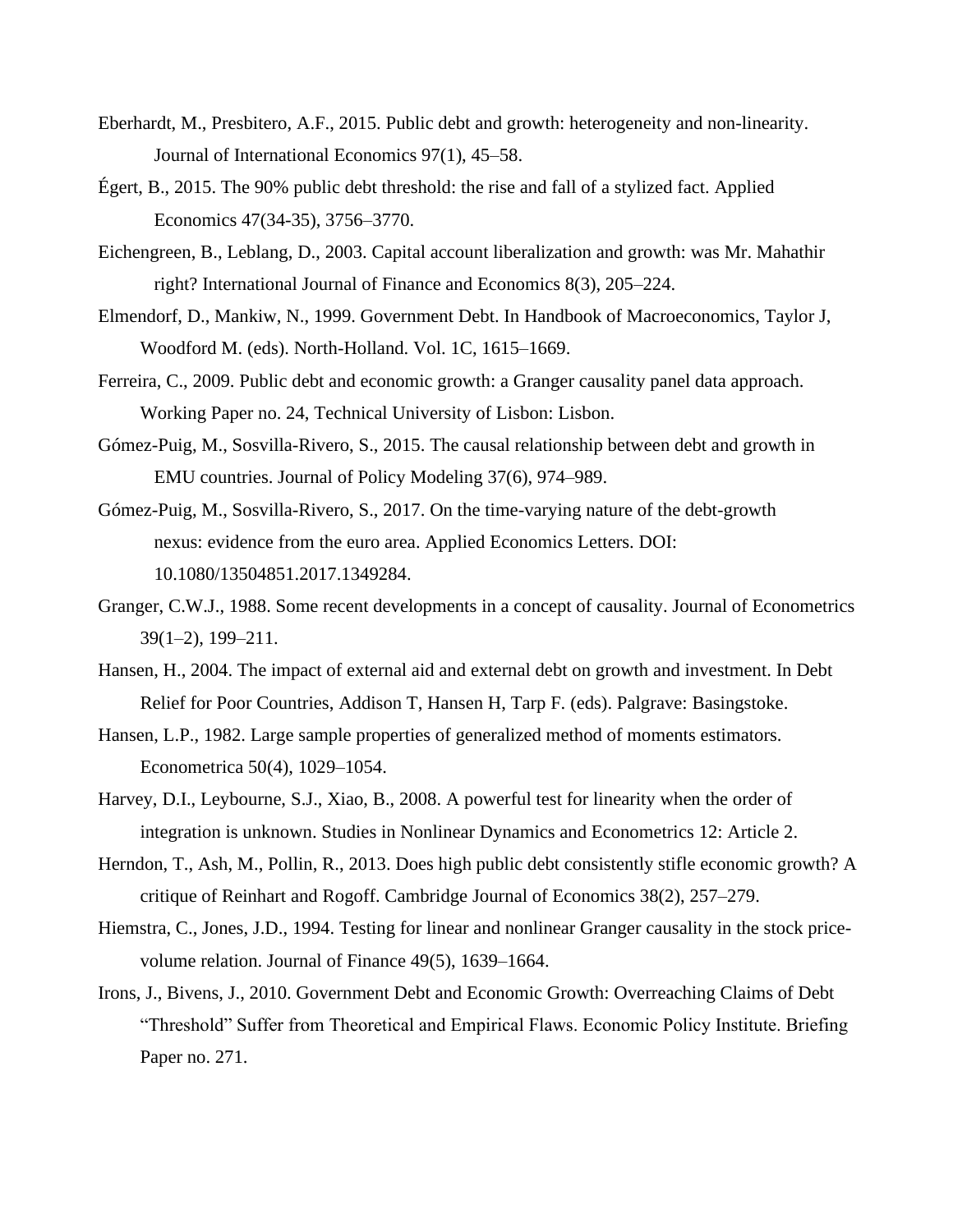- Kapetanios, G., Shin, Y., Snell, A., 2003. Testing for a unit root in the nonlinear STAR framework. Journal of Econometrics 112(2), 359–379.
- Krugman, P., 1988. Financing vs. forgiving a debt overhang. Journal of Development Economics 29(3), 253–268.
- Kruse, R., 2011. A new unit root test against ESTAR based on a class of modified statistics. Statistical Papers 52(1), 71–85.
- Kumar, M.S., Woo, J., 2010. Public Debt and Growth. IMF Working Paper no. 174, International Monetary Fund: Washington DC.
- Kwiatkowski, D., Phillips, P.C.B., Schmidt, P., Shin, Y., 1992. Testing the null hypothesis of stationarity against the alternative of a unit root. Journal of Econometrics 54(1-3), 159–178.
- Laubach, T., 2009. New evidence on the interest rate effects of budget deficits and debt. Journal of European Economic Association 7(4), 858–885.
- Lee, J., Strazicich, M.C., 2003. Minimum LM unit root test with two structural breaks. Review of Economics and Statistics 85(4), 1082–1089.
- Lee, J., Strazicich, M.C., 2004. Minimum LM unit root test with one structural break. Department of Economics, Appalachian State University, Unpublished Manuscript.
- Lof, M., Malinen, T., 2014. Does sovereign debt weaken economic growth? A panel VAR analysis. Economics Letters 122(3), 403–407.
- Luo, Y., Tanna, S., De Vita, G., 2016. Financial openness, risk and bank efficiency: cross-country evidence. Journal of Financial Stability 24, 132–148.
- Modigliani, F., 1961. Long-run implications of alternative fiscal policies and the burden of the international debt. Economic Journal 71(284), 730–755.
- Moss, T.J., Chiang, H.S., 2003. The Other Costs of High Debt in Poor Countries: Growth, Policy Dynamics, and Institutions. Issue Paper on Debt Sustainability no.3, Center for Global Development: Washington DC.
- Narayan, P.K., 2005. The saving and investment nexus for China: evidence from cointegration tests. Applied Economics 37(17), 1979–1990.
- Nyambuu, U., Bernard, L., 2015. A quantitative approach to assessing sovereign default risk in resource-rich emerging economies. International Journal of Finance and Economics 20(3), 220–241.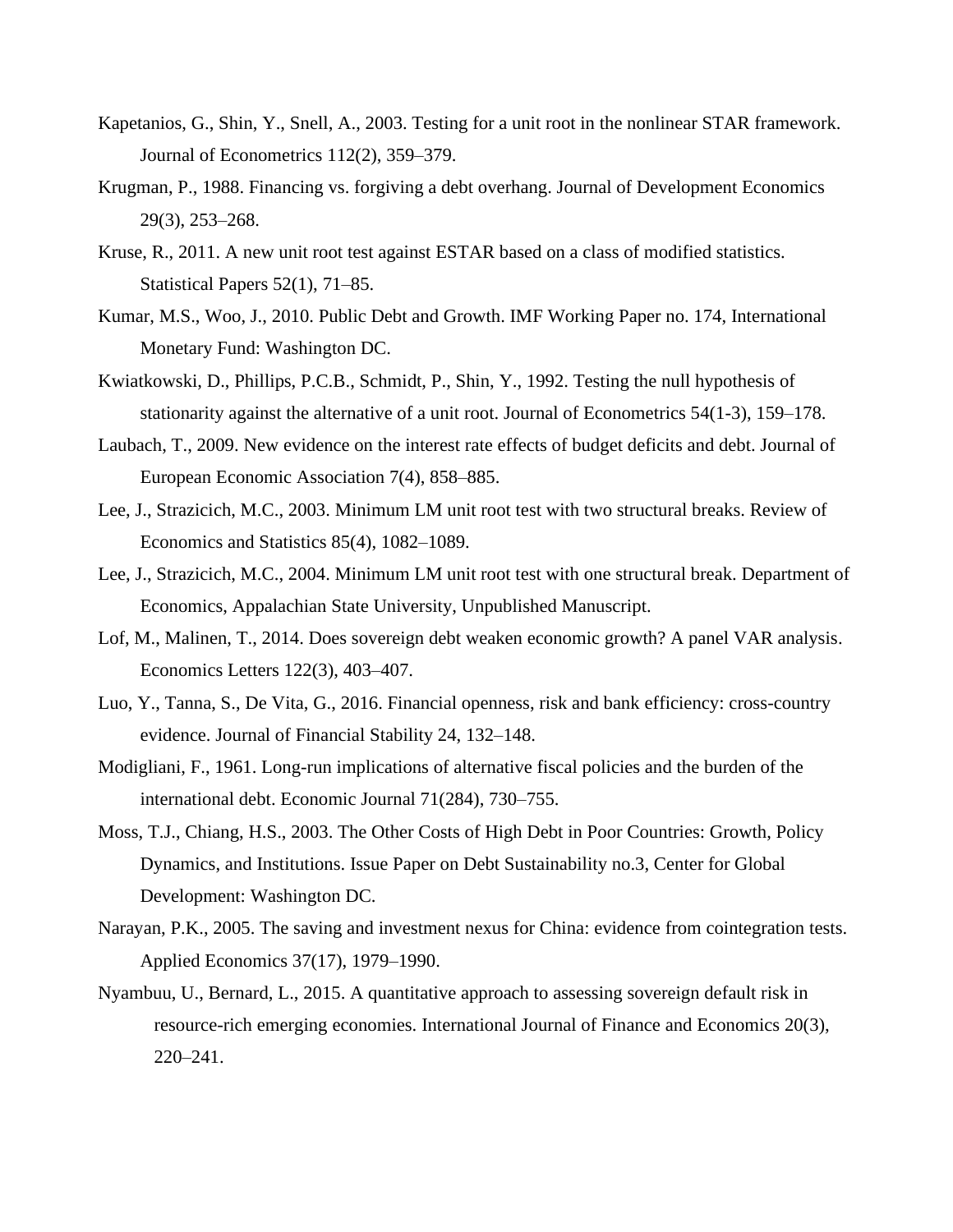- Panizza, U., Presbitero, A.F., 2013. Public debt and economic growth in advanced economies: a survey. Swiss Journal of Economics and Statistics 149(2), 175–204.
- Panizza, U., Presbitero, A.F., 2014. Public debt and economic growth: is there a causal effect. Journal of Macroeconomics 41, 21–41.
- Patillo, C., Romer, D., Weil, N., 2002. External Debt and Growth. IMF Working Paper no. 69, International Monetary Fund: Washington DC.
- Pesaran, M.H., Shin, Y., Smith, R.J., 2001. Bounds testing approaches to the analysis of level relationships. Journal of Applied Econometrics 16(3), 289–326.
- Pesaran, M.H., Shin, Y., 1999. An autoregressive distributed lag modeling approach to cointegration analysis. In Econometrics and Economic Theory in the 20th Century: The Ragnar Frisch Centennial Symposium, Strøm S, Holly A, Diamond P (eds), CUP: Cambridge.
- Pescatori, A., Sandri, D., Simon, J., 2014. Debt and Growth: Is There a Magic Threshold? IMF Working Paper no. 34, International Monetary Fund: Washington DC.
- Presbitero, A.F., 2005. The Debt-Growth Nexus: a Dynamic Panel Data Estimation. Quaderno di Ricerca no. 43. Dipartimento di Economia, Universitá Politecnica delle Marche, Ancona, Italy.
- Puente-Ajovín, M., Sanso-Navarro, M., 2015. Granger causality between debt and growth: evidence from OECD countries. International Review of Economic and Finance 35, 66–77.
- Reinhart, C.M., Reinhart, V.R., Rogoff, K.S., 2012. Public debt overhangs: advanced-economy episodes since 1800. The Journal of Economic Perspectives 26(3), 69–86.
- Reinhart, C.M., Rogoff, K.S., 2010. Growth in a time of debt. American Economic Review: Papers & Proceedings 100(2), 573–578.
- Reinhart, C.M., Rogoff, K.S., 2011. A Decade of Debt. CEPR Discussion Papers no. 8310.
- Sachs, J., 1989. The debt overhang of developing countries. In Calvo AG, Findlay R, Kouri P, de Macedo J (eds), Debt Stabilization and Development: Essays in Memory of Carlos Diaz Alejandro. Basil Blackwell: Oxford.
- Saint-Paul, G., 1992. Fiscal policy in an endogenous growth model. Quarterly Journal of Economics 107(4), 1243–1259.
- Schclarek, A., 2004. Debt and Economic Growth in Developing and Industrial Countries. Mimeo, Department of Economics, Lund University: Lund, Sweden.
- Tanzi, V., Chalk, N., 2000. Impact of large public debt on growth in the EU: a discussion of potential channels. European Economics 2, 23–43.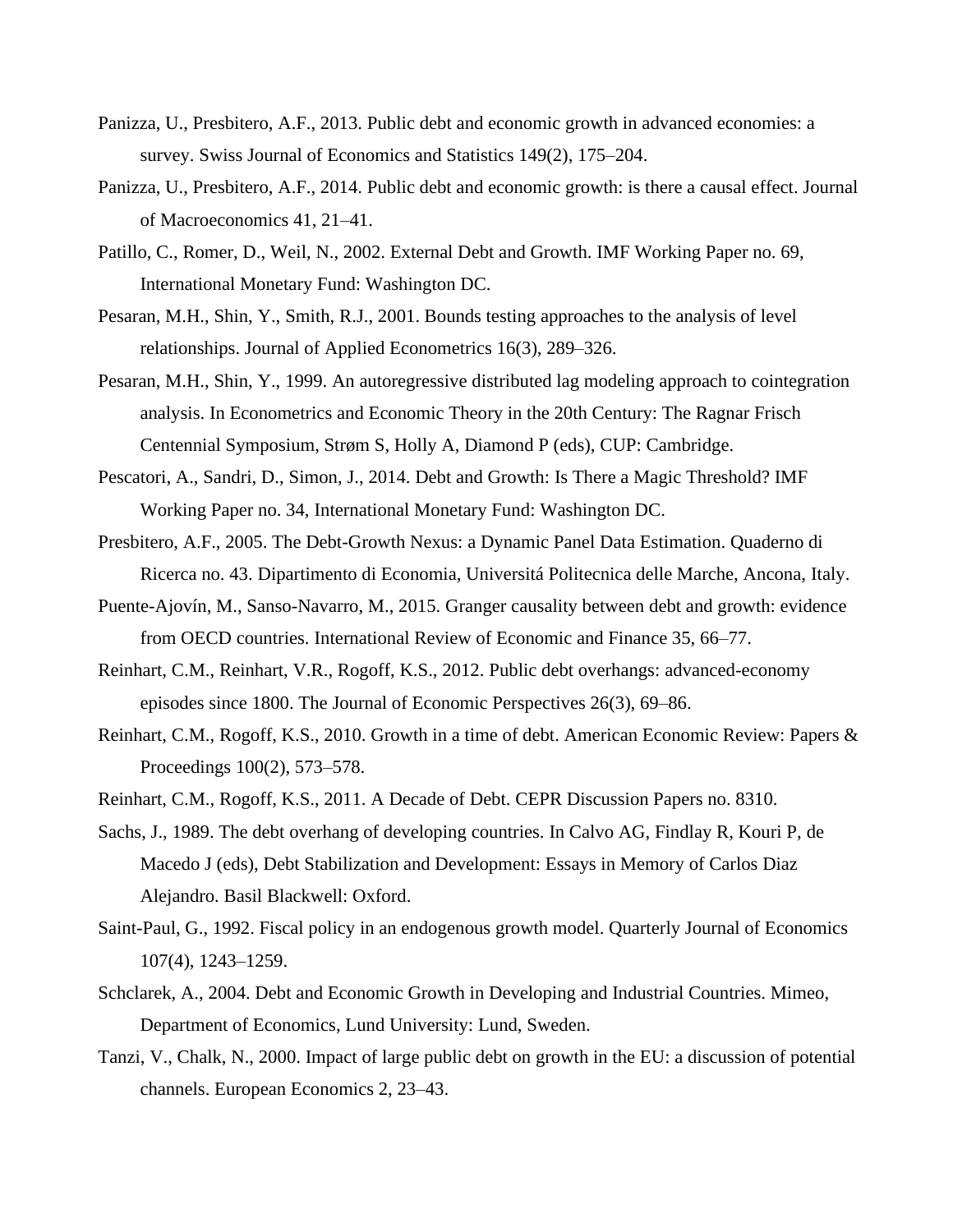Temple, J., 1999. The new growth evidence. Journal of Economic Literature 37(1), 112–156.

Zivot, E., Andrews, D., 1992. Further evidence on the great crash, the oil price shock and the unit

root hypothesis. Journal of Business and Economic Statistics 10(3), 251–270.

#### **Table 1**

|--|

| Panel A: Growth rates levels |                   |                                       |                   |                                                                               |
|------------------------------|-------------------|---------------------------------------|-------------------|-------------------------------------------------------------------------------|
|                              | Model A           |                                       | Model C           |                                                                               |
| Variables                    | LM test statistic | Break dates (level)                   | LM test statistic | Break dates (level; slope)                                                    |
| <b>YAUS</b>                  | $-6.832***(0)$    | 1980 <sup>b</sup> , 1987              | $-7.220***(1)$    | 1978 <sup>a</sup> , 1984 <sup>c</sup> ; 1978 <sup>a</sup> , 1984 <sup>a</sup> |
| <b>YBEL</b>                  | $-6.260***(0)$    | 1986, 1996 <sup>c</sup>               | $-7.587***(0)$    | 1984, 1990; 1984 <sup>a</sup> , 1990                                          |
| <b>YFIN</b>                  | $-5.062***(1)$    | 1981, 1993                            | $-5.956***(1)$    | 1988 <sup>b</sup> , 1994 <sup>b</sup> ; 1988, 1994 <sup>a</sup>               |
| <b>YFRA</b>                  | $-4.538**$ (0)    | 1988, 1997 <sup>c</sup>               | $-4.970(1)$       | 1986, 1993 <sup>b</sup> ; 1986 <sup>b</sup> , 1993                            |
| <b>YIRE</b>                  | $-3.206(0)$       | 2002, 2007 <sup>a</sup>               | $-7.509***(3)$    | 1997 <sup>a</sup> , 2010 <sup>a</sup> ; 1997 <sup>a</sup> , 2010 <sup>a</sup> |
| <b>YITA</b>                  | $-7.344***(0)$    | 1988, 2007                            | $-7.333***(0)$    | 1979, 2007; 1979 <sup>b</sup> , 2007                                          |
| <b>YLUX</b>                  | $-6.120***(0)$    | 1983, 2002                            | $-7.064***(0)$    | 1988°, 1997; 1988, 1997 <sup>b</sup>                                          |
| <b>YNET</b>                  | $-5.006***(1)$    | $2000^{\circ}, 2007$                  | $-5.773**$ (1)    | $2000, 2006^{\circ}; 2000^{\circ}, 2006^{\circ}$                              |
| <b>YPOR</b>                  | $-4.499***(3)$    | 2002, 2009 <sup>a</sup>               | $-7.021***(3)$    | 2002, 2009 <sup>a</sup> ; 2002, 2009 <sup>a</sup>                             |
| <b>YSPA</b>                  | $-5.292***(4)$    | 1983, 2008 <sup>a</sup>               | $-5.630**$ (4)    | 1984, 2006 <sup>c</sup> ; 1984 <sup>b</sup> , 2006 <sup>a</sup>               |
| <b>YJPN</b>                  | $-5.456***(0)$    | 1984, 1999                            | $-6.458***(0)$    | 1982, 1991; 1982 <sup>a</sup> , 1991                                          |
| <b>YUK</b>                   | $-5.888***(1)$    | 1990 <sup>b</sup> , 2008 <sup>a</sup> | $-5.872***(1)$    | 1984, 2006; 1984, 2006 <sup>c</sup>                                           |
| <b>YUSA</b>                  | $-4.575***(0)$    | 1989, 2000 <sup>c</sup>               | $-5.854***(1)$    | 1981 <sup>a</sup> , 2009 <sup>a</sup> ; 1981 <sup>a</sup> , 2009 <sup>a</sup> |
|                              |                   |                                       |                   |                                                                               |

#### Panel B: Debt to GDP ratios levels

|             | Model A           |                                       | Model C           |                                                                               |
|-------------|-------------------|---------------------------------------|-------------------|-------------------------------------------------------------------------------|
| Variables   | LM test statistic | Break dates (level)                   | LM test statistic | Break dates (level; slope)                                                    |
| <b>DAUS</b> | $-2.815(1)$       | 1996 <sup>b</sup> , 1999              | $-5.244*(1)$      | 1984, 2003; 1984 <sup>b</sup> , 2003 <sup>c</sup>                             |
| <b>DBEL</b> | $-3.385(3)$       | 1991, 1997                            | $-4.758(3)$       | 1988, 2001; 1988, 2001 <sup>b</sup>                                           |
| <b>DFIN</b> | $-3.874**$ (1)    | 1995, 1999                            | $-5.701**$ (3)    | 1990, 2002 <sup>b</sup> ; 1990 <sup>a</sup> , 2002 <sup>a</sup>               |
| <b>DFRA</b> | $-3.661*(1)$      | 2003, 2009 <sup>a</sup>               | $-5.254***(2)$    | 1993 <sup>b</sup> , 2007; 1993 <sup>a</sup> , 2007 <sup>a</sup>               |
| <b>DIRE</b> | $-3.156(2)$       | 1990 <sup>b</sup> , 2010              | $-6.917***(2)$    | 1987, 2001; 1987 <sup>a</sup> , 2001                                          |
| <b>DITA</b> | $-3.225(3)$       | 1997, 2009                            | $-5.562**$ (3)    | 1990, 2001; 1990 <sup>a</sup> , 2001 <sup>a</sup>                             |
| <b>DLUX</b> | $-0.734(2)$       | 1993, 2003                            | $-4.465(3)$       | 1995, 2006 <sup>a</sup> ; 1995 <sup>a</sup> , 2006 <sup>a</sup>               |
| <b>DNET</b> | $-3.019(3)$       | $2005^{\circ}, 2010^{\circ}$          | $-4.273(4)$       | 1995, 2006 <sup>a</sup> ; 1995 <sup>a</sup> , 2006 <sup>a</sup>               |
| <b>DPOR</b> | $-2.004(1)$       | 1987, 1991 <sup>c</sup>               | $-6.877***(3)$    | 1985, 2003; 1985 <sup>a</sup> , 2003 <sup>a</sup>                             |
| <b>DSPA</b> | $-4.794***(3)$    | 1998, 2009                            | $-7.508***(3)$    | 1988, 2002; 1988 <sup>a</sup> , 2002 <sup>a</sup>                             |
| <b>DJPN</b> | $-2.314(3)$       | 2003 <sup>b</sup> , 2010 <sup>a</sup> | $-4.521(3)$       | 1988, 2003; 1988, 2003                                                        |
| <b>DUK</b>  | $-3.081(1)$       | 1993 <sup>a</sup> , 2004              | $-7.391***(2)$    | 1993 <sup>a</sup> , 2006 <sup>a</sup> ; 1993 <sup>a</sup> , 2006 <sup>a</sup> |
| <b>DUSA</b> | $-3.330(1)$       | 1994, 2004                            | $-4.532(1)$       | 1987, 2003; 1987 <sup>b</sup> , 2003 <sup>b</sup>                             |

|--|

|                     | Model A           |                     | Model C           |                                                                 |
|---------------------|-------------------|---------------------|-------------------|-----------------------------------------------------------------|
| Variables           | LM test statistic | Break dates (level) | LM test statistic | Break dates (level; slope)                                      |
| <i><b>ADAUS</b></i> | $-5.424***(1)$    | 1987. 1996ª         | $-6.122***(1)$    | 1996 <sup>a</sup> , 2011; 1996 <sup>b</sup> , 2011 <sup>c</sup> |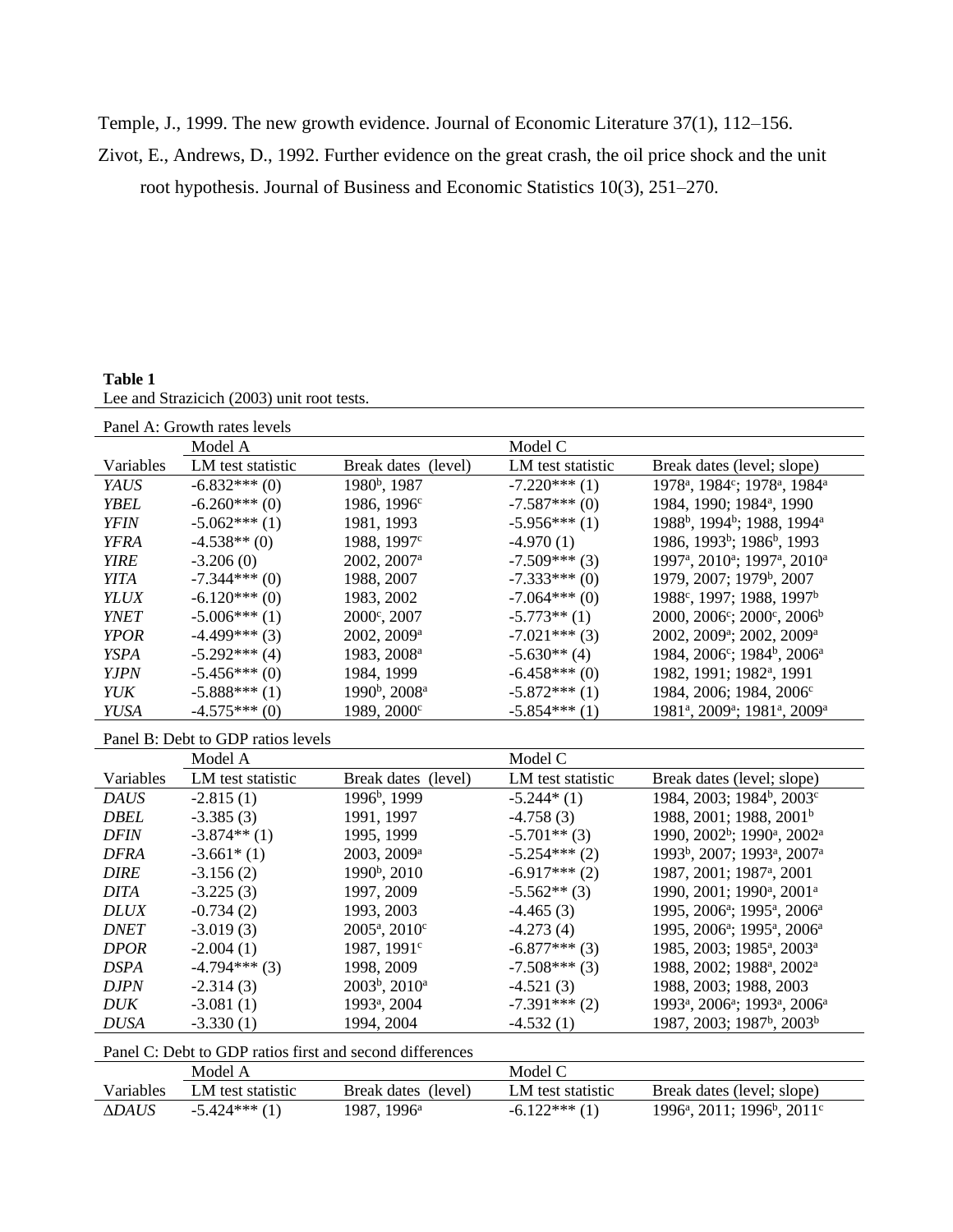| <b>ADBEL</b>  | $-3.581(0)$    | $1987^{\circ}, 1993^{\circ}$    | $-4.916(0)$    | $1979^{\circ}, 1997; 1979, 1997;$                               |
|---------------|----------------|---------------------------------|----------------|-----------------------------------------------------------------|
| AADBEL        | $7.821***$ (0) | 1980, 1996                      | $-8.168***(0)$ | 1992 <sup>a</sup> , 2008; 1992 <sup>a</sup> , 2008 <sup>a</sup> |
| <b>ADLUX</b>  | $-4.202**$ (0) | $1994^{\circ}$ , $2009^{\circ}$ | $-9.044***(0)$ | 1990, 2006 <sup>a</sup> ; 1990, 2006 <sup>a</sup>               |
| <b>ADNET</b>  | $-4.381**$ (0) | 1993. 2006                      | $-5.523**$ (0) | 1983, 2000; 1983, 2000 <sup>b</sup>                             |
| $\Delta$ DJPN | $-4.565***(0)$ | 1983. 1991                      | $-4.820(0)$    | 1988, 1996; 1988, 1996                                          |
| ΔDUSA         | $-4.119**$ (1) | $1981^{\circ}, 2003^{\circ}$    | $-5.119*(2)$   | 1983, 1999 <sup>a</sup> ; 1983 <sup>b</sup> , 1999 <sup>a</sup> |

Notes: Model A allows for a change in the level of the series; Model C allows for changes in the level and slope of the trend of the series. The optimal lag structure is chosen following a *general-to-specific* approach, as suggested by Lee and Strazicich (2004), starting with max 4 lags, and is displayed in parentheses. The critical values are from Lee and Strazicich (2003, p. 1084). \*\*\*, \*\* and \* denote rejection of the null of a unit root at the 1, 5 and 10% significance level, respectively. <sup>a</sup>, <sup>b</sup> and <sup>c</sup> denote significance of the break dates at the 1, 5 and 10% significance level, respectively.

| Table 2                               |               |                    |               |
|---------------------------------------|---------------|--------------------|---------------|
| Harvey et al. (2008) linearity tests. |               |                    |               |
| Growth rates                          | $W_{\lambda}$ | Debt to GDP ratios | $W_{\lambda}$ |
| <b>YAUS</b>                           | 3.14          | <b>DAUS</b>        | $6.05**$      |
| <b>YBEL</b>                           | 2.83          | <b>DBEL</b>        | $6.58**$      |
| <b>YFIN</b>                           | $8.85**$      | <b>DFIN</b>        | 0.39          |
| <b>YFRA</b>                           | $5.25*$       | <b>DFRA</b>        | $8.25**$      |
| <b>YIRE</b>                           | 3.12          | <b>DIRE</b>        | 12.04***      |
| <i>YITA</i>                           | $15.36***$    | <b>DITA</b>        | 2.66          |
| <b>YLUX</b>                           | 2.42          | <b>DLUX</b>        | 0.06          |
| <b>YNET</b>                           | $7.22**$      | <b>DNET</b>        | 3.22          |
| <b>YPOR</b>                           | 1.30          | <b>DPOR</b>        | $9.47***$     |
| <b>YSPA</b>                           | $8.87**$      | <b>DSPA</b>        | 3.30          |
| <i>Y.IPN</i>                          | 1.57          | <b>DJPN</b>        | 13.14***      |
| YUK                                   | $8.66**$      | DUK                | 1.83          |
| YUSA                                  | 3.69          | DUSA               | 0.56          |

Notes: The  $W_{\lambda}$  statistic follows the  $\chi^2$  distribution and the relevant critical values are 9.21 (1%), 5.99 (5%) and 4.60 (10%). \*\*\*, \*\* and \* denote the rejection of the null of linearity at the 1, 5 and 10% significance level, respectively.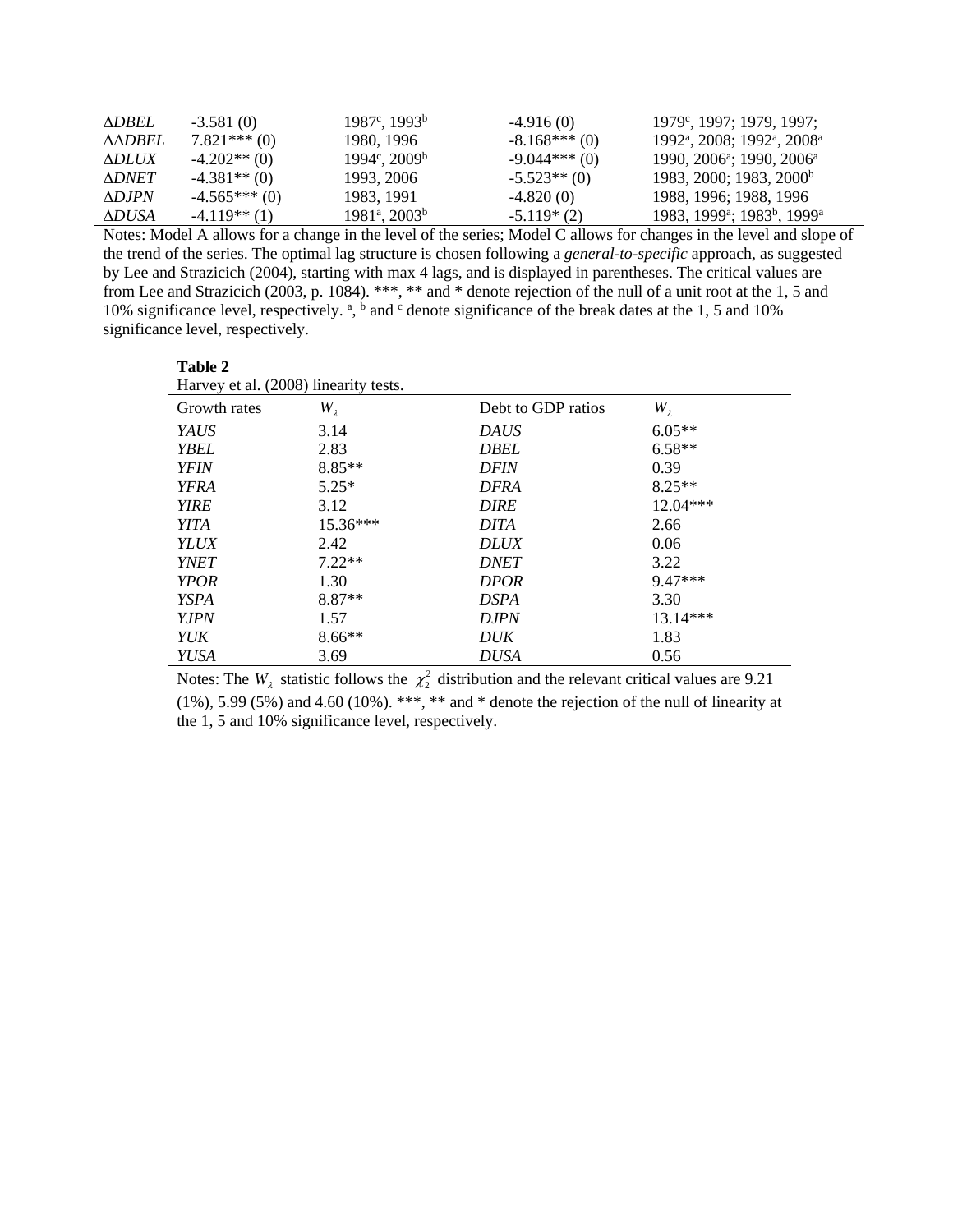**Table 3** Kruse (2011) nonlinear unit root test.

| Variable    | Level series | Demeaned series | Detrended series |          |
|-------------|--------------|-----------------|------------------|----------|
| <b>YFIN</b> | $26.75***$   | $26.19***$      | $21.66***$       | $\theta$ |
| <b>YFRA</b> | $10.28**$    | $17.69***$      | $24.09***$       | $\theta$ |
| <i>YITA</i> | $21.95***$   | $22.97***$      | $46.27***$       | $\theta$ |
| <i>YNET</i> | $9.53**$     | $13.07**$       | $15.88**$        | $\theta$ |
| <b>YSPA</b> | 3.46         | 8.87*           | $13.62**$        | $\theta$ |
| YUK         | $36.15***$   | $36.63***$      | 38.88***         |          |

#### Panel B: Debt to GDP ratios levels

| Variable    | Level series | Demeaned series | Detrended series |  |
|-------------|--------------|-----------------|------------------|--|
| <b>DAUS</b> | $8.00*$      | 4.81            | 9.38             |  |
| <b>DBEL</b> | 5.06         | 2.53            | 5.66             |  |
| <b>DFRA</b> | 4.96         | 1.39            | $11.12*$         |  |
| <b>DIRE</b> | 9.48*        | $12.91**$       | 9.14             |  |
| <b>DPOR</b> | 3.85         | 2.82            | 2.71             |  |
| D.IPN       | $9.24*$      | 1.82            | 197              |  |

Panel C: Debt to GDP ratios first and second differences

| Variable         | Level series | Demeaned series | Detrended series | k        |
|------------------|--------------|-----------------|------------------|----------|
| <b>ADAUS</b>     | $11.68**$    | 17.09***        | $15.80**$        |          |
| <b>ADBEL</b>     | 4.72         | 5.83            | 8.33             | $\theta$ |
| <b>AADBEL</b>    | $18.54***$   | 18.60***        | $18.37***$       | $\theta$ |
| <b>ADFRA</b>     | $15.42***$   | $17.42***$      | 18.87***         | $\Omega$ |
| <b>ADPOR</b>     | 4.85         | $14.64***$      | $12.20*$         | $\Omega$ |
| $\triangle DIPN$ | $16.22***$   | $22.52***$      | $26.03***$       | $\Omega$ |
|                  |              |                 |                  |          |
| Critical values  |              |                 |                  |          |

| Critical values |                                                                                                                                                                                                                                                                                                             |            |                                   |  |
|-----------------|-------------------------------------------------------------------------------------------------------------------------------------------------------------------------------------------------------------------------------------------------------------------------------------------------------------|------------|-----------------------------------|--|
| 1%              | 13.15                                                                                                                                                                                                                                                                                                       | 13.75      | 17.10                             |  |
| 5%              | 9.53                                                                                                                                                                                                                                                                                                        | 10.17      | 12.82                             |  |
| 10%             | 7.85                                                                                                                                                                                                                                                                                                        | 8.60       | 11.10                             |  |
|                 | $\mathbf{M}$ , $\mathbf{M}$ , $\mathbf{M}$ , $\mathbf{M}$ , $\mathbf{M}$ , $\mathbf{M}$ , $\mathbf{M}$ , $\mathbf{M}$ , $\mathbf{M}$ , $\mathbf{M}$ , $\mathbf{M}$ , $\mathbf{M}$ , $\mathbf{M}$ , $\mathbf{M}$ , $\mathbf{M}$ , $\mathbf{M}$ , $\mathbf{M}$ , $\mathbf{M}$ , $\mathbf{M}$ , $\mathbf{M}$ , | $\sim$ 1 1 | $\sim$ 1 $\sim$ $\sim$ 1 $\sim$ 1 |  |

Notes: *k* denotes the optimal lag length chosen on the basis of the Schwarz information criterion. The critical values are from Kruse (2011, p. 77). The estimation and tests were conducted using the program code written in 'R' that was produced and provided by Kruse. \*\*\*, \*\* and \* denote the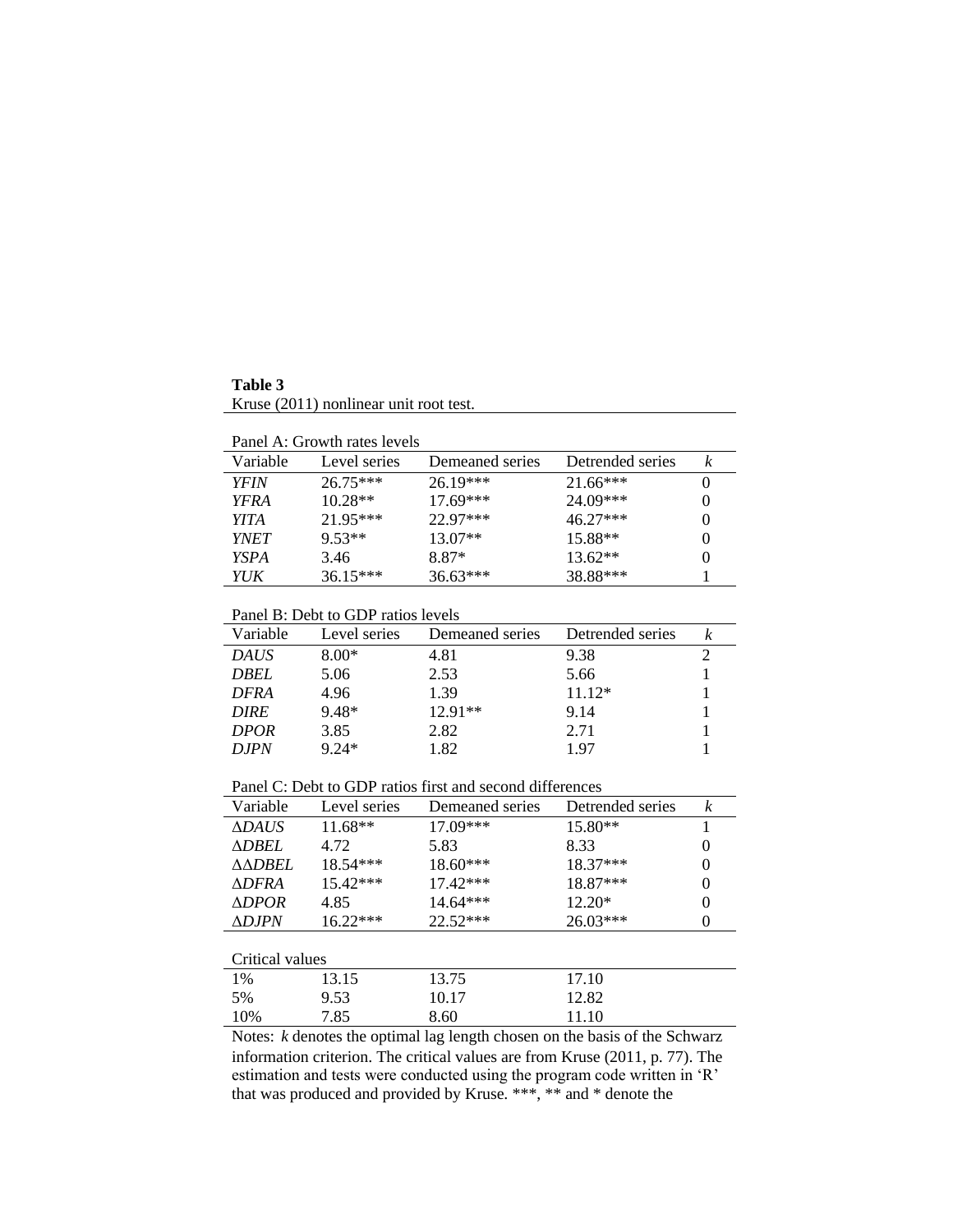rejection of the null of a unit root at the 1, 5 and 10% significance level, respectively.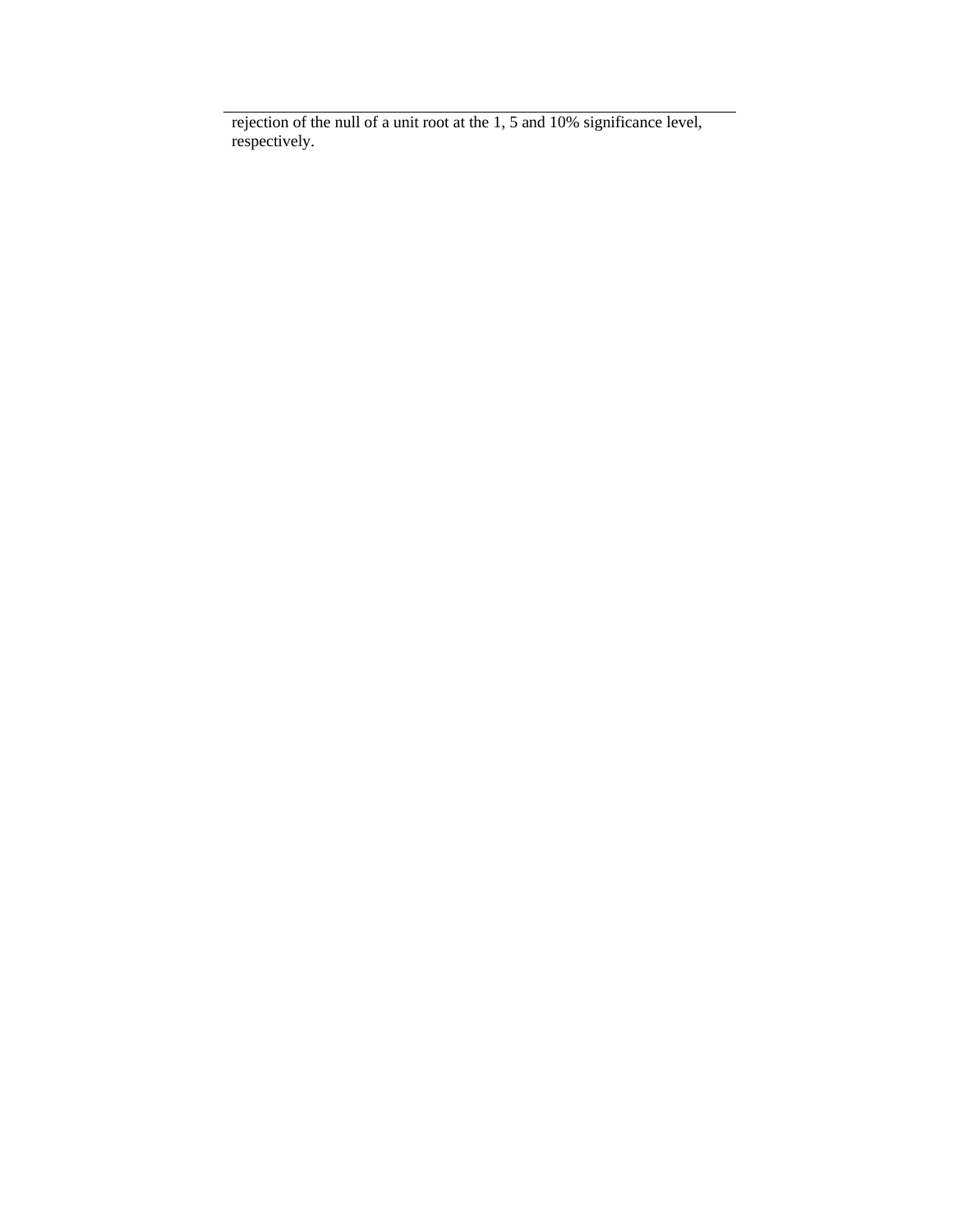**Table 4** Linear Granger causality tests.

**Table 5**

|                    | <i>F</i> -statistic | k |
|--------------------|---------------------|---|
| $YFIN \neq DFIN$   | $9.969$ *** [0.000] | 2 |
| $DFIN \neq > YFIN$ | $0.458$ [0.635]     | 2 |
| $YIRE \neq DIRE$   | 1.248 [0.303]       | 2 |
| $DIRE \neq > YIRE$ | 1.846 [0.177]       | 2 |
| $YITA \neq DITA$   | $0.845$ [0.437]     | 2 |
| $DITA \neq > YITA$ | $5.111***$ [0.010]  | 2 |
| $YSPA \neq DSPA$   | 28.743*** [0.000]   |   |
| $DSPA \neq YSPA$   | $0.377$ [0.542]     |   |
| $YUK \neq DUK$     | $0.867$ [0.428]     | 2 |
| $DUK \neq YUK$     | $0.185$ [0.831]     | 2 |

Notes: The symbol  $\neq$  means that A does not Granger cause B. *k* denotes the optimal VAR lag length, chosen on the basis of the Schwarz information criterion starting with max 4 lags. *p*-values are reported in square brackets. \*\*\*, \*\* and \* denote rejection of the null at the 1, 5 and 10% significance level, respectively.

| OLS estimates.          |                                |            |            |          |            |            |
|-------------------------|--------------------------------|------------|------------|----------|------------|------------|
|                         | $\beta_{\scriptscriptstyle D}$ | $\beta_Y$  | SC         | FF       | <b>NOR</b> | <b>HET</b> |
|                         |                                | $-1.03$    | 230.583*** | 0.187    | 4.568      | 0.037      |
| $YFIN \rightarrow DFIN$ |                                | [0.312]    | [0.000]    | [0.667]  | [0.101]    | [0.847]    |
|                         | $-0.03$                        |            | 5.173***   | 0.220    | 16.861***  | 0.174      |
| $DFIN \rightarrow YFIN$ | [0.297]                        |            | [0.009]    | [0.641]  | [0.000]    | [0.678]    |
|                         |                                | $-2.96***$ | 109.022*** | 1.231    | 3.100      | 1.849      |
| $YIRE \rightarrow DIRE$ |                                | [0.001]    | [0.000]    | [0.275]  | [0.212]    | [0.183]    |
|                         | $-0.04**$                      |            | 13.880***  | 0.452    | 2.361      | 0.965      |
| $DIRE \rightarrow YIRE$ | [0.041]                        |            | [0.000]    | [0.505]  | [0.307]    | [0.333]    |
|                         |                                | $-6.31***$ | 28.126***  | $3.020*$ | 2.899      | 1.186      |
| $YITA \rightarrow DITA$ |                                | [0.000]    | [0.000]    | [0.089]  | [0.234]    | [0.282]    |
|                         | $-0.04***$                     |            | 0.527      | 0.563    | 11.357***  | 0.243      |
| $DITA \rightarrow YITA$ | [0.000]                        |            | [0.594]    | [0.457]  | [0.003]    | [0.624]    |
|                         |                                | $-3.21$    | 161.269*** | 0.003    | 0.528      | $3.577*$   |
| $YSPA \rightarrow DSPA$ |                                | [0.491]    | [0.000]    | [0.956]  | [0.767]    | [0.065]    |
|                         | $-0.03$                        |            | 19.479***  | 0.877    | 0.848      | 0.456      |
| $DSPA \rightarrow YSPA$ | [0.279]                        |            | [0.000]    | [0.354]  | [0.654]    | [0.502]    |
|                         |                                | $-0.88$    | 143.122*** | 0.016    | $5.002*$   | 0.298      |
| $YUK \rightarrow DUK$   |                                | [0.222]    | [0.000]    | [0.899]  | [0.081]    | [0.587]    |
|                         | $-0.01$                        |            | 5.109***   | 0.029    | $7.170**$  | 0.240      |
| $DUK \rightarrow YUK$   | [0.274]                        |            | [0.010]    | [0.863]  | [0.027]    | [0.623]    |

Notes: The symbol  $\rightarrow$  indicates the causal direction tested for.  $\beta$  denotes the coefficient estimated from an OLS regression. The Newey-West heteroscedasticity and autocorrelation consistent standard errors are used. *SC*, *FF*, *NOR* and *HET* denote tests for serial correlation, functional form, normality and homoskedasticity, respectively. *p*-values are reported in square brackets. \*\*\*, \*\* and \* denote rejection of the null hypothesis at the 1, 5 and 10% significance level, respectively.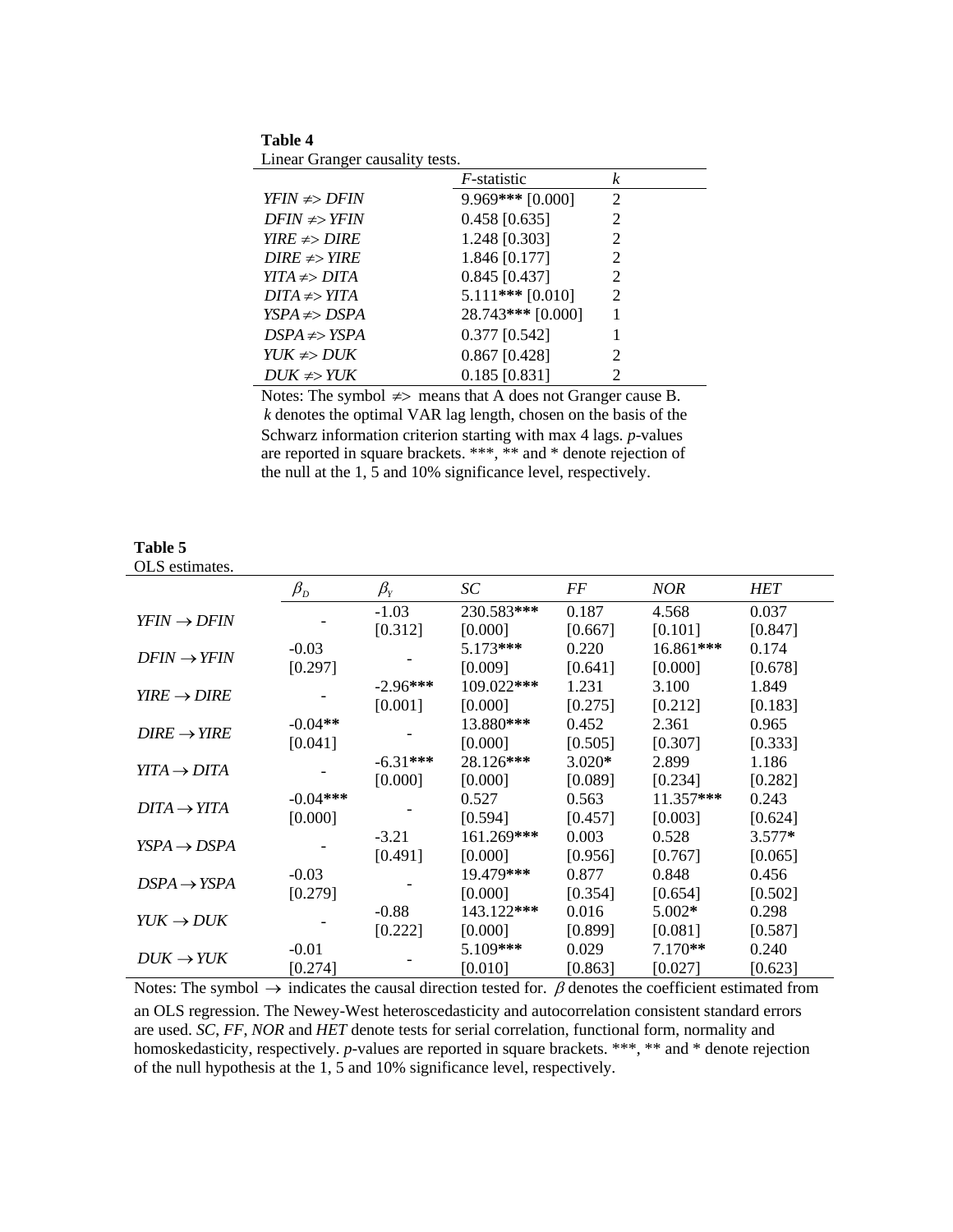| ARDL model              | Specification | $F_{\rm PSS}$      | $t_{\rm BDM}$        | $\beta_{\scriptscriptstyle D}$ | $\beta_{Y}$ | SC      | FF       | <b>NOR</b> | <b>HET</b> |
|-------------------------|---------------|--------------------|----------------------|--------------------------------|-------------|---------|----------|------------|------------|
| $YAUS \rightarrow DAUS$ | (3, 2)        | $10.61\,^{\rm a}$  | $-3.75b$             |                                | $-20.82***$ | 0.236   | 0.013    | 0.066      | 1.288      |
|                         |               |                    |                      |                                | [0.000]     | [0.791] | [0.908]  | [0.967]    | [0.288]    |
| $DAUS \rightarrow YAUS$ |               | 27.95 <sup>a</sup> | $-7.45$ <sup>a</sup> | $-0.03***$                     |             | 1.109   | 0.923    | 1.638      | 1.310      |
|                         | (2, 1)        |                    |                      | [0.000]                        |             | [0.341] | [0.343]  | [0.440]    | [0.283]    |
| $YFRA \rightarrow DFRA$ |               | 1.02               | 0.12                 |                                |             | 0.089   | 0.803    | 1.230      | 0.173      |
|                         | (2, 0)        |                    |                      |                                |             | [0.915] | [0.377]  | [0.540]    | [0.913]    |
| $DFRA \rightarrow YFRA$ | (2, 1)        | 30.22 <sup>a</sup> | $-7.64$ <sup>a</sup> | $-0.01***$                     |             | 1.165   | 0.337    | 1.321      | $2.367*$   |
|                         |               |                    |                      | [0.000]                        |             | [0.326] | [0.565]  | [0.516]    | [0.074]    |
| $YLUX \rightarrow DLUX$ | (3, 0)        | 1.59               | $-1.70$              |                                |             | 1.234   | 1.071    | 204.491*** | 0.254      |
|                         |               |                    |                      |                                |             | [0.303] | [0.307]  | [0.000]    | [0.905]    |
| $DLUX \rightarrow YLUX$ | (1, 4)        | 21.54 <sup>a</sup> | $-6.53$ <sup>a</sup> | $-0.03***$                     |             | 0.888   | 1.628    | 0.910      | 1.946      |
|                         |               |                    |                      | [0.002]                        |             | [0.421] | [0.210]  | [0.634]    | [0.101]    |
| $YNET \rightarrow DNET$ | (4, 0)        | 3.83               | $-2.58$              |                                |             | 0.521   | 2.836    | 129.373*** | 1.078      |
|                         |               |                    |                      |                                |             | [0.599] | [0.102]  | [0.000]    | [0.392]    |
| $DNET \rightarrow YNET$ | (2, 3)        | $6.75^{b}$         | $-3.64b$             | 0.01                           |             | 0.089   | 0.850    | 1.869      | 0.810      |
|                         |               |                    |                      | [0.598]                        |             | [0.914] | [0.364]  | [0.392]    | [0.570]    |
| $YPOR \rightarrow DPOR$ | (2, 0)        | 1.66               | $-0.21$              |                                |             | 0.198   | 0.107    | 0.384      | 1.469      |
|                         |               |                    |                      |                                |             | [0.820] | [0.744]  | [0.825]    | [0.239]    |
| $DPOR \rightarrow YPOR$ | (4, 1)        | 12.86 <sup>a</sup> | $-4.81$ <sup>a</sup> | $-0.03**$                      |             | 0.440   | 1.627    | 1.553      | 1.459      |
|                         |               |                    |                      | [0.026]                        |             | [0.648] | [0.212]  | [0.459]    | [0.225]    |
| $YJPN \rightarrow DJPN$ | (1, 4)        | 44.76 <sup>a</sup> | $-4.81$ <sup>a</sup> |                                | $-64.09***$ | 1.946   | $3.413*$ | 1.500      | 0.689      |
|                         |               |                    |                      |                                | [0.000]     | [0.159] | [0.073]  | [0.472]    | [0.659]    |
| $DIPN \rightarrow YJPN$ | (4, 1)        | 33.76 <sup>a</sup> | $-7.88a$             | $-0.01***$                     |             | 4.635** | 0.050    | 0.492      | 0.477      |
|                         |               |                    |                      | [0.000]                        |             | [0.017] | [0.823]  | [0.781]    | [0.820]    |
| $YUSA \rightarrow DUSA$ | (2, 0)        | 1.44               | $-0.69$              |                                |             | 0.369   | 0.932    | $9.012**$  | 0.554      |
|                         |               |                    |                      |                                |             | [0.693] | [0.340]  | [0.011]    | [0.648]    |
| $DUSA \rightarrow YUSA$ | (1, 2)        | 17.66 <sup>a</sup> | $-5.70a$             | $-0.03$                        |             | 0.262   | 0.735    | 1.844      | $2.755**$  |
|                         |               |                    |                      | [0.131]                        |             | [0.770] | [0.396]  | [0.397]    | [0.041]    |

**Table 6** ARDL cointegration tests and long-run coefficients.

Notes: The symbol  $\rightarrow$  indicates the causal direction tested for. The choice of the optimal ARDL specifications is based on the SBC, starting with max  $q = \max p = 4$ . At the 1% (5%) significance level, the pair of critical values (bounds) for the  $F_{PSS}$  and  $t_{BDM}$  statistics are 7.87 to 8.96 (5.29 to 6.17) and -3.43 to -3.82 (-2.86 to -3.22), respectively. The critical values for the  $F_{\rm PSS}$  and  $t_{\rm BDM}$  statistics are from Narayan (2005, p. 1988) and Pesaran et al. (2001, p. 303). denotes the long-run coefficient. *SC*, *FF*, *NOR* and *HET* denote tests for serial correlation, functional form, normality and homoskedasticity, respectively. *p*-values are reported in square brackets. <sup>a</sup> and <sup>b</sup> denote rejection of the null hypothesis of 'no cointegration' at the 1 and 5% significance level, respectively. \*\*\*, \*\* and \* denote statistical significance at the 1, 5 and 10% level, respectively.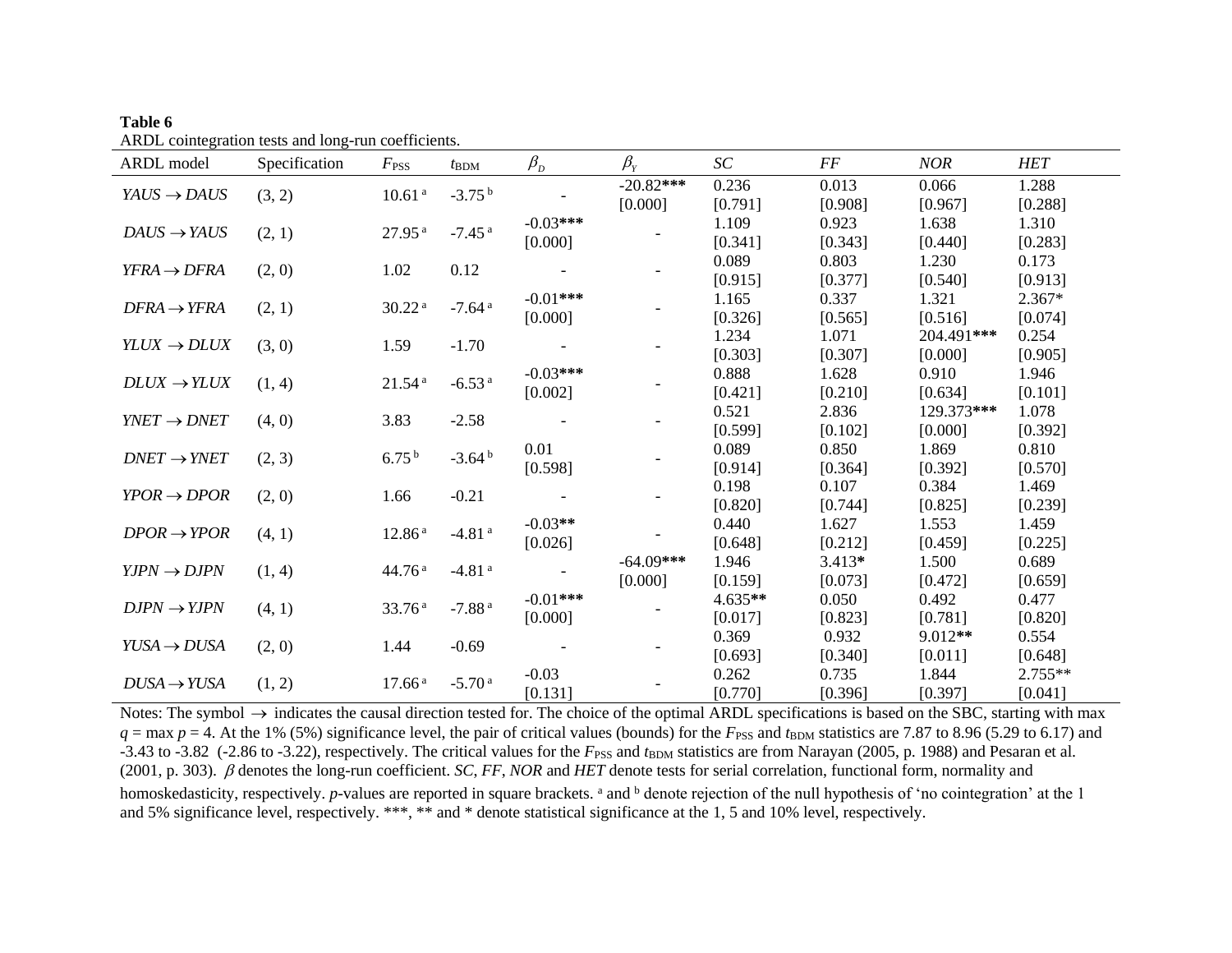| Table 7                                                      |  |
|--------------------------------------------------------------|--|
| Diks and Panchenko (2006) nonlinear Granger causality tests. |  |

| $Lx = Ly$<br>2<br>3<br>5<br>7<br>1<br>$\overline{4}$<br>6<br>LB(2)<br>LB(1)<br>1.684**<br>1.255<br>$1.650**$<br>1.447*<br>0.898<br>1.07<br>0.108<br>1.979<br>0.987<br>$YFIN \neq DFIN$<br>[0.104]<br>[0.161]<br>[0.140]<br>[0.046]<br>[0.049]<br>[0.073]<br>[0.184]<br>[0.742]<br>[0.372]<br>0.480<br>$-0.956$<br>$-0.784$<br>$-0.941$<br>0.239<br>1.312<br>$-0.552$<br>$-0.475$<br>$-1.196$<br>$DFIN \neq > YFIN$<br>[0.315]<br>[0.830]<br>[0.709]<br>[0.783]<br>[0.519]<br>[0.682]<br>[0.884]<br>[0.826]<br>[0.624]<br>$-0.770$<br>$-0.928$<br>$-0.777$<br>0.004<br>$-1.112$<br>$-1.198$<br>$-0.330$<br>$-0.996$<br>0.015<br>$YIRE \neq DIRE$<br>[0.884]<br>[0.992]<br>[0.866]<br>[0.629]<br>[0.779]<br>[0.823]<br>[0.840]<br>[0.781]<br>[0.946]<br>$-0.573$<br>0.033<br>$-0.322$<br>0.000<br>0.000<br>$-0.314$<br>0.000<br>0.007<br>0.129<br>$DIRE \neq YIRE$<br>[0.716]<br>[0.486]<br>[0.500]<br>[0.500]<br>[0.937]<br>[0.626]<br>[0.500]<br>[0.623]<br>[0.932]<br>1.801**<br>0.994<br>1.008<br>0.940<br>0.105<br>0.100<br>0.748<br>0.000<br>0.310<br>$YITA \neq DITA$<br>[0.227]<br>[0.035]<br>[0.159]<br>[0.156]<br>[0.173]<br>[0.457]<br>[0.459]<br>[0.980]<br>[0.856]<br>1.389*<br>0.740<br>0.445<br>0.331<br>1.149<br>0.075<br>0.709<br>0.010<br>0.066<br>$DITA \neq YITA$<br>[0.229]<br>[0.327]<br>[0.370]<br>[0.238]<br>[0.082]<br>[0.125]<br>[0.469]<br>[0.917]<br>[0.967]<br>2.494***<br>1.562*<br>0.585<br>$-0.110$<br>0.178<br>0.000<br>$3.227*$<br>3.433<br>$-0.163$<br>$YSPA \neq DSPA$<br>[0.006]<br>[0.279]<br>[0.544]<br>[0.059]<br>[0.429]<br>[0.565]<br>[0.500]<br>[0.180]<br>[0.072]<br>1.288*<br>1.925**<br>1.259<br>0.873<br>1.026<br>0.769<br>0.736<br>0.258<br>0.917<br>$DSPA \neq YSPA$<br>[0.220]<br>[0.230]<br>[0.103]<br>[0.098]<br>[0.027]<br>[0.191]<br>[0.152]<br>[0.611]<br>[0.632]<br>0.696<br>0.576<br>$-0.227$<br>0.096<br>0.178<br>$-0.508$<br>$-0.644$<br>0.274<br>0.534<br>$YUK \neq DUK$<br>[0.282]<br>[0.589]<br>[0.461]<br>[0.740]<br>[0.242]<br>[0.429]<br>[0.694]<br>[0.600]<br>[0.765]<br>$-0.418$<br>$-0.720$<br>$-0.096$<br>$-0.733$<br>$-0.951$<br>0.035<br>0.183<br>$-0.183$<br>$-0.944$<br>$DUK \neq YUK$<br>[0.662]<br>[0.764]<br>[0.572]<br>[0.538]<br>[0.768]<br>[0.827]<br>[0.829]<br>[0.851]<br>[0.912]<br>Panel B: with VAR filtered residuals for the mixed order pairs - growth series are $I(0)$ and debt series are $I(1)$<br>$Lx = Ly$<br>$\overline{2}$<br>3<br>5<br>1<br>$\overline{4}$<br>6<br>7<br>LB(1)<br>LB(2)<br>$-0.146$<br>$-0.536$<br>0.513<br>0.437<br>$-0.671$<br>0.188<br>0.058<br>0.059<br>0.112<br>$YFRA \neq DFRA$ <sup>v</sup><br>[0.330]<br>[0.558]<br>[0.748]<br>[0.704]<br>[0.425]<br>[0.303]<br>[0.476]<br>[0.808]<br>[0.945]<br>$-0.554$<br>0.371<br>1.007<br>0.063<br>0.681<br>0.571<br>0.764<br>0.000<br>0.516<br>$DFRA \neq YFRA$ <sup>v</sup> | Panel A: with VAR filtered residuals for the $I(0)$ pairs - both growth and debt series are $I(0)$ |          |          |          |          |          |          |          |         |           |
|-----------------------------------------------------------------------------------------------------------------------------------------------------------------------------------------------------------------------------------------------------------------------------------------------------------------------------------------------------------------------------------------------------------------------------------------------------------------------------------------------------------------------------------------------------------------------------------------------------------------------------------------------------------------------------------------------------------------------------------------------------------------------------------------------------------------------------------------------------------------------------------------------------------------------------------------------------------------------------------------------------------------------------------------------------------------------------------------------------------------------------------------------------------------------------------------------------------------------------------------------------------------------------------------------------------------------------------------------------------------------------------------------------------------------------------------------------------------------------------------------------------------------------------------------------------------------------------------------------------------------------------------------------------------------------------------------------------------------------------------------------------------------------------------------------------------------------------------------------------------------------------------------------------------------------------------------------------------------------------------------------------------------------------------------------------------------------------------------------------------------------------------------------------------------------------------------------------------------------------------------------------------------------------------------------------------------------------------------------------------------------------------------------------------------------------------------------------------------------------------------------------------------------------------------------------------------------------------------------------------------------------------------------------------------------------------------------------------------------------------------------------------------------------------------------------------------------------------|----------------------------------------------------------------------------------------------------|----------|----------|----------|----------|----------|----------|----------|---------|-----------|
|                                                                                                                                                                                                                                                                                                                                                                                                                                                                                                                                                                                                                                                                                                                                                                                                                                                                                                                                                                                                                                                                                                                                                                                                                                                                                                                                                                                                                                                                                                                                                                                                                                                                                                                                                                                                                                                                                                                                                                                                                                                                                                                                                                                                                                                                                                                                                                                                                                                                                                                                                                                                                                                                                                                                                                                                                                         |                                                                                                    |          |          |          |          |          |          |          |         |           |
|                                                                                                                                                                                                                                                                                                                                                                                                                                                                                                                                                                                                                                                                                                                                                                                                                                                                                                                                                                                                                                                                                                                                                                                                                                                                                                                                                                                                                                                                                                                                                                                                                                                                                                                                                                                                                                                                                                                                                                                                                                                                                                                                                                                                                                                                                                                                                                                                                                                                                                                                                                                                                                                                                                                                                                                                                                         |                                                                                                    |          |          |          |          |          |          |          |         |           |
|                                                                                                                                                                                                                                                                                                                                                                                                                                                                                                                                                                                                                                                                                                                                                                                                                                                                                                                                                                                                                                                                                                                                                                                                                                                                                                                                                                                                                                                                                                                                                                                                                                                                                                                                                                                                                                                                                                                                                                                                                                                                                                                                                                                                                                                                                                                                                                                                                                                                                                                                                                                                                                                                                                                                                                                                                                         |                                                                                                    |          |          |          |          |          |          |          |         |           |
|                                                                                                                                                                                                                                                                                                                                                                                                                                                                                                                                                                                                                                                                                                                                                                                                                                                                                                                                                                                                                                                                                                                                                                                                                                                                                                                                                                                                                                                                                                                                                                                                                                                                                                                                                                                                                                                                                                                                                                                                                                                                                                                                                                                                                                                                                                                                                                                                                                                                                                                                                                                                                                                                                                                                                                                                                                         |                                                                                                    |          |          |          |          |          |          |          |         |           |
|                                                                                                                                                                                                                                                                                                                                                                                                                                                                                                                                                                                                                                                                                                                                                                                                                                                                                                                                                                                                                                                                                                                                                                                                                                                                                                                                                                                                                                                                                                                                                                                                                                                                                                                                                                                                                                                                                                                                                                                                                                                                                                                                                                                                                                                                                                                                                                                                                                                                                                                                                                                                                                                                                                                                                                                                                                         |                                                                                                    |          |          |          |          |          |          |          |         |           |
|                                                                                                                                                                                                                                                                                                                                                                                                                                                                                                                                                                                                                                                                                                                                                                                                                                                                                                                                                                                                                                                                                                                                                                                                                                                                                                                                                                                                                                                                                                                                                                                                                                                                                                                                                                                                                                                                                                                                                                                                                                                                                                                                                                                                                                                                                                                                                                                                                                                                                                                                                                                                                                                                                                                                                                                                                                         |                                                                                                    |          |          |          |          |          |          |          |         |           |
|                                                                                                                                                                                                                                                                                                                                                                                                                                                                                                                                                                                                                                                                                                                                                                                                                                                                                                                                                                                                                                                                                                                                                                                                                                                                                                                                                                                                                                                                                                                                                                                                                                                                                                                                                                                                                                                                                                                                                                                                                                                                                                                                                                                                                                                                                                                                                                                                                                                                                                                                                                                                                                                                                                                                                                                                                                         |                                                                                                    |          |          |          |          |          |          |          |         |           |
|                                                                                                                                                                                                                                                                                                                                                                                                                                                                                                                                                                                                                                                                                                                                                                                                                                                                                                                                                                                                                                                                                                                                                                                                                                                                                                                                                                                                                                                                                                                                                                                                                                                                                                                                                                                                                                                                                                                                                                                                                                                                                                                                                                                                                                                                                                                                                                                                                                                                                                                                                                                                                                                                                                                                                                                                                                         |                                                                                                    |          |          |          |          |          |          |          |         |           |
|                                                                                                                                                                                                                                                                                                                                                                                                                                                                                                                                                                                                                                                                                                                                                                                                                                                                                                                                                                                                                                                                                                                                                                                                                                                                                                                                                                                                                                                                                                                                                                                                                                                                                                                                                                                                                                                                                                                                                                                                                                                                                                                                                                                                                                                                                                                                                                                                                                                                                                                                                                                                                                                                                                                                                                                                                                         |                                                                                                    |          |          |          |          |          |          |          |         |           |
|                                                                                                                                                                                                                                                                                                                                                                                                                                                                                                                                                                                                                                                                                                                                                                                                                                                                                                                                                                                                                                                                                                                                                                                                                                                                                                                                                                                                                                                                                                                                                                                                                                                                                                                                                                                                                                                                                                                                                                                                                                                                                                                                                                                                                                                                                                                                                                                                                                                                                                                                                                                                                                                                                                                                                                                                                                         |                                                                                                    |          |          |          |          |          |          |          |         |           |
|                                                                                                                                                                                                                                                                                                                                                                                                                                                                                                                                                                                                                                                                                                                                                                                                                                                                                                                                                                                                                                                                                                                                                                                                                                                                                                                                                                                                                                                                                                                                                                                                                                                                                                                                                                                                                                                                                                                                                                                                                                                                                                                                                                                                                                                                                                                                                                                                                                                                                                                                                                                                                                                                                                                                                                                                                                         |                                                                                                    |          |          |          |          |          |          |          |         |           |
|                                                                                                                                                                                                                                                                                                                                                                                                                                                                                                                                                                                                                                                                                                                                                                                                                                                                                                                                                                                                                                                                                                                                                                                                                                                                                                                                                                                                                                                                                                                                                                                                                                                                                                                                                                                                                                                                                                                                                                                                                                                                                                                                                                                                                                                                                                                                                                                                                                                                                                                                                                                                                                                                                                                                                                                                                                         |                                                                                                    |          |          |          |          |          |          |          |         |           |
|                                                                                                                                                                                                                                                                                                                                                                                                                                                                                                                                                                                                                                                                                                                                                                                                                                                                                                                                                                                                                                                                                                                                                                                                                                                                                                                                                                                                                                                                                                                                                                                                                                                                                                                                                                                                                                                                                                                                                                                                                                                                                                                                                                                                                                                                                                                                                                                                                                                                                                                                                                                                                                                                                                                                                                                                                                         |                                                                                                    |          |          |          |          |          |          |          |         |           |
|                                                                                                                                                                                                                                                                                                                                                                                                                                                                                                                                                                                                                                                                                                                                                                                                                                                                                                                                                                                                                                                                                                                                                                                                                                                                                                                                                                                                                                                                                                                                                                                                                                                                                                                                                                                                                                                                                                                                                                                                                                                                                                                                                                                                                                                                                                                                                                                                                                                                                                                                                                                                                                                                                                                                                                                                                                         |                                                                                                    |          |          |          |          |          |          |          |         |           |
|                                                                                                                                                                                                                                                                                                                                                                                                                                                                                                                                                                                                                                                                                                                                                                                                                                                                                                                                                                                                                                                                                                                                                                                                                                                                                                                                                                                                                                                                                                                                                                                                                                                                                                                                                                                                                                                                                                                                                                                                                                                                                                                                                                                                                                                                                                                                                                                                                                                                                                                                                                                                                                                                                                                                                                                                                                         |                                                                                                    |          |          |          |          |          |          |          |         |           |
|                                                                                                                                                                                                                                                                                                                                                                                                                                                                                                                                                                                                                                                                                                                                                                                                                                                                                                                                                                                                                                                                                                                                                                                                                                                                                                                                                                                                                                                                                                                                                                                                                                                                                                                                                                                                                                                                                                                                                                                                                                                                                                                                                                                                                                                                                                                                                                                                                                                                                                                                                                                                                                                                                                                                                                                                                                         |                                                                                                    |          |          |          |          |          |          |          |         |           |
|                                                                                                                                                                                                                                                                                                                                                                                                                                                                                                                                                                                                                                                                                                                                                                                                                                                                                                                                                                                                                                                                                                                                                                                                                                                                                                                                                                                                                                                                                                                                                                                                                                                                                                                                                                                                                                                                                                                                                                                                                                                                                                                                                                                                                                                                                                                                                                                                                                                                                                                                                                                                                                                                                                                                                                                                                                         |                                                                                                    |          |          |          |          |          |          |          |         |           |
|                                                                                                                                                                                                                                                                                                                                                                                                                                                                                                                                                                                                                                                                                                                                                                                                                                                                                                                                                                                                                                                                                                                                                                                                                                                                                                                                                                                                                                                                                                                                                                                                                                                                                                                                                                                                                                                                                                                                                                                                                                                                                                                                                                                                                                                                                                                                                                                                                                                                                                                                                                                                                                                                                                                                                                                                                                         |                                                                                                    |          |          |          |          |          |          |          |         |           |
|                                                                                                                                                                                                                                                                                                                                                                                                                                                                                                                                                                                                                                                                                                                                                                                                                                                                                                                                                                                                                                                                                                                                                                                                                                                                                                                                                                                                                                                                                                                                                                                                                                                                                                                                                                                                                                                                                                                                                                                                                                                                                                                                                                                                                                                                                                                                                                                                                                                                                                                                                                                                                                                                                                                                                                                                                                         |                                                                                                    |          |          |          |          |          |          |          |         |           |
|                                                                                                                                                                                                                                                                                                                                                                                                                                                                                                                                                                                                                                                                                                                                                                                                                                                                                                                                                                                                                                                                                                                                                                                                                                                                                                                                                                                                                                                                                                                                                                                                                                                                                                                                                                                                                                                                                                                                                                                                                                                                                                                                                                                                                                                                                                                                                                                                                                                                                                                                                                                                                                                                                                                                                                                                                                         |                                                                                                    |          |          |          |          |          |          |          |         |           |
|                                                                                                                                                                                                                                                                                                                                                                                                                                                                                                                                                                                                                                                                                                                                                                                                                                                                                                                                                                                                                                                                                                                                                                                                                                                                                                                                                                                                                                                                                                                                                                                                                                                                                                                                                                                                                                                                                                                                                                                                                                                                                                                                                                                                                                                                                                                                                                                                                                                                                                                                                                                                                                                                                                                                                                                                                                         |                                                                                                    |          |          |          |          |          |          |          |         |           |
|                                                                                                                                                                                                                                                                                                                                                                                                                                                                                                                                                                                                                                                                                                                                                                                                                                                                                                                                                                                                                                                                                                                                                                                                                                                                                                                                                                                                                                                                                                                                                                                                                                                                                                                                                                                                                                                                                                                                                                                                                                                                                                                                                                                                                                                                                                                                                                                                                                                                                                                                                                                                                                                                                                                                                                                                                                         |                                                                                                    |          |          |          |          |          |          |          |         |           |
|                                                                                                                                                                                                                                                                                                                                                                                                                                                                                                                                                                                                                                                                                                                                                                                                                                                                                                                                                                                                                                                                                                                                                                                                                                                                                                                                                                                                                                                                                                                                                                                                                                                                                                                                                                                                                                                                                                                                                                                                                                                                                                                                                                                                                                                                                                                                                                                                                                                                                                                                                                                                                                                                                                                                                                                                                                         |                                                                                                    |          |          |          |          |          |          |          |         |           |
|                                                                                                                                                                                                                                                                                                                                                                                                                                                                                                                                                                                                                                                                                                                                                                                                                                                                                                                                                                                                                                                                                                                                                                                                                                                                                                                                                                                                                                                                                                                                                                                                                                                                                                                                                                                                                                                                                                                                                                                                                                                                                                                                                                                                                                                                                                                                                                                                                                                                                                                                                                                                                                                                                                                                                                                                                                         |                                                                                                    |          |          |          |          |          |          |          |         |           |
|                                                                                                                                                                                                                                                                                                                                                                                                                                                                                                                                                                                                                                                                                                                                                                                                                                                                                                                                                                                                                                                                                                                                                                                                                                                                                                                                                                                                                                                                                                                                                                                                                                                                                                                                                                                                                                                                                                                                                                                                                                                                                                                                                                                                                                                                                                                                                                                                                                                                                                                                                                                                                                                                                                                                                                                                                                         |                                                                                                    |          |          |          |          |          |          |          |         |           |
|                                                                                                                                                                                                                                                                                                                                                                                                                                                                                                                                                                                                                                                                                                                                                                                                                                                                                                                                                                                                                                                                                                                                                                                                                                                                                                                                                                                                                                                                                                                                                                                                                                                                                                                                                                                                                                                                                                                                                                                                                                                                                                                                                                                                                                                                                                                                                                                                                                                                                                                                                                                                                                                                                                                                                                                                                                         |                                                                                                    |          |          |          |          |          |          |          |         |           |
|                                                                                                                                                                                                                                                                                                                                                                                                                                                                                                                                                                                                                                                                                                                                                                                                                                                                                                                                                                                                                                                                                                                                                                                                                                                                                                                                                                                                                                                                                                                                                                                                                                                                                                                                                                                                                                                                                                                                                                                                                                                                                                                                                                                                                                                                                                                                                                                                                                                                                                                                                                                                                                                                                                                                                                                                                                         |                                                                                                    |          |          |          |          |          |          |          |         |           |
|                                                                                                                                                                                                                                                                                                                                                                                                                                                                                                                                                                                                                                                                                                                                                                                                                                                                                                                                                                                                                                                                                                                                                                                                                                                                                                                                                                                                                                                                                                                                                                                                                                                                                                                                                                                                                                                                                                                                                                                                                                                                                                                                                                                                                                                                                                                                                                                                                                                                                                                                                                                                                                                                                                                                                                                                                                         |                                                                                                    |          |          |          |          |          |          |          |         |           |
|                                                                                                                                                                                                                                                                                                                                                                                                                                                                                                                                                                                                                                                                                                                                                                                                                                                                                                                                                                                                                                                                                                                                                                                                                                                                                                                                                                                                                                                                                                                                                                                                                                                                                                                                                                                                                                                                                                                                                                                                                                                                                                                                                                                                                                                                                                                                                                                                                                                                                                                                                                                                                                                                                                                                                                                                                                         |                                                                                                    |          |          |          |          |          |          |          |         |           |
| $YLUX \nArr DLUX$ v                                                                                                                                                                                                                                                                                                                                                                                                                                                                                                                                                                                                                                                                                                                                                                                                                                                                                                                                                                                                                                                                                                                                                                                                                                                                                                                                                                                                                                                                                                                                                                                                                                                                                                                                                                                                                                                                                                                                                                                                                                                                                                                                                                                                                                                                                                                                                                                                                                                                                                                                                                                                                                                                                                                                                                                                                     |                                                                                                    | [0.710]  | [0.355]  | [0.156]  | [0.474]  | [0.247]  | [0.283]  | [0.222]  | [0.976] | [0.772]   |
|                                                                                                                                                                                                                                                                                                                                                                                                                                                                                                                                                                                                                                                                                                                                                                                                                                                                                                                                                                                                                                                                                                                                                                                                                                                                                                                                                                                                                                                                                                                                                                                                                                                                                                                                                                                                                                                                                                                                                                                                                                                                                                                                                                                                                                                                                                                                                                                                                                                                                                                                                                                                                                                                                                                                                                                                                                         |                                                                                                    | 0.874    | $-0.216$ | $-0.782$ | $-1.192$ | $-1.275$ | $-1.262$ | $-0.755$ | 0.047   | $6.194**$ |
|                                                                                                                                                                                                                                                                                                                                                                                                                                                                                                                                                                                                                                                                                                                                                                                                                                                                                                                                                                                                                                                                                                                                                                                                                                                                                                                                                                                                                                                                                                                                                                                                                                                                                                                                                                                                                                                                                                                                                                                                                                                                                                                                                                                                                                                                                                                                                                                                                                                                                                                                                                                                                                                                                                                                                                                                                                         |                                                                                                    | [0.191]  | [0.585]  | [0.783]  | [0.883]  | [0.898]  | [0.896]  | [0.775]  | [0.828] | [0.045]   |
|                                                                                                                                                                                                                                                                                                                                                                                                                                                                                                                                                                                                                                                                                                                                                                                                                                                                                                                                                                                                                                                                                                                                                                                                                                                                                                                                                                                                                                                                                                                                                                                                                                                                                                                                                                                                                                                                                                                                                                                                                                                                                                                                                                                                                                                                                                                                                                                                                                                                                                                                                                                                                                                                                                                                                                                                                                         | $DLUX \neq YLUX$ <sup>v</sup>                                                                      | $-0.252$ | 0.837    | 1.054    | 0.554    | 0.426    | $-0.073$ | $-0.721$ | 0.147   | 0.233     |
|                                                                                                                                                                                                                                                                                                                                                                                                                                                                                                                                                                                                                                                                                                                                                                                                                                                                                                                                                                                                                                                                                                                                                                                                                                                                                                                                                                                                                                                                                                                                                                                                                                                                                                                                                                                                                                                                                                                                                                                                                                                                                                                                                                                                                                                                                                                                                                                                                                                                                                                                                                                                                                                                                                                                                                                                                                         |                                                                                                    | [0.599]  | [0.201]  | [0.145]  | [0.289]  | [0.334]  | [0.529]  | [0.764]  | [0.701] | [0.890]   |
| $YNET \neq DNET$                                                                                                                                                                                                                                                                                                                                                                                                                                                                                                                                                                                                                                                                                                                                                                                                                                                                                                                                                                                                                                                                                                                                                                                                                                                                                                                                                                                                                                                                                                                                                                                                                                                                                                                                                                                                                                                                                                                                                                                                                                                                                                                                                                                                                                                                                                                                                                                                                                                                                                                                                                                                                                                                                                                                                                                                                        |                                                                                                    | $-0.229$ | $-0.454$ | $-1.485$ | $-0.712$ | $-0.826$ | $-1.097$ | 0.648    | 0.011   | 0.490     |
| [0.590]<br>[0.675]<br>[0.761]<br>[0.795]<br>[0.258]<br>[0.914]<br>[0.931]<br>[0.863]<br>[0.783]                                                                                                                                                                                                                                                                                                                                                                                                                                                                                                                                                                                                                                                                                                                                                                                                                                                                                                                                                                                                                                                                                                                                                                                                                                                                                                                                                                                                                                                                                                                                                                                                                                                                                                                                                                                                                                                                                                                                                                                                                                                                                                                                                                                                                                                                                                                                                                                                                                                                                                                                                                                                                                                                                                                                         |                                                                                                    |          |          |          |          |          |          |          |         |           |
| 0.286<br>$-0.561$<br>$-0.315$<br>1.057<br>$-0.339$<br>$-1.223$<br>$-0.729$<br>0.071<br>0.357<br>$DNET \neq YNET$                                                                                                                                                                                                                                                                                                                                                                                                                                                                                                                                                                                                                                                                                                                                                                                                                                                                                                                                                                                                                                                                                                                                                                                                                                                                                                                                                                                                                                                                                                                                                                                                                                                                                                                                                                                                                                                                                                                                                                                                                                                                                                                                                                                                                                                                                                                                                                                                                                                                                                                                                                                                                                                                                                                        |                                                                                                    |          |          |          |          |          |          |          |         |           |
| [0.387]<br>[0.712]<br>[0.767]<br>[0.789]<br>[0.836]<br>[0.623]<br>[0.145]<br>[0.632]<br>[0.889]                                                                                                                                                                                                                                                                                                                                                                                                                                                                                                                                                                                                                                                                                                                                                                                                                                                                                                                                                                                                                                                                                                                                                                                                                                                                                                                                                                                                                                                                                                                                                                                                                                                                                                                                                                                                                                                                                                                                                                                                                                                                                                                                                                                                                                                                                                                                                                                                                                                                                                                                                                                                                                                                                                                                         |                                                                                                    |          |          |          |          |          |          |          |         |           |
| $-1.074$<br>$-0.671$<br>$-1.491$<br>$-0.493$<br>0.164<br>$-0.491$<br>$-0.567$<br>0.054<br>0.055<br>$YPOR \neq DPOR$                                                                                                                                                                                                                                                                                                                                                                                                                                                                                                                                                                                                                                                                                                                                                                                                                                                                                                                                                                                                                                                                                                                                                                                                                                                                                                                                                                                                                                                                                                                                                                                                                                                                                                                                                                                                                                                                                                                                                                                                                                                                                                                                                                                                                                                                                                                                                                                                                                                                                                                                                                                                                                                                                                                     |                                                                                                    |          |          |          |          |          |          |          |         |           |
| [0.858]<br>[0.749]<br>[0.689]<br>[0.434]<br>[0.714]<br>[0.816]<br>[0.973]<br>[0.932]<br>[0.688]                                                                                                                                                                                                                                                                                                                                                                                                                                                                                                                                                                                                                                                                                                                                                                                                                                                                                                                                                                                                                                                                                                                                                                                                                                                                                                                                                                                                                                                                                                                                                                                                                                                                                                                                                                                                                                                                                                                                                                                                                                                                                                                                                                                                                                                                                                                                                                                                                                                                                                                                                                                                                                                                                                                                         |                                                                                                    |          |          |          |          |          |          |          |         |           |
| 1.093<br>1.252<br>1.883<br>1.912<br>0.156<br>$-0.323$<br>$-0.275$<br>0.766<br>1.238<br>$DPOR \nRightarrow YPOR$                                                                                                                                                                                                                                                                                                                                                                                                                                                                                                                                                                                                                                                                                                                                                                                                                                                                                                                                                                                                                                                                                                                                                                                                                                                                                                                                                                                                                                                                                                                                                                                                                                                                                                                                                                                                                                                                                                                                                                                                                                                                                                                                                                                                                                                                                                                                                                                                                                                                                                                                                                                                                                                                                                                         |                                                                                                    |          |          |          |          |          |          |          |         |           |
| [0.437]<br>[0.626]<br>[0.608]<br>[0.221]<br>[0.136]<br>[0.107]<br>[0.105]<br>[0.170]<br>[0.384]                                                                                                                                                                                                                                                                                                                                                                                                                                                                                                                                                                                                                                                                                                                                                                                                                                                                                                                                                                                                                                                                                                                                                                                                                                                                                                                                                                                                                                                                                                                                                                                                                                                                                                                                                                                                                                                                                                                                                                                                                                                                                                                                                                                                                                                                                                                                                                                                                                                                                                                                                                                                                                                                                                                                         |                                                                                                    |          |          |          |          |          |          |          |         |           |
| 0.381<br>0.068<br>$-1.058$<br>$-0.762$<br>$-0.452$<br>0.704<br>0.058<br>0.488<br>0.494<br>$YJPN \neq DJPN$                                                                                                                                                                                                                                                                                                                                                                                                                                                                                                                                                                                                                                                                                                                                                                                                                                                                                                                                                                                                                                                                                                                                                                                                                                                                                                                                                                                                                                                                                                                                                                                                                                                                                                                                                                                                                                                                                                                                                                                                                                                                                                                                                                                                                                                                                                                                                                                                                                                                                                                                                                                                                                                                                                                              |                                                                                                    |          |          |          |          |          |          |          |         |           |
| [0.351]<br>[0.855]<br>[0.777]<br>[0.674]<br>[0.472]<br>[0.240]<br>[0.476]<br>[0.485]<br>[0.781]                                                                                                                                                                                                                                                                                                                                                                                                                                                                                                                                                                                                                                                                                                                                                                                                                                                                                                                                                                                                                                                                                                                                                                                                                                                                                                                                                                                                                                                                                                                                                                                                                                                                                                                                                                                                                                                                                                                                                                                                                                                                                                                                                                                                                                                                                                                                                                                                                                                                                                                                                                                                                                                                                                                                         |                                                                                                    |          |          |          |          |          |          |          |         |           |
| 0.638<br>0.218<br>0.205<br>0.398<br>0.457<br>0.593<br>1.087<br>0.295<br>0.326<br>$DIPN \neq YJPN$                                                                                                                                                                                                                                                                                                                                                                                                                                                                                                                                                                                                                                                                                                                                                                                                                                                                                                                                                                                                                                                                                                                                                                                                                                                                                                                                                                                                                                                                                                                                                                                                                                                                                                                                                                                                                                                                                                                                                                                                                                                                                                                                                                                                                                                                                                                                                                                                                                                                                                                                                                                                                                                                                                                                       |                                                                                                    |          |          |          |          |          |          |          |         |           |
| [0.261]<br>[0.413]<br>[0.418]<br>[0.345]<br>[0.323]<br>[0.276]<br>[0.138]<br>[0.587]<br>[0.850]                                                                                                                                                                                                                                                                                                                                                                                                                                                                                                                                                                                                                                                                                                                                                                                                                                                                                                                                                                                                                                                                                                                                                                                                                                                                                                                                                                                                                                                                                                                                                                                                                                                                                                                                                                                                                                                                                                                                                                                                                                                                                                                                                                                                                                                                                                                                                                                                                                                                                                                                                                                                                                                                                                                                         |                                                                                                    |          |          |          |          |          |          |          |         |           |
| $-0.424$<br>0.020<br>$-0.919$<br>$-0.771$<br>0.152<br>0.414<br>0.888<br>$-0.748$<br>$-0.629$<br>$YUSA \neq DUSA$                                                                                                                                                                                                                                                                                                                                                                                                                                                                                                                                                                                                                                                                                                                                                                                                                                                                                                                                                                                                                                                                                                                                                                                                                                                                                                                                                                                                                                                                                                                                                                                                                                                                                                                                                                                                                                                                                                                                                                                                                                                                                                                                                                                                                                                                                                                                                                                                                                                                                                                                                                                                                                                                                                                        |                                                                                                    |          |          |          |          |          |          |          |         |           |
| [0.491]<br>[0.779]<br>[0.772]<br>[0.664]<br>[0.821]<br>[0.735]<br>[0.439]<br>[0.520]<br>[0.641]                                                                                                                                                                                                                                                                                                                                                                                                                                                                                                                                                                                                                                                                                                                                                                                                                                                                                                                                                                                                                                                                                                                                                                                                                                                                                                                                                                                                                                                                                                                                                                                                                                                                                                                                                                                                                                                                                                                                                                                                                                                                                                                                                                                                                                                                                                                                                                                                                                                                                                                                                                                                                                                                                                                                         |                                                                                                    |          |          |          |          |          |          |          |         |           |
|                                                                                                                                                                                                                                                                                                                                                                                                                                                                                                                                                                                                                                                                                                                                                                                                                                                                                                                                                                                                                                                                                                                                                                                                                                                                                                                                                                                                                                                                                                                                                                                                                                                                                                                                                                                                                                                                                                                                                                                                                                                                                                                                                                                                                                                                                                                                                                                                                                                                                                                                                                                                                                                                                                                                                                                                                                         |                                                                                                    |          |          |          |          |          |          |          |         |           |
|                                                                                                                                                                                                                                                                                                                                                                                                                                                                                                                                                                                                                                                                                                                                                                                                                                                                                                                                                                                                                                                                                                                                                                                                                                                                                                                                                                                                                                                                                                                                                                                                                                                                                                                                                                                                                                                                                                                                                                                                                                                                                                                                                                                                                                                                                                                                                                                                                                                                                                                                                                                                                                                                                                                                                                                                                                         |                                                                                                    |          |          |          |          |          |          |          |         |           |
|                                                                                                                                                                                                                                                                                                                                                                                                                                                                                                                                                                                                                                                                                                                                                                                                                                                                                                                                                                                                                                                                                                                                                                                                                                                                                                                                                                                                                                                                                                                                                                                                                                                                                                                                                                                                                                                                                                                                                                                                                                                                                                                                                                                                                                                                                                                                                                                                                                                                                                                                                                                                                                                                                                                                                                                                                                         |                                                                                                    |          |          |          |          |          |          |          |         |           |
|                                                                                                                                                                                                                                                                                                                                                                                                                                                                                                                                                                                                                                                                                                                                                                                                                                                                                                                                                                                                                                                                                                                                                                                                                                                                                                                                                                                                                                                                                                                                                                                                                                                                                                                                                                                                                                                                                                                                                                                                                                                                                                                                                                                                                                                                                                                                                                                                                                                                                                                                                                                                                                                                                                                                                                                                                                         |                                                                                                    |          |          |          |          |          |          |          |         |           |
|                                                                                                                                                                                                                                                                                                                                                                                                                                                                                                                                                                                                                                                                                                                                                                                                                                                                                                                                                                                                                                                                                                                                                                                                                                                                                                                                                                                                                                                                                                                                                                                                                                                                                                                                                                                                                                                                                                                                                                                                                                                                                                                                                                                                                                                                                                                                                                                                                                                                                                                                                                                                                                                                                                                                                                                                                                         |                                                                                                    |          |          |          |          |          |          |          |         |           |
|                                                                                                                                                                                                                                                                                                                                                                                                                                                                                                                                                                                                                                                                                                                                                                                                                                                                                                                                                                                                                                                                                                                                                                                                                                                                                                                                                                                                                                                                                                                                                                                                                                                                                                                                                                                                                                                                                                                                                                                                                                                                                                                                                                                                                                                                                                                                                                                                                                                                                                                                                                                                                                                                                                                                                                                                                                         |                                                                                                    |          |          |          |          |          |          |          |         |           |
|                                                                                                                                                                                                                                                                                                                                                                                                                                                                                                                                                                                                                                                                                                                                                                                                                                                                                                                                                                                                                                                                                                                                                                                                                                                                                                                                                                                                                                                                                                                                                                                                                                                                                                                                                                                                                                                                                                                                                                                                                                                                                                                                                                                                                                                                                                                                                                                                                                                                                                                                                                                                                                                                                                                                                                                                                                         |                                                                                                    |          |          |          |          |          |          |          |         |           |
|                                                                                                                                                                                                                                                                                                                                                                                                                                                                                                                                                                                                                                                                                                                                                                                                                                                                                                                                                                                                                                                                                                                                                                                                                                                                                                                                                                                                                                                                                                                                                                                                                                                                                                                                                                                                                                                                                                                                                                                                                                                                                                                                                                                                                                                                                                                                                                                                                                                                                                                                                                                                                                                                                                                                                                                                                                         |                                                                                                    |          |          |          |          |          |          |          |         |           |
|                                                                                                                                                                                                                                                                                                                                                                                                                                                                                                                                                                                                                                                                                                                                                                                                                                                                                                                                                                                                                                                                                                                                                                                                                                                                                                                                                                                                                                                                                                                                                                                                                                                                                                                                                                                                                                                                                                                                                                                                                                                                                                                                                                                                                                                                                                                                                                                                                                                                                                                                                                                                                                                                                                                                                                                                                                         |                                                                                                    |          |          |          |          |          |          |          |         |           |
|                                                                                                                                                                                                                                                                                                                                                                                                                                                                                                                                                                                                                                                                                                                                                                                                                                                                                                                                                                                                                                                                                                                                                                                                                                                                                                                                                                                                                                                                                                                                                                                                                                                                                                                                                                                                                                                                                                                                                                                                                                                                                                                                                                                                                                                                                                                                                                                                                                                                                                                                                                                                                                                                                                                                                                                                                                         |                                                                                                    |          |          |          |          |          |          |          |         |           |
|                                                                                                                                                                                                                                                                                                                                                                                                                                                                                                                                                                                                                                                                                                                                                                                                                                                                                                                                                                                                                                                                                                                                                                                                                                                                                                                                                                                                                                                                                                                                                                                                                                                                                                                                                                                                                                                                                                                                                                                                                                                                                                                                                                                                                                                                                                                                                                                                                                                                                                                                                                                                                                                                                                                                                                                                                                         |                                                                                                    |          |          |          |          |          |          |          |         |           |
|                                                                                                                                                                                                                                                                                                                                                                                                                                                                                                                                                                                                                                                                                                                                                                                                                                                                                                                                                                                                                                                                                                                                                                                                                                                                                                                                                                                                                                                                                                                                                                                                                                                                                                                                                                                                                                                                                                                                                                                                                                                                                                                                                                                                                                                                                                                                                                                                                                                                                                                                                                                                                                                                                                                                                                                                                                         |                                                                                                    |          |          |          |          |          |          |          |         |           |
|                                                                                                                                                                                                                                                                                                                                                                                                                                                                                                                                                                                                                                                                                                                                                                                                                                                                                                                                                                                                                                                                                                                                                                                                                                                                                                                                                                                                                                                                                                                                                                                                                                                                                                                                                                                                                                                                                                                                                                                                                                                                                                                                                                                                                                                                                                                                                                                                                                                                                                                                                                                                                                                                                                                                                                                                                                         |                                                                                                    |          |          |          |          |          |          |          |         |           |
|                                                                                                                                                                                                                                                                                                                                                                                                                                                                                                                                                                                                                                                                                                                                                                                                                                                                                                                                                                                                                                                                                                                                                                                                                                                                                                                                                                                                                                                                                                                                                                                                                                                                                                                                                                                                                                                                                                                                                                                                                                                                                                                                                                                                                                                                                                                                                                                                                                                                                                                                                                                                                                                                                                                                                                                                                                         |                                                                                                    |          |          |          |          |          |          |          |         |           |
|                                                                                                                                                                                                                                                                                                                                                                                                                                                                                                                                                                                                                                                                                                                                                                                                                                                                                                                                                                                                                                                                                                                                                                                                                                                                                                                                                                                                                                                                                                                                                                                                                                                                                                                                                                                                                                                                                                                                                                                                                                                                                                                                                                                                                                                                                                                                                                                                                                                                                                                                                                                                                                                                                                                                                                                                                                         |                                                                                                    |          |          |          |          |          |          |          |         |           |
|                                                                                                                                                                                                                                                                                                                                                                                                                                                                                                                                                                                                                                                                                                                                                                                                                                                                                                                                                                                                                                                                                                                                                                                                                                                                                                                                                                                                                                                                                                                                                                                                                                                                                                                                                                                                                                                                                                                                                                                                                                                                                                                                                                                                                                                                                                                                                                                                                                                                                                                                                                                                                                                                                                                                                                                                                                         |                                                                                                    |          |          |          |          |          |          |          |         |           |
|                                                                                                                                                                                                                                                                                                                                                                                                                                                                                                                                                                                                                                                                                                                                                                                                                                                                                                                                                                                                                                                                                                                                                                                                                                                                                                                                                                                                                                                                                                                                                                                                                                                                                                                                                                                                                                                                                                                                                                                                                                                                                                                                                                                                                                                                                                                                                                                                                                                                                                                                                                                                                                                                                                                                                                                                                                         |                                                                                                    |          |          |          |          |          |          |          |         |           |
|                                                                                                                                                                                                                                                                                                                                                                                                                                                                                                                                                                                                                                                                                                                                                                                                                                                                                                                                                                                                                                                                                                                                                                                                                                                                                                                                                                                                                                                                                                                                                                                                                                                                                                                                                                                                                                                                                                                                                                                                                                                                                                                                                                                                                                                                                                                                                                                                                                                                                                                                                                                                                                                                                                                                                                                                                                         |                                                                                                    |          |          |          |          |          |          |          |         |           |
|                                                                                                                                                                                                                                                                                                                                                                                                                                                                                                                                                                                                                                                                                                                                                                                                                                                                                                                                                                                                                                                                                                                                                                                                                                                                                                                                                                                                                                                                                                                                                                                                                                                                                                                                                                                                                                                                                                                                                                                                                                                                                                                                                                                                                                                                                                                                                                                                                                                                                                                                                                                                                                                                                                                                                                                                                                         |                                                                                                    |          |          |          |          |          |          |          |         |           |
|                                                                                                                                                                                                                                                                                                                                                                                                                                                                                                                                                                                                                                                                                                                                                                                                                                                                                                                                                                                                                                                                                                                                                                                                                                                                                                                                                                                                                                                                                                                                                                                                                                                                                                                                                                                                                                                                                                                                                                                                                                                                                                                                                                                                                                                                                                                                                                                                                                                                                                                                                                                                                                                                                                                                                                                                                                         |                                                                                                    |          |          |          |          |          |          |          |         |           |
|                                                                                                                                                                                                                                                                                                                                                                                                                                                                                                                                                                                                                                                                                                                                                                                                                                                                                                                                                                                                                                                                                                                                                                                                                                                                                                                                                                                                                                                                                                                                                                                                                                                                                                                                                                                                                                                                                                                                                                                                                                                                                                                                                                                                                                                                                                                                                                                                                                                                                                                                                                                                                                                                                                                                                                                                                                         |                                                                                                    |          |          |          |          |          |          |          |         |           |
| $-0.416$<br>$-0.842$<br>$-0.482$<br>$-0.525$<br>$-0.995$<br>$-0.287$<br>$-0.166$<br>0.065<br>0.459<br>$DUSA \neq YUSA$<br>[0.661]<br>[0.800]<br>[0.700]<br>[0.840]<br>[0.566]<br>[0.798]<br>[0.795]<br>[0.685]<br>[0.613]                                                                                                                                                                                                                                                                                                                                                                                                                                                                                                                                                                                                                                                                                                                                                                                                                                                                                                                                                                                                                                                                                                                                                                                                                                                                                                                                                                                                                                                                                                                                                                                                                                                                                                                                                                                                                                                                                                                                                                                                                                                                                                                                                                                                                                                                                                                                                                                                                                                                                                                                                                                                               |                                                                                                    |          |          |          |          |          |          |          |         |           |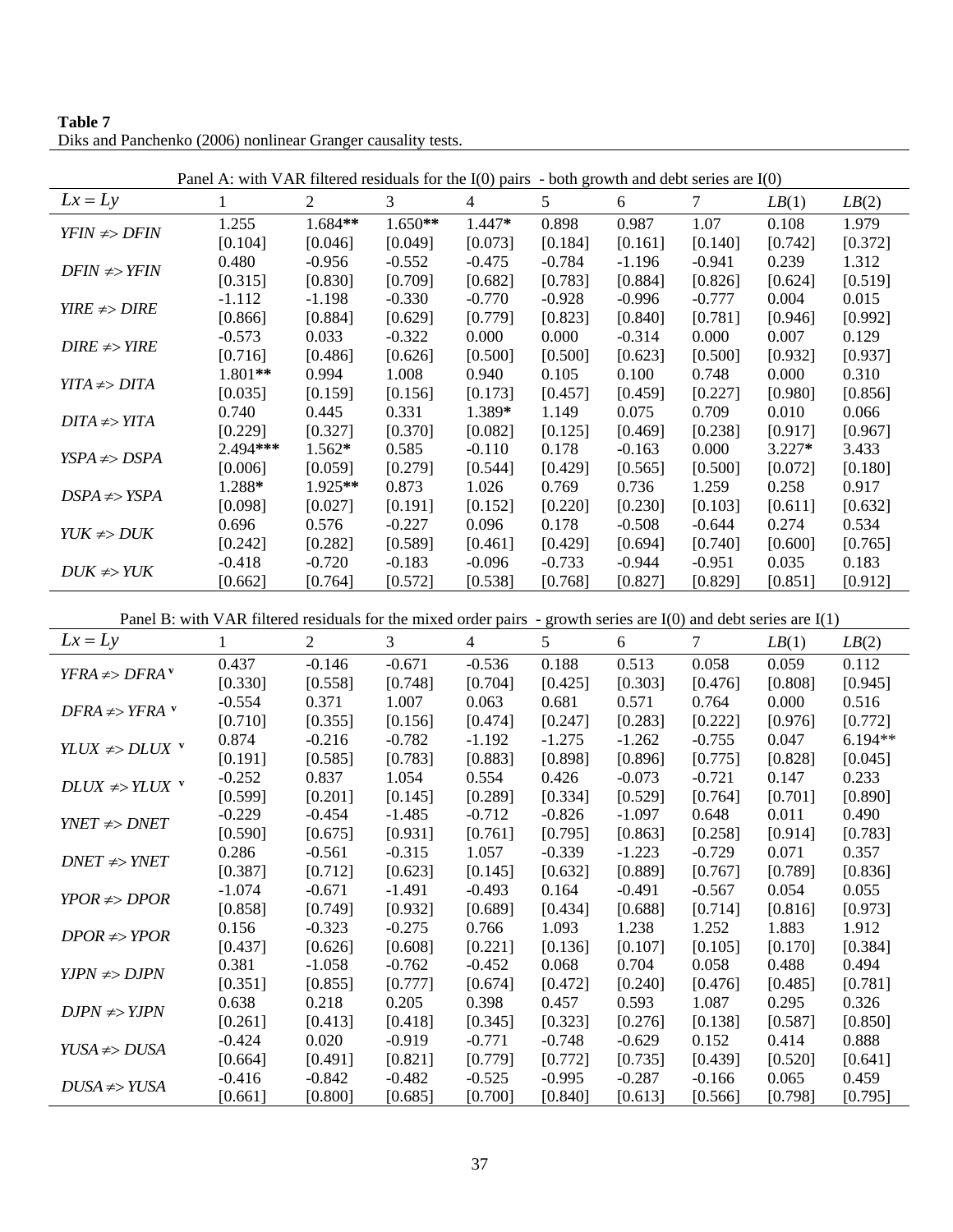| Panel C: with ARDL filtered residuals for the mixed order pairs - growth series are I(0) and debt series are I(1) and cointegrated |  |  |  |  |  |  |  |  |
|------------------------------------------------------------------------------------------------------------------------------------|--|--|--|--|--|--|--|--|
| (both directions)                                                                                                                  |  |  |  |  |  |  |  |  |
|                                                                                                                                    |  |  |  |  |  |  |  |  |

| $Lx = Lv$        |          |          |          |          |         |          |          | LB(1)   | LB(2)   |
|------------------|----------|----------|----------|----------|---------|----------|----------|---------|---------|
| $YAUS \neq DAUS$ | $-0.974$ | $-1.867$ | $-1.343$ | $-0.631$ | 0.175   | $-0.343$ | $-0.850$ | 0.065   | 0.226   |
|                  | [0.835]  | [0.969]  | [0.910]  | [0.736]  | [0.430] | [0.634]  | [0.802]  | [0.797] | [0.893] |
| $DAUS \neq YAUS$ | $-0.832$ | $-0.746$ | $-0.800$ | 0.359    | 0.439   | 0.598    | $-0.102$ | 0.279   | 0.785   |
|                  | [0.797]  | [0.772]  | [0.788]  | [0.359]  | [0.330] | [0.274]  | [0.540]  | [0.597] | [0.675] |

Notes: The symbol  $\neq$  means that A does not Granger cause B. Parameter  $C$  for the bandwidth is 8, the theoretical optimal rate  $\beta$  is 2/7, and the optimal bandwidth  $\varepsilon_n$  is 1.5. The optimal VAR lag length has been chosen following the Schwarz information criterion, starting with max four lags. The estimation and tests were conducted using a program code written in C language provided by Cees Diks. *LB*(1) and *LB*(2) are the Ljung-Box statistics based on the VAR and ARDL residual series of the dependent variable up to the  $1<sup>st</sup>$  and  $2<sup>nd</sup>$  lag.  $<sup>v</sup>$  denotes cases in which the SIC suggested VAR structure ('constant only model')</sup> was overridden with a VAR(1) to allow estimation. *p*-values are reported in square brackets. \*\*\*, \*\* and \* denote rejection of the null hypothesis at the 1, 5 and 10% significance level, respectively.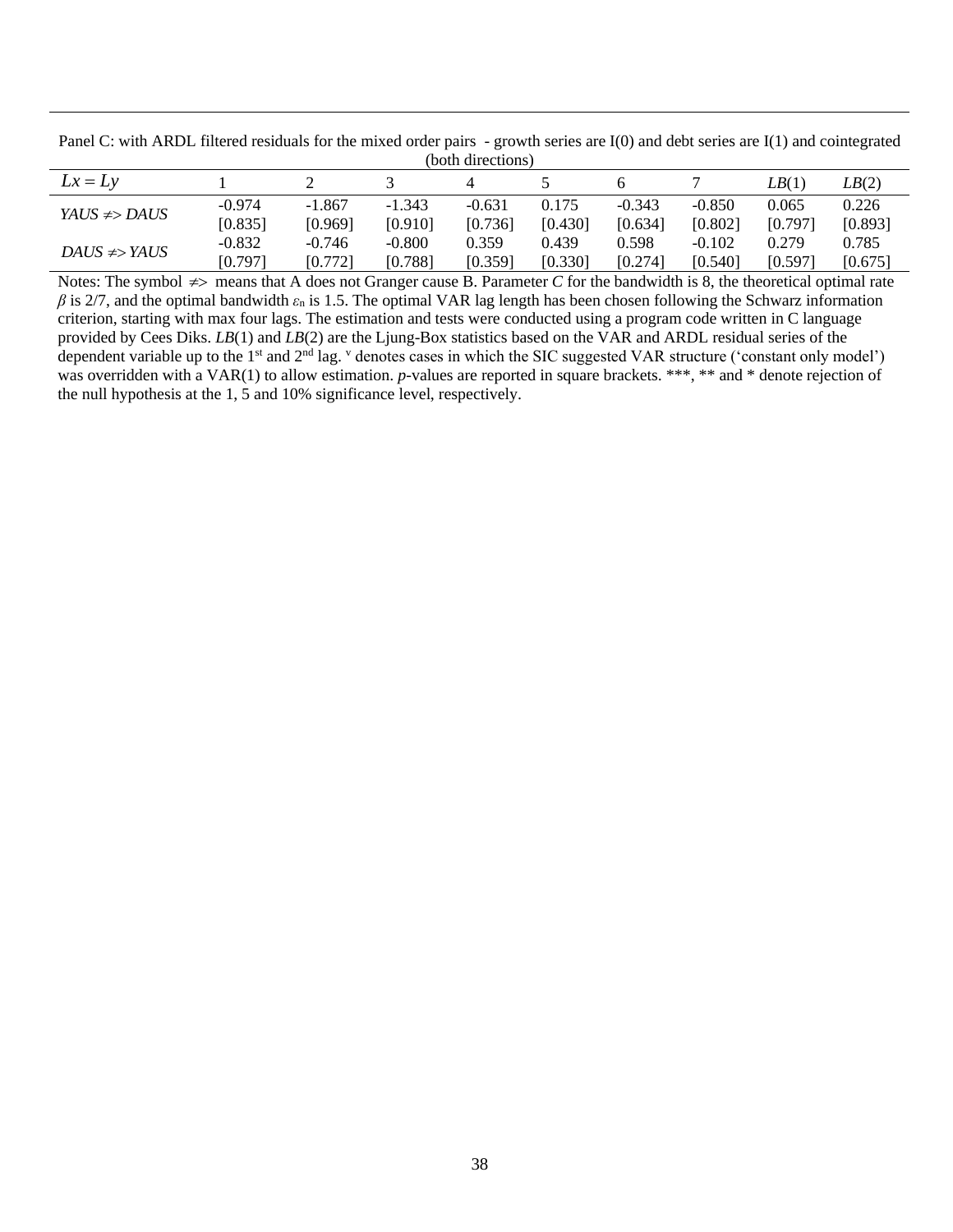|                             | (1)       | (2)         | (3)         | (4)        | (5)        | (6)        | (7)         |
|-----------------------------|-----------|-------------|-------------|------------|------------|------------|-------------|
| Dependent Variable: D       | 1980-2013 | 1980-2006   | 2009-2014   | 1980-2013  | 1980-2010  | 1980-2010  | 1980-2014   |
| $D_{t-1}$                   | 1.391***  | $2.306***$  | $1.621***$  | $1.493***$ | $1.162***$ | $1.020***$ | 1.508***    |
|                             | [0.342]   | [0.291]     | [0.123]     | [0.279]    | [0.192]    | [0.296]    | [0.148]     |
| $D_{t-2}$                   | $-0.388$  | $-1.366***$ | $-0.721***$ | $-0.497*$  | $-0.132$   | 0.030      | $-0.548***$ |
|                             | [0.363]   | [0.305]     | [0.104]     | [0.284]    | [0.219]    | [0.332]    | [0.151]     |
| $Y_{t-1}$                   | 0.083     | 0.047       | $0.773*$    | 0.098      | 0.727      | 0.655      | $-0.427$    |
|                             | [0.434]   | [0.809]     | [0.454]     | [0.359]    | [1.047]    | [0.733]    | [0.370]     |
| $Y_{t-2}$                   | $-0.443$  | 0.879       | $-0.105$    | $-0.321$   | $-1.823$   | $-1.954$   | $-0.055$    |
|                             | [0.513]   | [0.571]     | [0.227]     | [0.464]    | [1.561]    | [1.347]    | [0.130]     |
| $\Sigma(Y)$                 | $-0.360$  | 0.926       | 0.668       | $-0.214$   | $-1.096$   | $-1.299$   | $-0.482$    |
| Wald test p-value $>\chi^2$ | 0.604     | 0.170       | 0.233       | 0.774      | 0.456      | 0.349      | 0.311       |
| AR(2)                       | 0.317     | $-0.554$    | 0.531       | 0.321      | 0.188      | 0.182      | 0.306       |
| Hansen p-value              | 0.146     | 0.126       | 0.479       | 0.260      | 0.293      | 0.197      | 0.208       |
| Constant                    | 1.856     | 0.090       | 9.953       | 1.705      | $3.211*$   | 2.296*     | $3.627**$   |
|                             | [1.366]   | [2.993]     | [7.129]     | [1.207]    | [1.914]    | [1.208]    | [1.824]     |
| Number of instruments       | 11        | 11          | 11          | 11         | 11         | 11         | 11          |
| <b>Observations</b>         | 384       | 300         | 47          | 384        | 319        | 319        | 930         |
| Number of countries         | 12        | 12          | 12          | 12         | 11         | 11         | 37          |

| Table 8                                                     |  |  |  |  |
|-------------------------------------------------------------|--|--|--|--|
| SYS-GMM Granger causality test: growth Granger causes debt. |  |  |  |  |

Notes: Instruments for the different equations include lags four to seven of the growth rate (*Y*) and debt-to-GDP ratio (*D*) in columns (1), (3) ,(4) and (7), lags three to six (*Y* and *D*) in column (2), and lags five to eight (*Y* and *D*) in columns (5) and (6), all used as GMM-style instruments. Columns (1), (2), (4), (5) and (6) are balanced data while (3) and (7) are unbalanced data. In column (4), the independent variable is the GDP growth rate measure based on the authors' calculations using the AMECO real GDP series (code: OVGD). In column (5) and (6), the dependent variable is gross Government debt-to-GDP ratio, using the series downloaded fro[m http://www.carmenreinhart.com/data/browse-by-topic/topis/9/.](http://www.carmenreinhart.com/data/browse-by-topic/topis/9/) In column (6), the independent variable is real GDP per capita growth, based on the series downloaded fro[m http://www.ggdc.net/maddison/maddison-project/data.htm.](http://www.ggdc.net/maddison/maddison-project/data.htm) In column (7), we extend the country units to the EU-28 (with the exclusion of Germany, for which consistent data over the sample period is not available) plus the US, Japan, Canada, Switzerland, Norway, Iceland, Mexico, Korea, Australia and New Zealand. Real GDP growth (*Y*) data for Bulgaria, Croatia, Cyprus, Lithuania, Malta, Romania and Slovakia, and debt (*D*) data for Switzerland Mexico, Korea, Australia and New Zealand, are collected from the IMF World Economic Outlook database. The 'collapse option' of xtabond2 was chosen to limit instrument proliferation. Windmeijer-corrected standard errors are reported in square brackets. \*\*\*, \*\* and \* denote statistical significance at the 1, 5 and 10% level, respectively.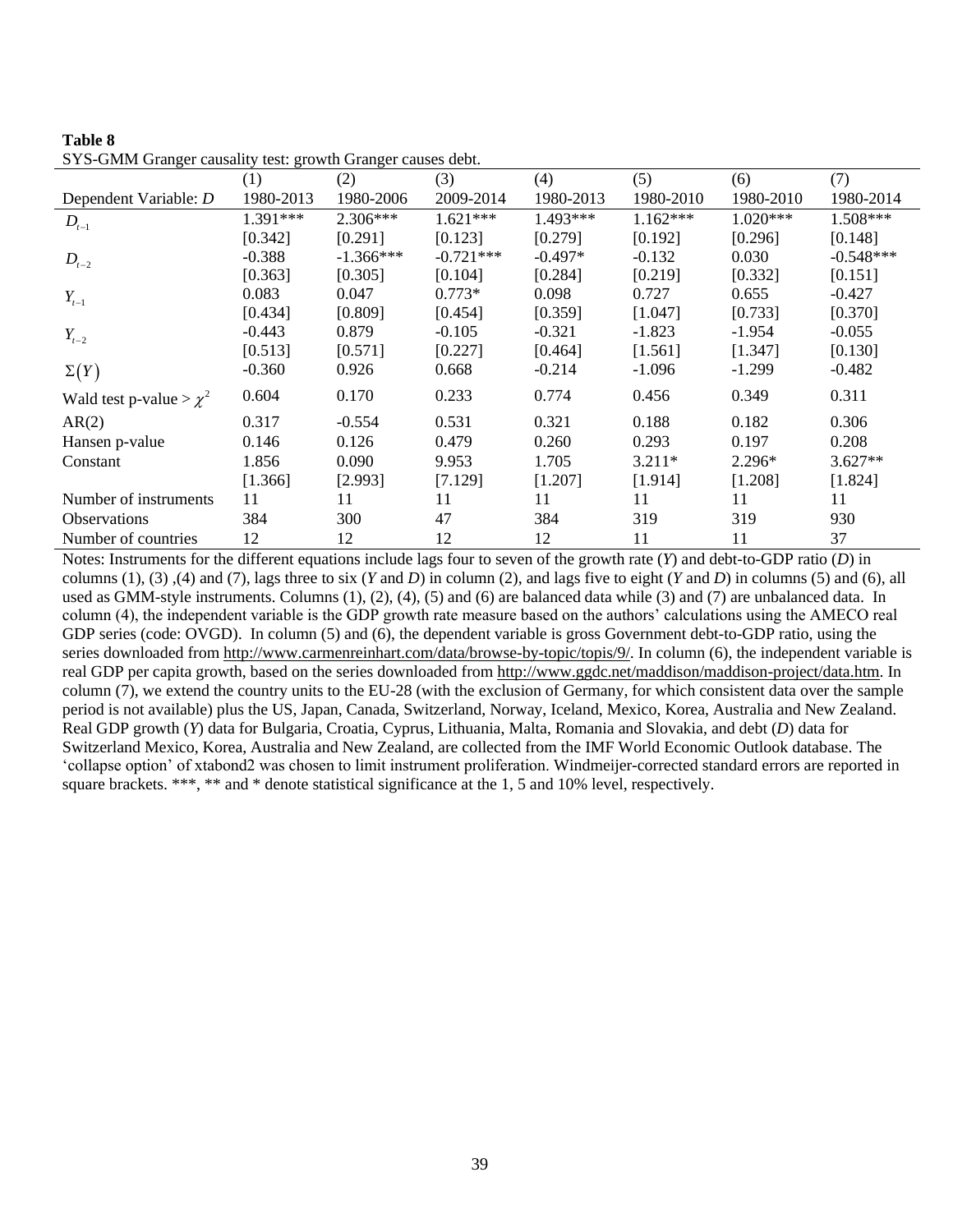|                             | (1)       | (2)        | (3)         | (4)       | (5)       | (6)        | (7)       |
|-----------------------------|-----------|------------|-------------|-----------|-----------|------------|-----------|
| Dependent Variable: Y       | 1980-2013 | 1980-2006  | 2009-2014   | 1980-2013 | 1980-2010 | 1980-2010  | 1980-2014 |
| $Y_{t-1}$                   | $0.795**$ | $0.646***$ | $-0.186$    | 0.586     | 0.207     | $0.266***$ | 0.238     |
|                             | [0.311]   | [0.240]    | [0.160]     | [0.380]   | [0.255]   | [0.081]    | [0.570]   |
| $Y_{t-2}$                   | 0.183     | $-0.124$   | $-0.307***$ | 0.246     | $-0.064$  | $-0.031$   | 0.791     |
|                             | [0.394]   | [0.277]    | [0.080]     | [0.477]   | [1.027]   | [0.239]    | [0.510]   |
| $D_{t-1}$                   | 0.118     | $-0.075$   | $-0.082$    | 0.074     | 0.065     | $0.131*$   | 0.268     |
|                             | [0.252]   | [0.088]    | [0.191]     | [0.217]   | [0.148]   | [0.078]    | [0.205]   |
| $D_{t-2}$                   | $-0.132$  | 0.085      | 0.089       | $-0.086$  | $-0.073$  | $-0.139*$  | $-0.263$  |
|                             | [0.270]   | [0.091]    | [0.190]     | [0.227]   | [0.166]   | [0.082]    | [0.219]   |
| $\Sigma(D)$                 | $-0.014$  | 0.01       | 0.007       | $-0.012$  | $-0.008$  | $-0.008$   | 0.005     |
| Wald test p-value $>\chi^2$ | 0.757     | 0.287      | 0.847       | 0.510     | 0.908     | 0.214      | 0.121     |
| AR(2)                       | 0.424     | 0.635      | 0.388       | 0.479     | 0.754     | 0.167      | 0.139     |
| Hansen p-value              | 0.177     | 0.459      | 0.243       | 0.154     | 0.144     | 0.815      | 0.429     |
| Constant                    | 0.568     | $0.896*$   | 0.450       | 0.924     | $2.545*$  | $1.646***$ | $-0.859$  |
|                             | [0.860]   | [0.519]    | [2.179]     | [1.042]   | [1.514]   | [0.594]    | [1.291]   |
| Number of instruments       | 11        | 11         | 11          | 11        | 11        | 11         | 11        |
| <b>Observations</b>         | 384       | 300        | 47          | 384       | 319       | 319        | 930       |
| Number of countries         | 12        | 12         | 12          | 12        | 11        | 11         | 37        |

| Table 9                                                     |  |  |
|-------------------------------------------------------------|--|--|
| SYS-GMM Granger causality test: debt Granger causes growth. |  |  |

Notes: Instruments for the different equations include lags four to seven of the growth rate (*Y*) and debt-to-GDP ratio (*D*) in columns (1), (2), (4) and (6), lags three to six (*Y* and *D*) in column (3), and lags five to eight (*Y* and *D*) in columns (5) and (7), all used as GMM-style instruments. Columns (1), (2), (4), (5) and (6) are balanced data while (3) and (7) are unbalanced data**.** In column (4), the dependent variable is the GDP growth rate measure based on the authors' calculations using the AMECO real GDP series (code: OVGD). In columns (5) and (6), the independent variable is gross Government debt-to-GDP ratio, using the series downloaded from [http://www.carmenreinhart.com/data/browse-by-topic/topis/9/.](http://www.carmenreinhart.com/data/browse-by-topic/topis/9/) In column (6), the dependent variable is real GDP per capita growth, based on the series downloaded from [http://www.ggdc.net/maddison/maddison-project/data.htm.](http://www.ggdc.net/maddison/maddison-project/data.htm) In column (7), we extend the country units to the EU-28 (with the exclusion of Germany, for which consistent data over the sample period is not available) plus the US, Japan, Canada, Switzerland, Norway, Iceland, Mexico, Korea, Australia and New Zealand. Real GDP growth (*Y*) data for Bulgaria, Croatia, Cyprus, Lithuania, Malta, Romania and Slovakia, and debt (*D*) data for Switzerland Mexico, Korea, Australia and New Zealand, are collected from IMF World Economic Outlook database. The 'collapse option' of xtabond2 was chosen to limit instrument proliferation. Windmeijer-corrected standard errors are reported in square brackets. \*\*\*, \*\* and \* denote statistical significance at the 1, 5 and 10% level, respectively.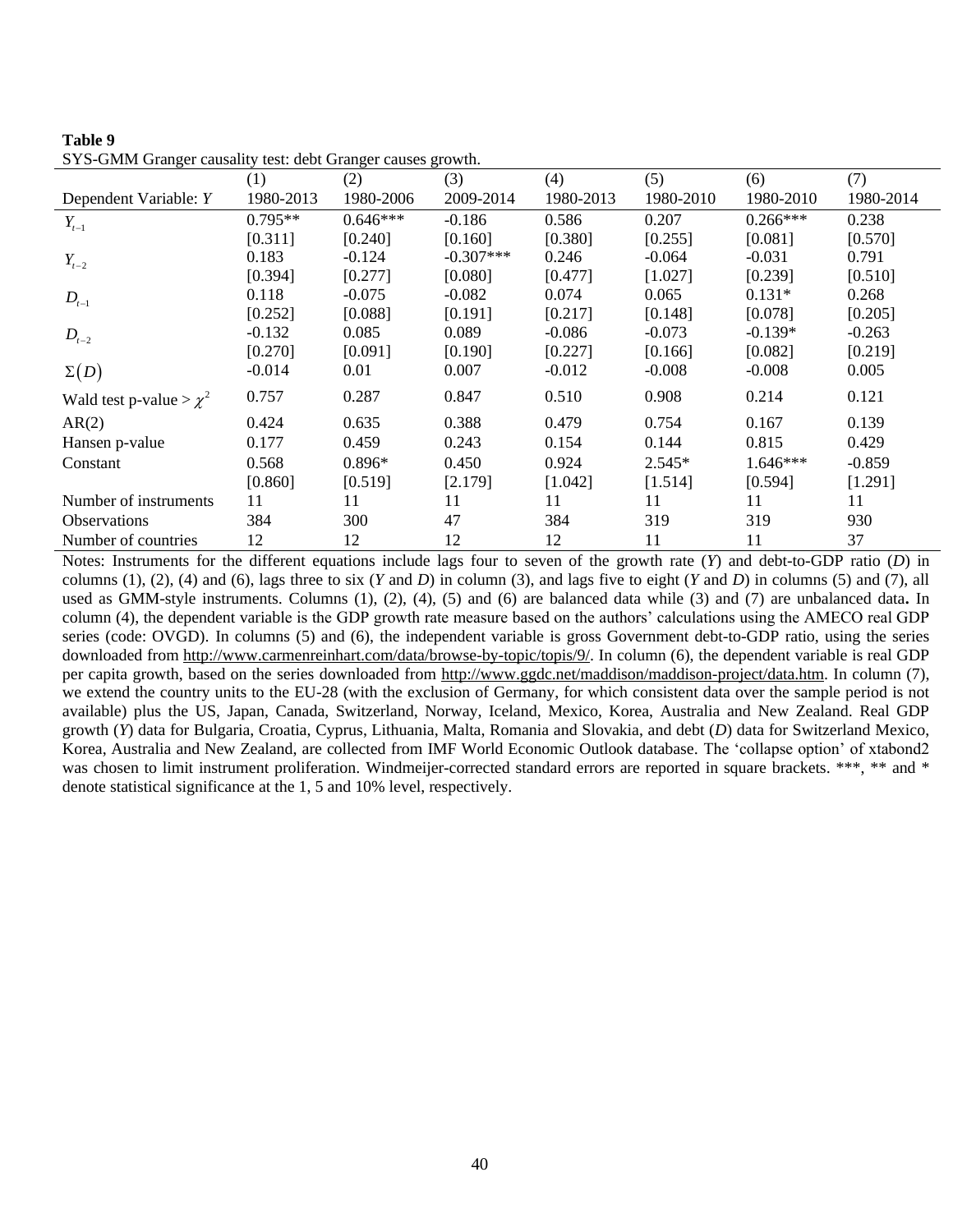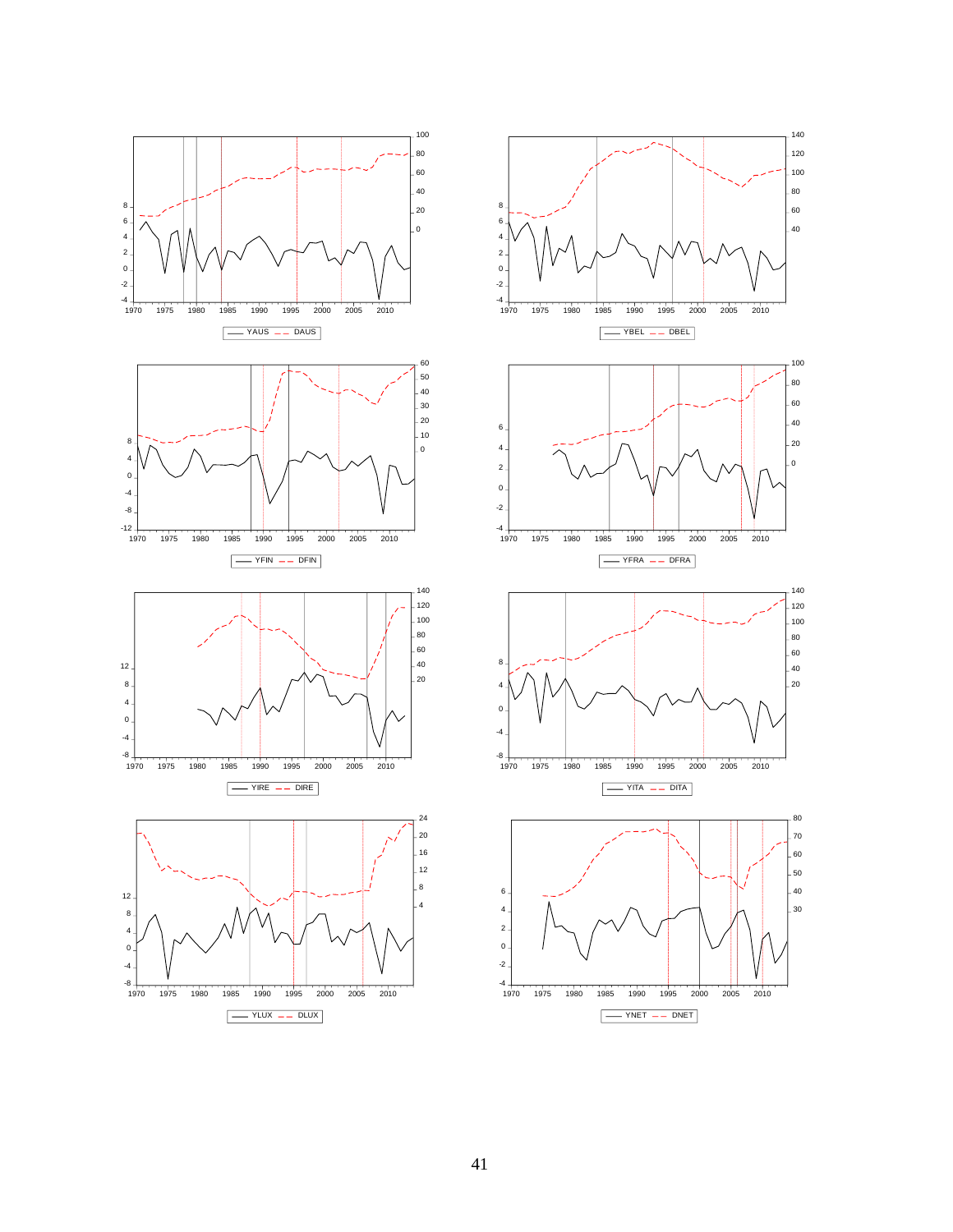

**Fig. 1.** The evolution of the growth rates (*Y*) and the debt-to-GDP ratios (*D*). The vertical lines correspond to statistically significant structural breaks reported in Table 1 (continuous line for *Y* and dotted line for *D* **–** some overlap also due to same break date for *Y* and *D*)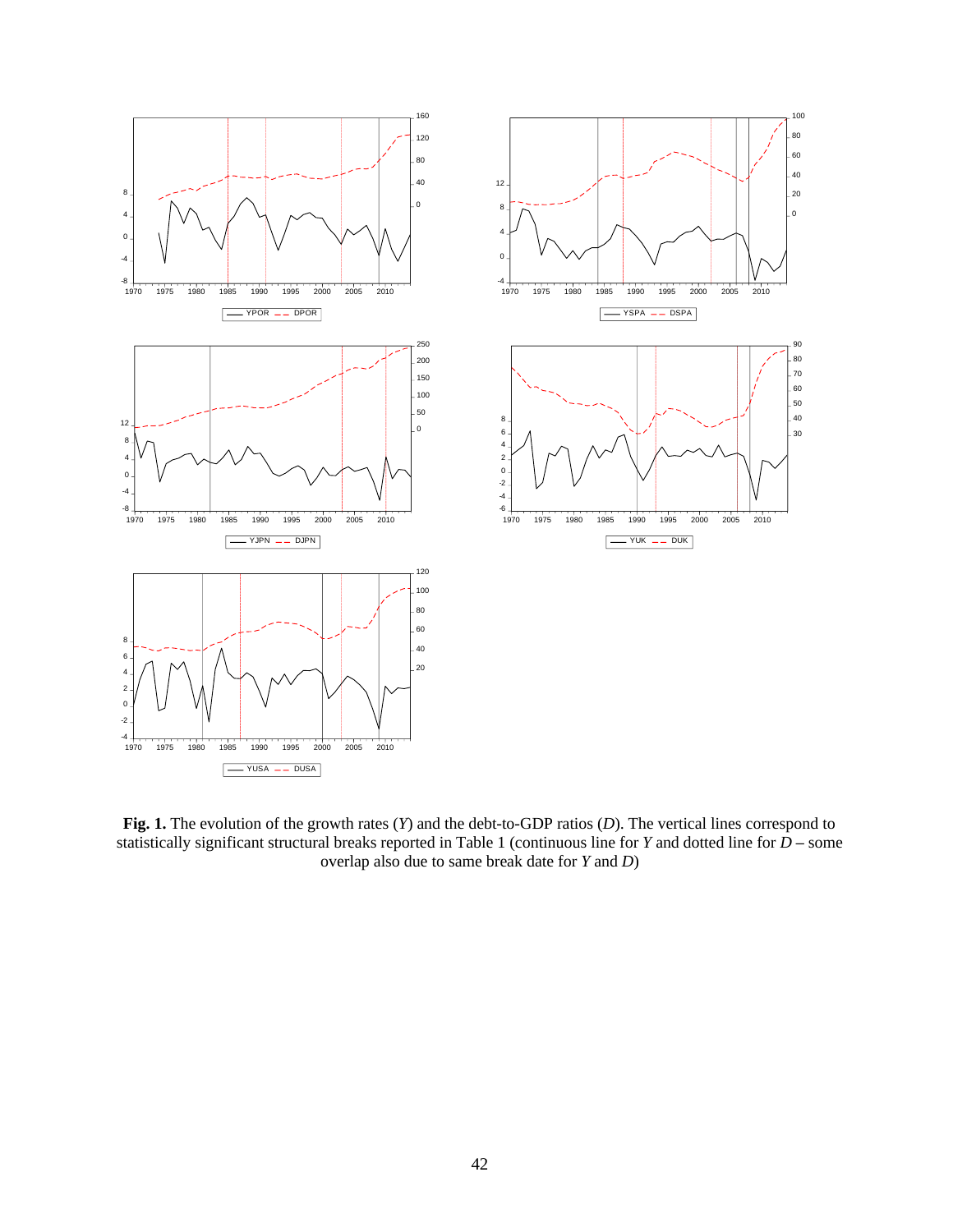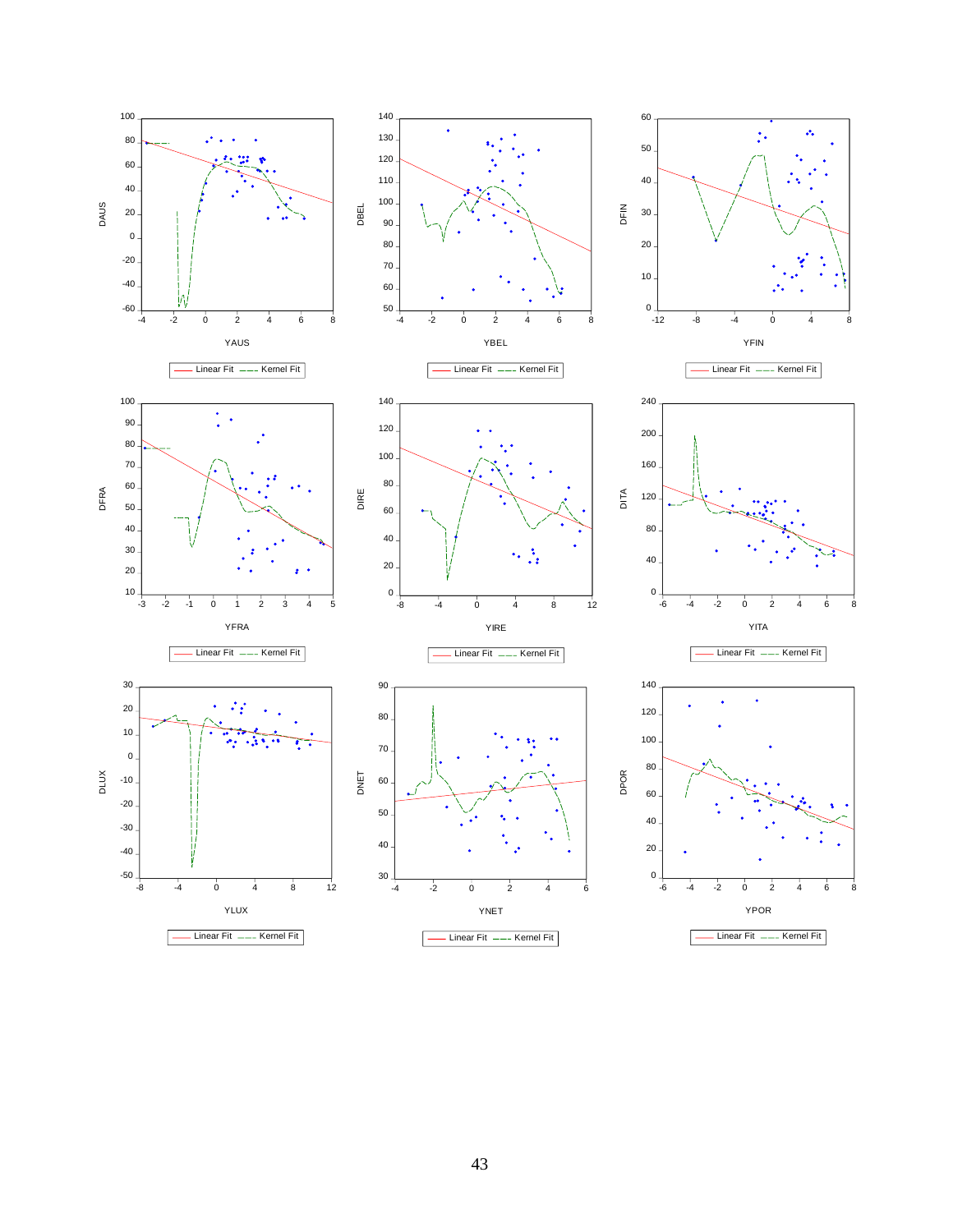

**Fig. 2.** Scatter plots of the relationship between growth rates (*Y*) and debt to GDP ratios (*D*).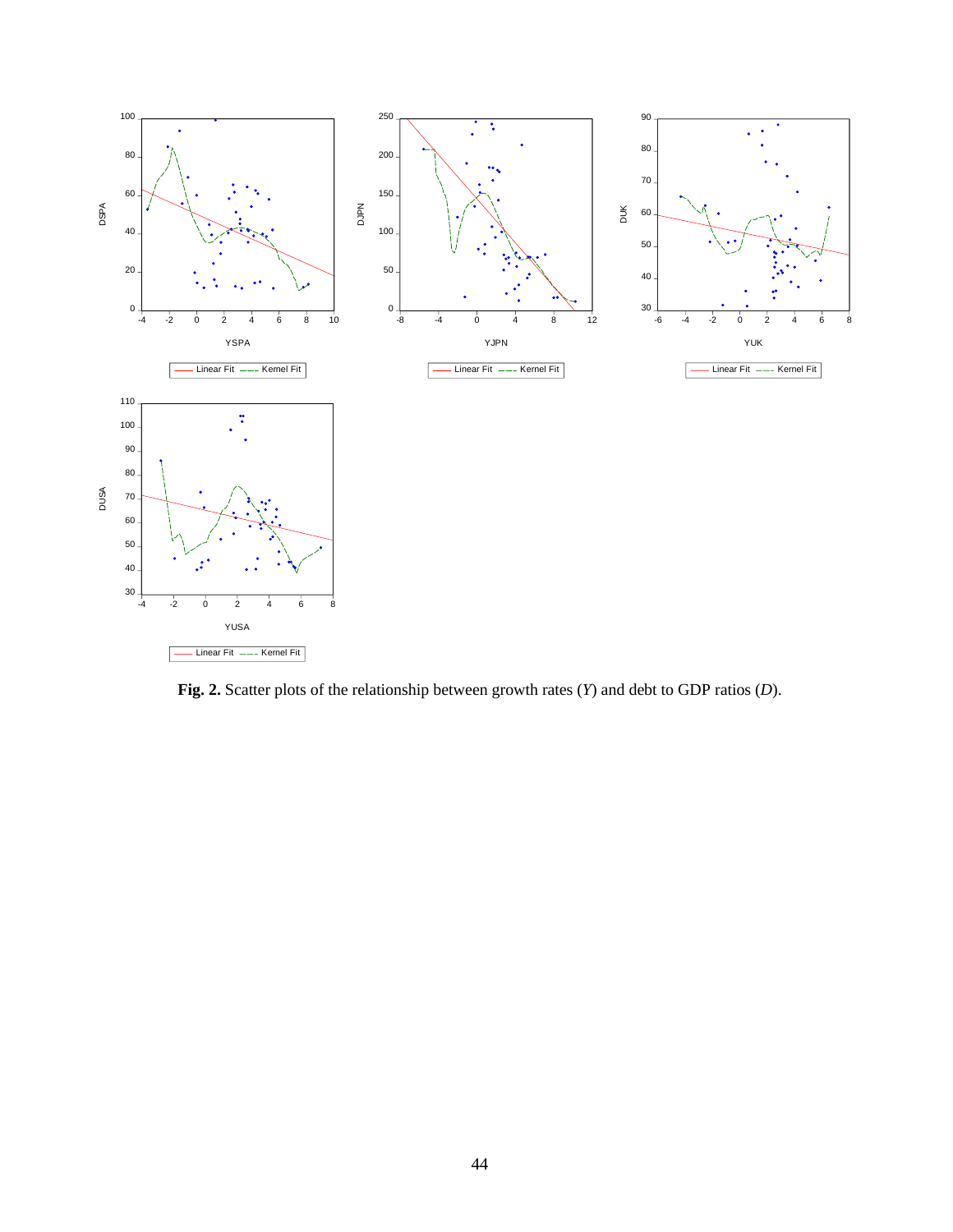